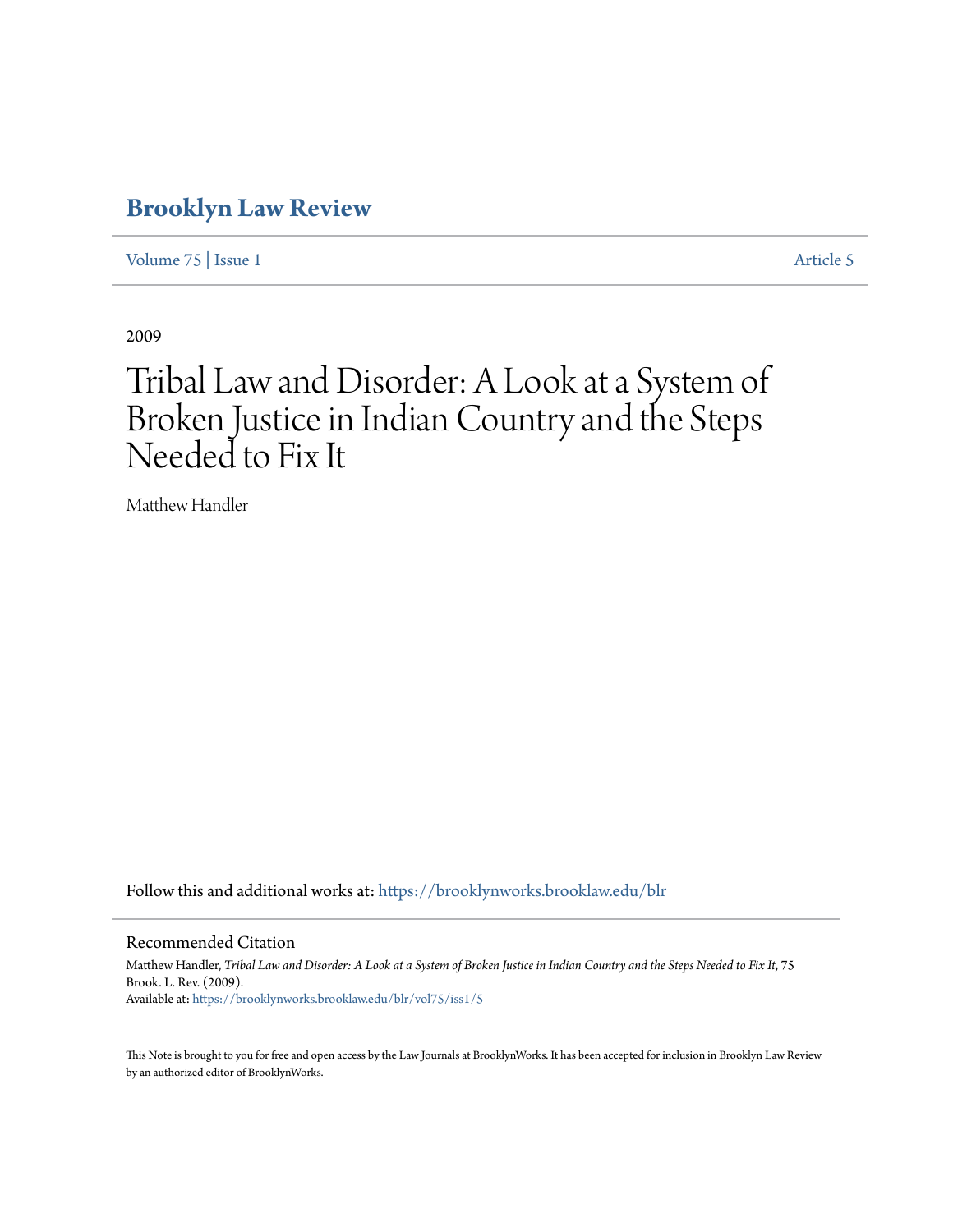## NOTES

## Tribal Law and Disorder

### A LOOK AT A SYSTEM OF BROKEN JUSTICE IN INDIAN COUNTRY AND THE STEPS NEEDED TO FIX IT\*

#### I. INTRODUCTION

 $\overline{a}$ 

On a typical spring night in 2004, Alex Apichito, a young construction worker, and some friends were walking home from a party when they ran into Alex's older cousin, Leonard.<sup>1</sup> Even though the two had a sometimes turbulent relationship, Leonard invited the group back to his house for drinks.<sup>2</sup> At some point later that night, Alex and Leonard began to argue, eventually provoking Leonard to exit the room.<sup>3</sup> A few minutes later, he reemerged with a combat knife in his hand and attacked Alex, slashing his throat from his neck to his ear.<sup>4</sup> Luckily for Alex, he was able to escape without further injury.<sup>5</sup> Soon after arriving home, Alex sought medical attention and was quickly airlifted to the nearest hospital, where he would spend the next two days recovering. Four months later,

<sup>\*</sup> A version of this Note was previously published as *Tribal Law and Disorder: A Look at the System of Broken Justice in Indian Country and the Steps Needed to Fix It*, OKLA. SUP. CT. SOVEREIGNTY SYMP. COMPENDIUM, at XI (June 2009).

This account is taken from the PBS program, "*EXPOSÉ on THE JOURNAL: Broken Justice*" and an article from the Denver Post, *Justice: Inaction's Fatal Price*. *See Bill Moyer's Journal: EXPOSÉ on THE JOURNAL: Broken Justice* (PBS television broadcast Nov. 14, 2008) (transcript available at http://www.pbs.org/moyers/journal/ 11142008/transcript2.html) [hereinafter *Broken Justice*]; Michael Riley, *Justice: Inaction's Fatal Price*, DENVER POST, Nov. 12, 2007, at A1.

*Broken Justice*, *supra* note 1; Riley, *supra* note 1. 3

 $^{\mathrm{3}}\,$  Riley,  $supra$  note 1.

*Id.*; *see also Broken Justice*, *supra* note 1 ("I turned, once he grabbed me, and I just felt that cold slice.").

 $\frac{5}{2}$  Riley, *supra* note 1.

*See Broken Justice*, *supra* note 1; Riley, *supra* note 1.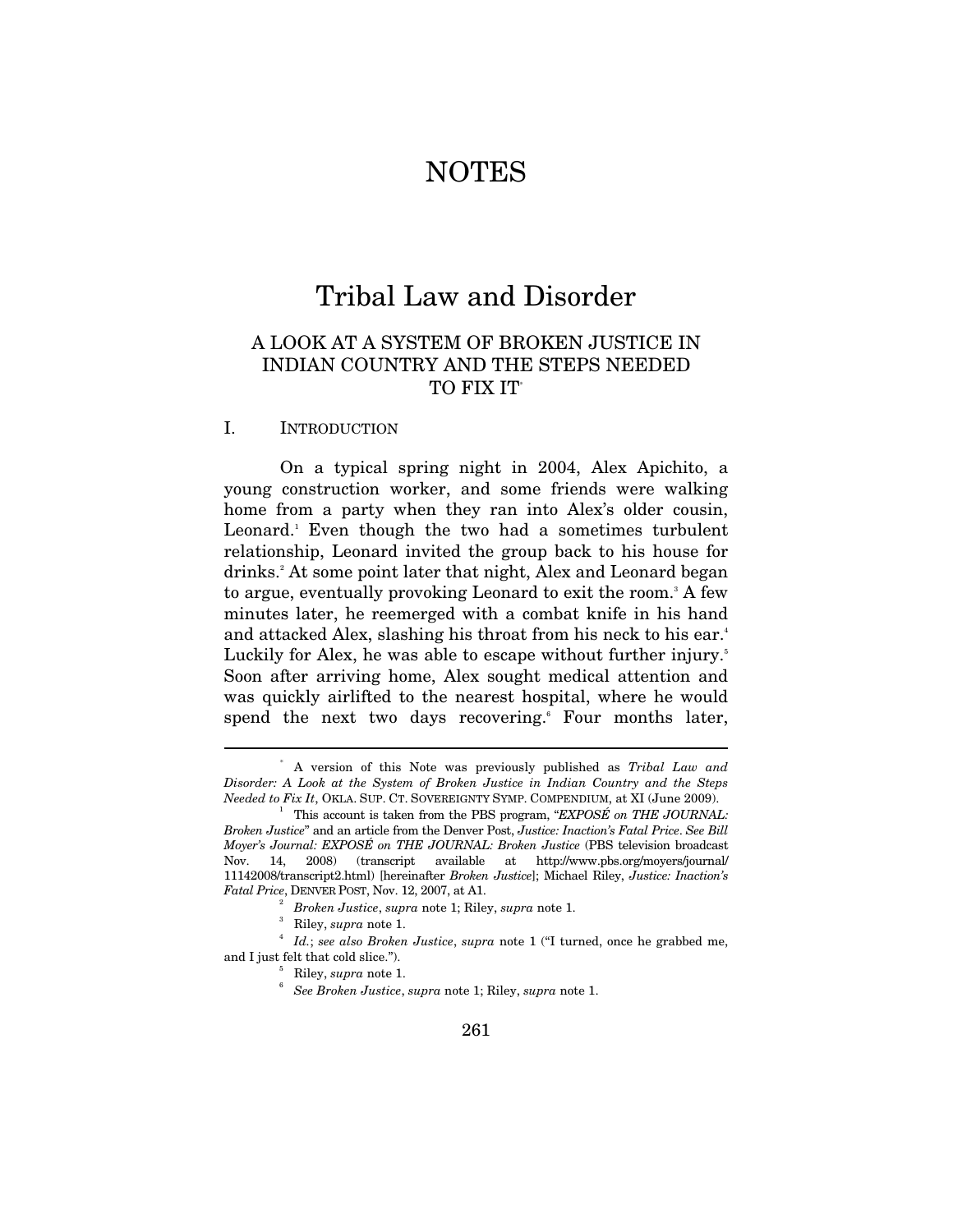Leonard Apachito would stab another young man, Arthur Schobey.<sup>7</sup> However, this time, Leonard's victim would not survive the attack.<sup>8</sup>

One of the main reasons why Leonard Apachito was not detained prior to Arthur Schobey's murder is that both Leonard and Alex Apachito are American Indians who live on the Navajo reservation.<sup>9</sup> While it may seem perplexing that an individual's race would affect the quality of law enforcement that individual receives, this race-based system of justice is an unpleasant reality for those living on Indian reservations.<sup>10</sup> Due to antiquated laws that severely limit the tribal governments' ability to maintain criminal justice, Indians rely exclusively on the federal government to investigate and prosecute felonies committed within tribal lands.<sup>11</sup> However, when the federal agencies responsible for policing Indian country do not have the  $\overline{\phantom{a}}$ 

American Indians, Native Americans, and Alaskan Natives.<br><sup>10</sup> *See* Guedel, *supra* note 9 ("In no other area of American jurisprudence is race—in this case 'Indian' or 'non-Indian'—a factor in determining whether a court has jurisdiction over a criminal defendant. Decades ago the Civil Rights Movement helped sweep away race-based segregation and 'Jim Crow' laws, but seemingly had no impact on the use of race as a jurisdictional consideration in the realm of Tribal Courts."); *see generally* U.S. DEP'T OF JUSTICE, BUREAU OF JUSTICE STATISTICS, NCJ 203097, A BJS STATISTICAL PROFILE, 1992-2002: AMERICAN INDIANS AND CRIME (2004) [hereinafter AMERICAN INDIANS AND CRIME], *available at* http://www.usdoj.gov/otj/pdf/american\_

 $i<sup>11</sup>$  See infra Part II.

<sup>7</sup> *See Broken Justice, supra* note 1; Riley, *supra* note 1.

*See Broken Justice, supra* note 1; Riley, *supra* note 1.

For crimes committed in Indian country, the race of the offender and race of the victim both affect the criminal jurisdiction of a case. *See* Greg Guedel, *Why Are Tribal Courts the Last Race-Based Jurisdiction in the United States?*, http://www.nativelegalupdate.com/2008/12/articles/why-are-tribal-courts-the-last-racebased -jurisdiction-in-the-united-states/ (last visited Sept. 17, 2009); *see also Broken Justice*, *supra* note 1 ("[A]s Americans, . . . we have a strong expectation of the way our justice system ought to function; . . . we live in a society where, if you commit a crime, especially a serious crime, people will investigate that crime, people will arrest you and people will try and convict you. What happens actually on reservations doesn't look at all like that picture."); *infra* Part II. According to the United States Department of Justice, an "Indian" is a person who has Indian ancestry and belongs to a federally recognized Indian tribe. U.S. DEP'T OF JUSTICE, OFFICE OF TRIBAL JUSTICE, FAQS ABOUT NATIVE AMERICANS, http://www.usdoj.gov/otj/nafaqs.htm#otj20 (last visited Sept. 8, 2009); *see also* United States v. Keys, 103 F.3d 758, 761 (9th Cir. 1996) (citing United States v. Broncheau, 597 F.2d 1260, 1263 (9th Cir. 1979) ("The test . . . generally followed by the courts [to determine whether a person is 'Indian'], considers (1) the degree of Indian blood; and (2) tribal or government recognition as an Indian."). While the use of the word "Indian" may seem archaic, it is commonly used by all government agencies and is generally recognized to refer to both "American Indians" and "Native Americans." *See* Christina Berry, *What's in a Name? Indians and Political Correctness*, ALL THINGS CHEROKEE, http://www.allthingscherokee.com/articles\_ culture\_events\_070101.html (last visited Jan. 30, 2009); *see also* Peter d'Errico, *Native American Studies—A Note On Names*, http://www.umass.edu/legal/derrico/name.html (last visited Oct. 8, 2009). For the purposes of this Note, the term "Indian" refers to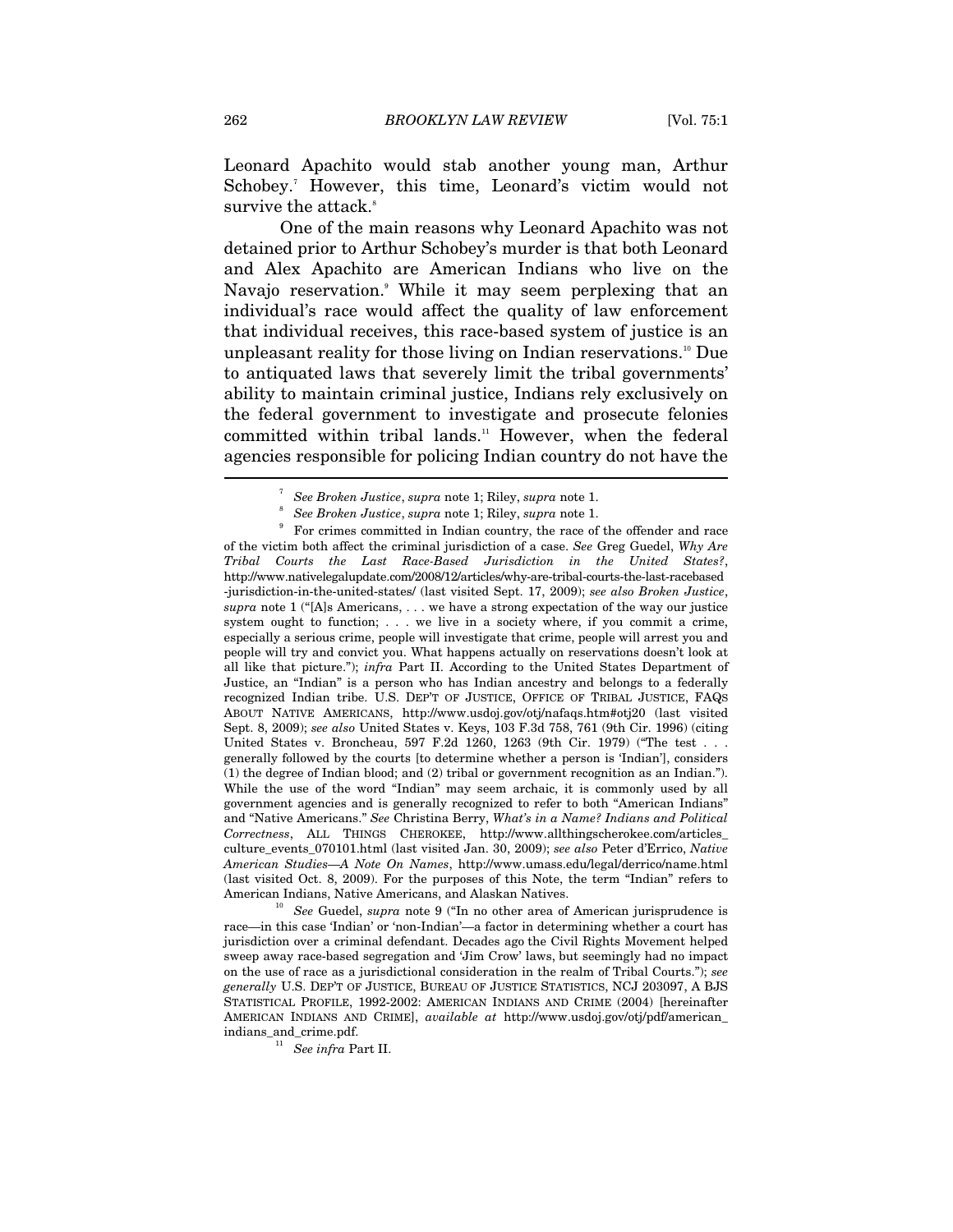resources to adequately enforce the law, cases are delayed and criminals like Leonard Apachito remain free.<sup>12</sup>

As a result of this broken system of justice, the prevalence of violent crime within Indian communities is formidable.13 Indians endure violent crimes at an average rate of 101 victims for every 1000 persons, almost two and a half times the national rate.<sup>14</sup> In addition, while Indians make up only 0.5% of the population, they make up 1.3% of all victims of violence in the United States.<sup>15</sup> Despite these high levels of crime, federal prosecutors decline 65% of criminal cases referred to them, largely due to problems with tribal investigations.<sup>16</sup> In areas where the federal government does not maintain exclusive jurisdiction over criminal matters within Indian country, tribal governments are severely limited in their ability to punish offenders. $\mathbf{r}$ 

In response to the "staggering" crime rates in Indian country, Senator Byron Dorgan of North Dakota introduced the Tribal Law and Order Act of 2008 (the "Bill") on July 23, 2008, which, among other things, aims to increase law enforcement presence on tribal lands, improve communication between the various agencies responsible for policing Indian country, and

<sup>12</sup> *See infra* Part III.B.2. In the case of Alex Apachito, FBI agents did not apprehend Leonard Apachito despite receiving witness testimony identifying him as the assailant. *See* Riley, *supra* note 1. Instead, the FBI arrested the wrong man, and subsequently dropped the case, presumably to pursue more serious crimes due to the FBI's overbearing case load in Indian country. *See id.* (noting the costs of letting federal law enforcement ignore lesser crimes on Indian reservations). 13 *See* Tribal Law and Order Act of 2008, S. 3320, 110th Cong. § 2(a)(12)

<sup>(2008);</sup> AMERICAN INDIANS AND CRIME, *supra* note 10, at 4. Among all races,  $^{14}$  *See* AMERICAN INDIANS AND CRIME, *supra* note 10, at 4. Among all races,

the rate of victimization is 41 per 1000 persons. *Id.* However, this rate of victimization may be deflated when compared to the number of instances of violence which go unreported to police. *See* U.S. DEP'T OF JUSTICE, NCJ 176354, VIOLENT VICTIMIZATION AND RACE, 1993-1998, at 8 (2001), *available at* http://www.ojp.usdoj.gov/bjs/pub/ pdf/vvr98.pdf. According to an earlier report form the Department of Justice on the relationship between crime and race, American Indians tend to report only 46% of cases to the police. *Id.* at 1. Among the reasons for not reporting these cases, "Police will not bother" accounted for 12% of victims declining to report violence, around twice the percentage for this reason among other races. *Id.* at 8. In addition, for the purposes of this note, "violent crime" refers to rape, sexual assault, robbery, aggravated assault, and simple assault, based on the abundance of data on these crimes compared to other violent crimes. *See generally* AMERICAN INDIANS AND CRIME, *supra* note 10, at 4. 15 S*ee* AMERICAN INDIANS AND CRIME, *supra* note 10, at 4-5. Viewed from a

different perspective, Indians experience violence at a rate of approximately one victim for every ten residents in comparison to the national rate of approximately one victim for every twenty-four residents. *Id*. 16 *See* Michael Riley, *Promises, Justice Broken*, DENVER POST, Nov. 11, 2007;

*Broken Justice*, *supra* note 1; *infra* Part III. 17 *See infra* Part II.C.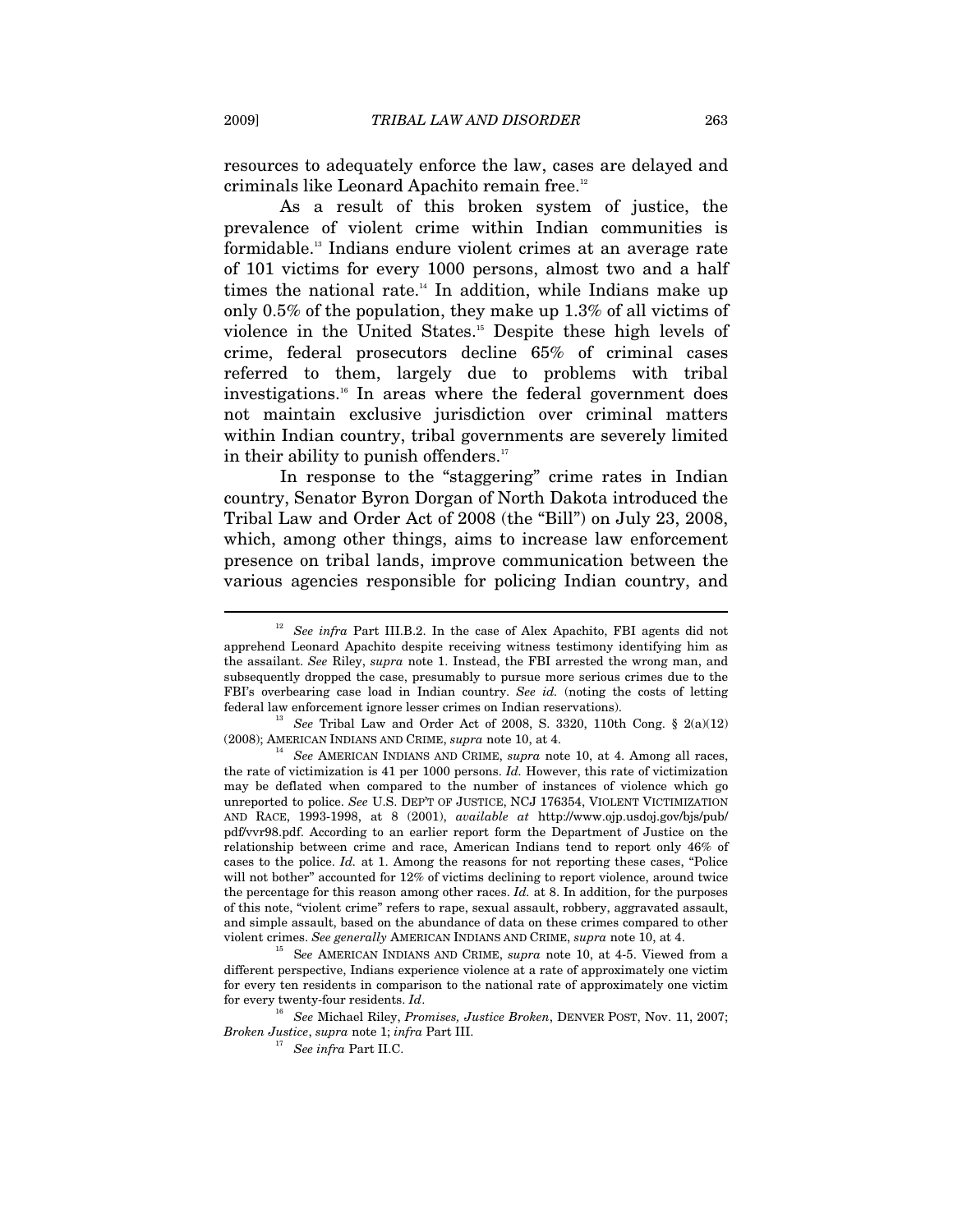increase prosecutorial accountability.<sup>18</sup> While the Bill marks an important and necessary step in the fight to lower crime levels and amend the current relationship between various law enforcement agencies in Indian country, it falls short of providing much needed robust infrastructural remedies.

This Note will argue that, in light of the many shortcomings of the current scheme of Indian law, several changes need to be made to federal law in order to allow tribal governments to take charge of the crime-related problems in Indian country. These changes would empower tribes by expanding criminal jurisdiction to all offenders in Indian country regardless of race, increasing tribal sentencing authority, and unifying the tribal and federal law enforcement agencies to provide more efficient policing on Indian reservations. This Note will also argue that, despite the positive suggestions proposed in the Bill, the Tribal Law and Order Act does not go far enough to make the necessary fundamental changes to Indian law. Part II will examine the current scheme of Indian law in the United States in order to provide a legal background for the complexities that have led to the current criminal problems in Indian country. Part III will discuss the difficulties that law enforcement officials and prosecutors face as a direct result of the tribal/federal dichotomy. Lastly, Part IV will analyze the Tribal Law and Order Act of 2008, assessing the Bill's compelling propositions and noting its weaknesses. Part IV will also advance several suggestions that should be adopted in order to most effectively deal with crime in Indian country.

<sup>18</sup> *See* News Release, Senator Byron L. Dorgan, Dorgan Introduces Legislation Aimed at Giving Boost to Law & Order in Indian Country (July 23, 2008), *available at* http://dorgan.senate.gov/newsroom/record.cfm?id=301170. The Tribal Law and Order Act was co-sponsored by Senator Baucus (MT), Vice President Biden (former Senator, DE), Senator Bingaman (NM), Senator Cantwell (WA), Senator Domenici (NM), Senator Johnson (SD), Senator Kyl (AZ), Senator Lieberman (CT), Senator Murkowski (AK), Senator Smith (OR), Senator Tester (MT), and Senator Thune (SD). *Id.* Following the end of the 110th Congress's term, the bill was reintroduced on April 2, 2009 in the 111th Congress. Tribal Law and Order Act of 2009, S. 797, 111th Cong. (2009). For the purposes of this Note, all references to the Bill are meant to correspond with the Tribal Law and Order Act of 2008, which aside from minor and mainly pagination-based differences, is substantially identical to the Tribal Law and Order Act of 2009.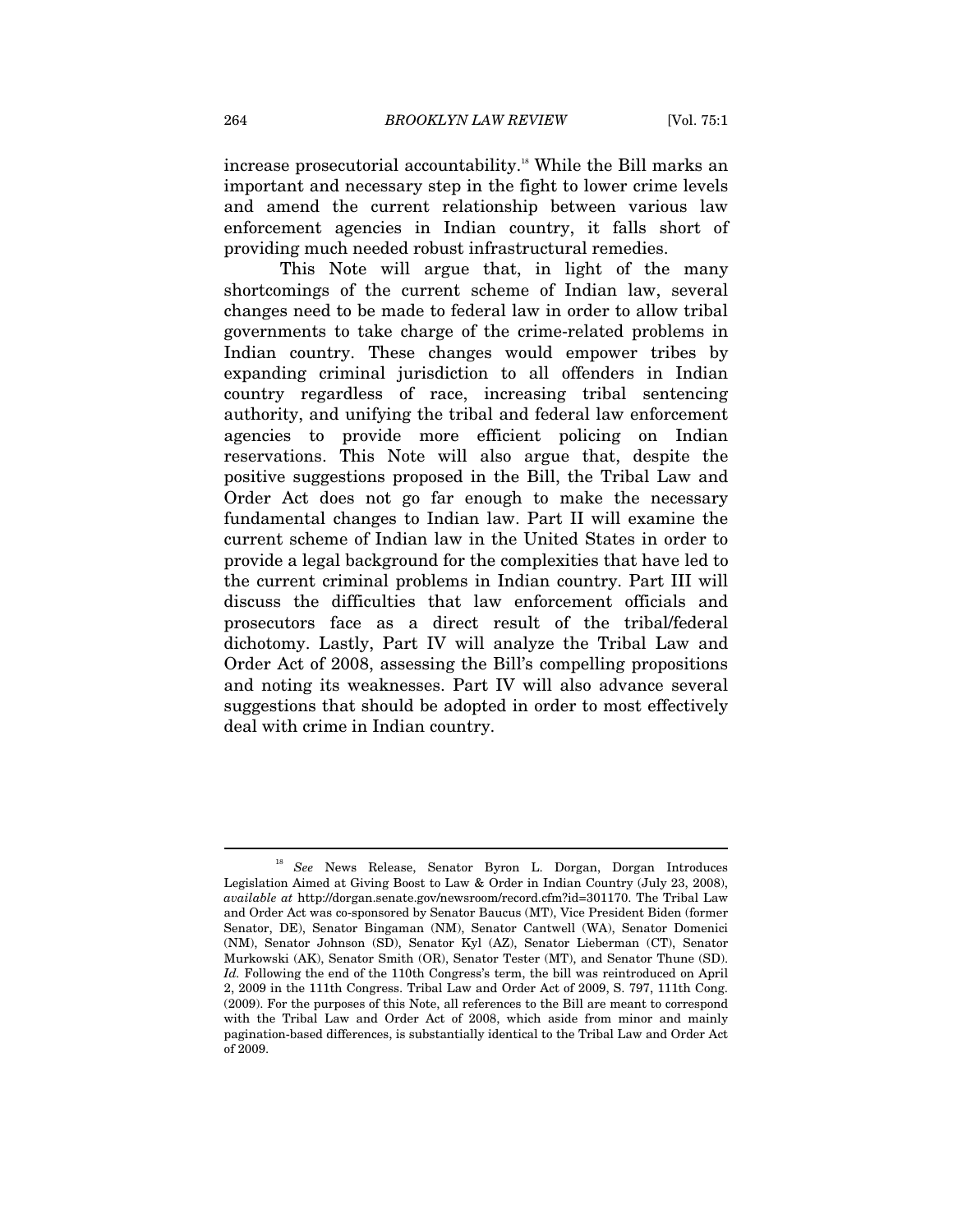#### II. OVERVIEW OF INDIAN LAW

#### *A. The Marshall Trilogy; The Federal Trust Responsibility*

In order to best understand the current scheme of Indian law, $19$  it is important to look at how the relationship between the federal government and the Indian tribes developed.20 A set of cases decided by the Marshall Court, commonly dubbed the "Marshall Trilogy," addressed many unanswered questions regarding the status of the Indian tribes and ultimately established the legal framework for Indian law that persists today.<sup>21</sup> In the first of these cases, *Johnson v. McIntosh*, the Marshall Court dealt with the question of whether tribes could convey land to private individuals. $2^2$  The Court held that, while Indians enjoyed occupancy rights to their lands, the ultimate title was held by the United States, and thus, the tribes had no basis for transferring that title to private individuals.<sup>23</sup>

[by the United States] by discovery, subject only to the Indian title of occupancy, which title the discoverers possessed the exclusive right of acquiring.").

<sup>&</sup>lt;sup>19</sup> "Indian Law" primarily refers to the overarching field of law that designates "the rights and obligations" of Indians and Indian tribes within the United States. GARY A. SOKOLOW, NATIVE AMERICANS AND THE LAW: A DICTIONARY 1 (2000). Further, Indian Law does not cover all legal disputes involving Indians. WILLIAM C. CANBY, JR., AMERICAN INDIAN LAW IN A NUTSHELL 2-3 (5th ed. 2004) (1981). Indian Law comes into play only when the end result of a dispute is influenced by the Indian status of any of the involved actors. *Id.* at 1-2. If an Indian were to commit a traffic infraction in Brooklyn, the case would not be influenced by the violator's Indian status and would therefore not fall under Indian Law. *See id.* at 2-3. However, if an Indian commits a traffic infraction within an Indian reservation in upstate New York, the case would be influenced not only be the violator's Indian status, but also by the location of the infraction, and would therefore fall under the field of Indian Law. *See id.*

 $20^{\circ}$  According to the Federally Recognized Indian Tribe List Act of 1994, the Bureau of Indian Affairs must publish an annual list of federally recognized Indian Tribes. 25 U.S.C. § 479a-1 (2006). As of August 11, 2009, the Bureau of Indian Affairs recognizes 564 Indian tribes eligible for "funding and services." *See* Indian Entities Recognized and Eligible To Receive Services From the United States Bureau of Indian Affairs, 74 Fed. Reg. 153, 40,218, 40,218-23 (Aug. 11, 2009). Federally unrecognized tribes meeting common law requirements such as sufficient duration, territoriality, organization, and cultural identity have also been successful in securing the same legal rights as federally recognized Indian tribes. *See* CANBY, *supra* note 19, at 5; *see also* Koke v. Little Shell Tribe of Chippewa Indians of Montana, Inc., 68 P.3d 814, 816 (Mont. 2003). *See generally* Timothy J. Droske, *Correcting Native American Sentencing Disparity Post-*Booker, 91 MARQ. L. REV. 723 (2008). 21 The "Marshall Trilogy" refers to three cases, Johnson & Graham's Lessee

v. McIntosh, 21 U.S. (8 Wheat.) 543 (1823), Cherokee Nation v. Georgia, 30 U.S. (5 Pet.) 1 (1831), and Worcester v. Georgia, 31 U.S. (6 Pet.) 515 (1832), decided under the Marshall Court, which dealt with land disputes between early Americans and the  $\begin{minipage}[c]{0.9\linewidth} \textbf{Indian triples.} \textit{See SOKOLOW,} \textit{supra note 19, at 229; Droske,} \textit{supra note 20, at 728-29.} \\ \textit{See generally } \textit{McIntosh, 21 U.S.}\text{ (8 Wheat.) 543.} \\ \textit{See id. at 592 (``The absolute ultimate title has been considered as acquired.)} \end{minipage}$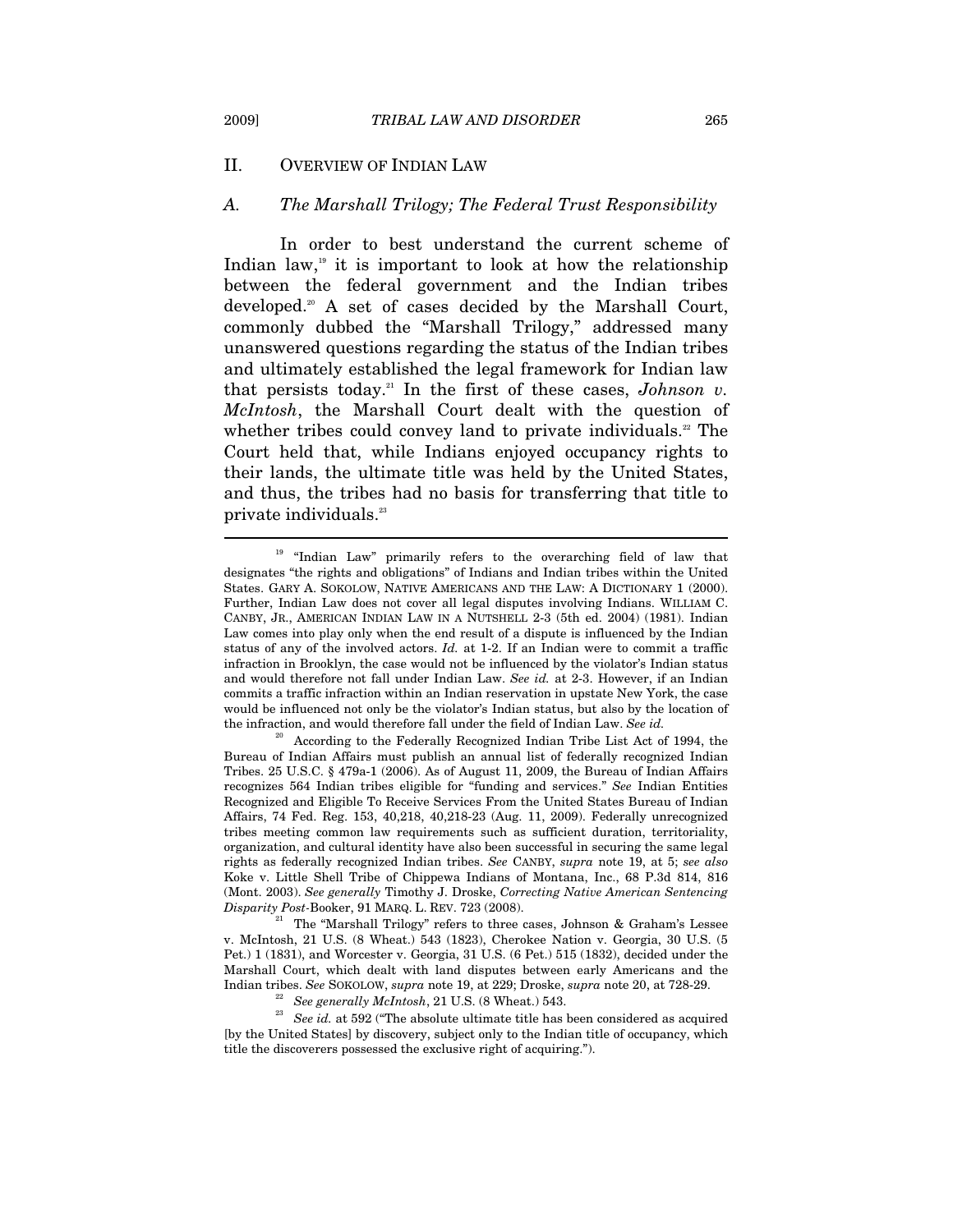The second case of the trilogy, *Cherokee Nation v.*  Georgia,<sup>24</sup> shed additional light on the role of Indian tribes within the federal regulatory scheme. In *Cherokee*, the Cherokee Nation sued the state of Georgia under Article III, Section 2 of the Constitution as a "foreign State<sup>[]</sup>,"<sup>25</sup> asking the Court to void Georgia legislation "intending to force . . . the Indians from their territory."26 The Court dismissed the case for lack of original jurisdiction on the grounds that the Cherokee Nation was not a foreign nation, but rather a "domestic dependent nation[]."27 Justice Marshall likened the Indians' relation to the United States not to that of two individual sovereigns, but instead to that of "a ward to his guardian."<sup>28</sup> In the third case of the Marshall Trilogy, *Worcester v. Georgia*, the Court explicitly exempted Indian tribes from the jurisdiction of state laws,<sup>29</sup> and, in doing so, established a federal "trust" responsibility" by the United States over the Indian tribes.<sup>30</sup>

<sup>24</sup> 30 U.S. (5 Pet.) 1 (1831).<br><sup>25</sup> U.S. CONST. art. III, § 2.<br><sup>26</sup> See Cherokee Nation, 30 U.S. (5 Pet.) at 9.<br><sup>27</sup> See *id.* at 17. In the Marshall Trilogy, the Supreme Court often described the trustee relationship between the Indians and United States with lengthy narrative. For example, in *Cherokee Nation*, the court noted:

Though the Indians are acknowledged to have an unquestionable, and, heretofore, unquestioned right to the lands they occupy, until that right shall be extinguished by a voluntary cession to our government; yet it may well be doubted whether those tribes which reside within the acknowledged boundaries of the United States can, with strict accuracy, be denominated foreign nations. They may, more correctly, perhaps, be denominated domestic dependent nations. They occupy a territory to which we assert a title independent of their will, which must take effect in point of possession when their right of possession ceases. Meanwhile they are in a state of pupilage. Their relations to the United States resemble that of a ward to his guardian.

They look to our government for protection; rely upon its kindness and its power; appeal to it for relief to their wants; and address the president as their great father.

#### *Id.*

 $\overline{a}$ 

<sup>28</sup> *See id.*

 $^{29}$   $\,$   $Worcester,$  31 U.S. (6 Pet.) at 561. In  $Worcester,$  the Court ruled that a state law, requiring the appellant to obtain a license from the governor to live with the Cherokee Tribe, was invalid on the basis that Congress had the exclusive power to legislate matters of Indian Law. *Id.*

<sup>30</sup> CANBY, *supra* note 19, at 34-39. The federal trust responsibility refers to the "special relationship" between the United States and the Indian tribes, by which the federal government resembles a trustee to its beneficiary Indians. The government's fiduciary duty covers a broad range of legal obligations established throughout the history of the United States. *Id.*; *see also* Reid Peyton Chambers, *Judicial Enforcement of the Federal Trust Responsibility to Indians*, 27 STAN. L. REV. 1213, 1220 (1975) (describing in detail the federal trust responsibility starting from its origins in the Marshall Trilogy: "[It] recognizes a sort of 'protectorate' status in the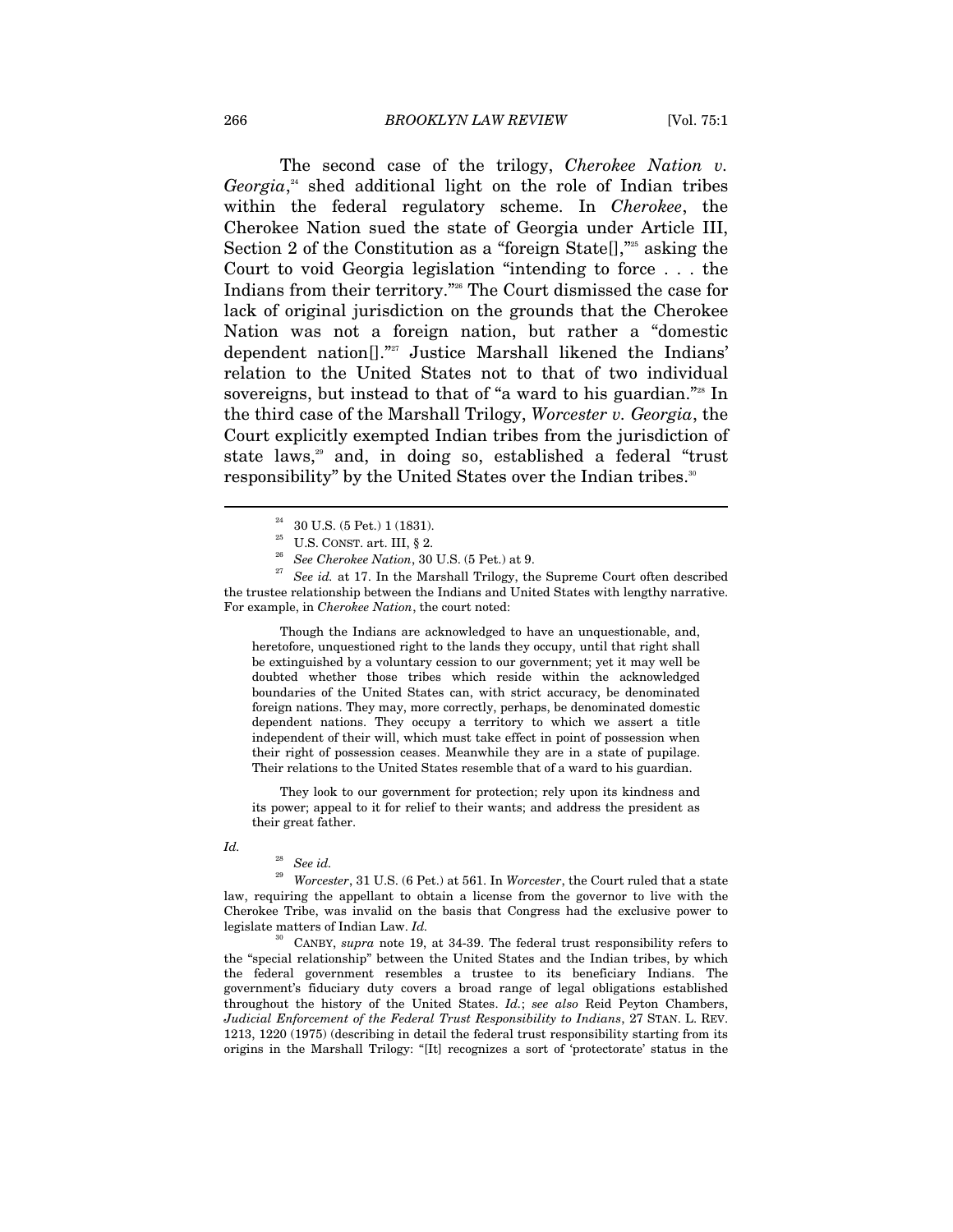The Marshall Trilogy deemed Indian tribes independently sovereign and free from state rule, but nevertheless subject to the laws of the United States.<sup>31</sup> At the time, the Marshall Court's decisions marked victories for Indian tribes who were being systematically forced out of their land as a young America expanded.<sup>32</sup> However, the President and Congress largely ignored the ideological underpinnings of the Marshall Trilogy during the subsequent Jacksonian era.<sup>33</sup> Instead of yielding to the law established by the Marshall Court, the federal government<sup>34</sup> and various individual states<sup>35</sup> continued to implement a policy of removal as American frontiers claimed new lands to the West.<sup>36</sup> The blatant disregard for the Marshall Trilogy rulings marked one of the earliest examples of the difficulties of enforcing protective Indian law in the United States and demonstrated a substantial clash between the three branches of government. $37$ One of the few sources of refuge from the government's misuse of power was the federal system.<sup>38</sup> Indian tribes often cited the federal trust responsibility established in the Marshall Trilogy as their chief argument in attempting to enjoin public and private actors from infringing upon their rights as domestic sovereigns.<sup>39</sup>

tribes, securing to them the power of managing their internal affairs in an autonomous manner except for a congressional power to regulate trade. Moreover, tribal autonomy

<sup>%</sup> is supported by a federal duty to protect the tribe's land and resource base.").<br>
<sup>31</sup> See Droske, *supra* note 20, at 729 n.29.<br>
<sup>32</sup> See CANBY, *supra* note 19, at 18-19.<br>
<sup>33</sup> While not verifiable, President Jackson the Marshall Trilogy as saying, "John Marshall has made his decision; now let him enforce it." *Id.*

<sup>&</sup>lt;sup>34</sup> BRUCE E. JOHANSEN, THE ENCYCLOPEDIA OF NATIVE AMERICAN LEGAL TRADITION 274 (1998). The Indian Removal Act of 1830 was passed by Congress with the purpose of removing those Indians who had not assimilated into the American way of life to Indian Territory, now Oklahoma. Indian Removal Act of 1830, ch. 148, 4 Stat.  $^\mathrm{35}$  JOHANSEN,  $\mathrm{supra}$  note 34, at 326-27. In response to the discovery of gold on

Cherokee land, Georgia passed laws in 1829 prohibiting Indians from surveying its land or mining for gold. *Id.* Despite the surge of thousands of Americans onto Cherokee land, Georgia state courts dismissed any suits based on Cherokee testimony as incompetent. *Id.* See id. at 326-30.

<sup>&</sup>lt;sup>37</sup> See infra Part III; see also supra note 32-33 and accompanying text.<br><sup>38</sup> CANBY, *supra* note 19, at 40-41.<br><sup>39</sup> See id. at 40-51. For instance, in *Lane v. Pueblo of Santa Rosa*, the Supreme Court enjoined the Secretary of the Interior from selling tribal lands on the basis that such an action "would not be an exercise of guardianship, but an act of confiscation." *See* Lane v. Pueblo of Santa Rosa, 249 U.S. 110, 113 (1919).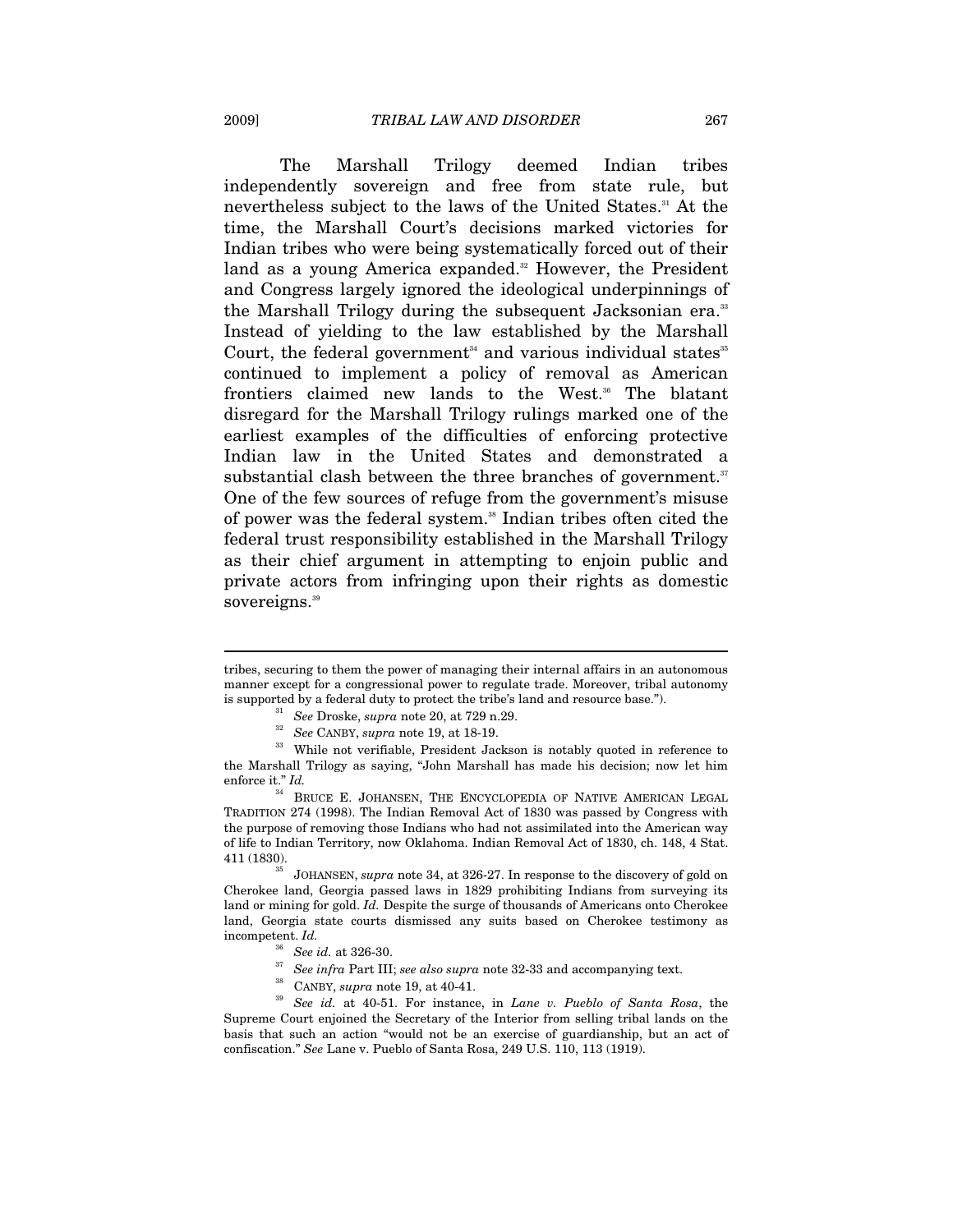#### *B. Criminal Jurisdiction Over Indians; Statutory Changes*

Crimes committed within Indian Territory, whether by Indians or non-Indians, are subject to an overlapping jurisdictional matrix of federal, state, and tribal law created largely by statute over the past  $200$  years.<sup>40</sup> The first of these statutes, the General Crimes Act of 1817, was passed by Congress to establish a legal framework for prosecuting crimes committed in Indian country.41 The General Crimes Act relinquished the power of the states in prosecuting crimes committed on Indian lands, and instead bestowed exclusive criminal jurisdiction to the federal government.<sup>42</sup> An exception to this federal jurisdiction was created for crimes committed by Indians against other Indians, which Congress left to be governed by tribal law and tried in tribal courts.<sup>43</sup>

While the General Crimes Act was pivotal in establishing federal criminal jurisdiction over Indian country, at this point in history there was not an extensive body of federal criminal law from which to prosecute criminals in federal lands.<sup>44</sup> In addition, while federal criminal statutes governing Indians did exist,<sup>45</sup> comprehensive criminal codes

Except as otherwise expressly provided by law, the general laws of the United States as to the punishment of offenses committed in any place within the sole and exclusive jurisdiction of the United States, except the District of Columbia, shall extend to the Indian country.

This section shall not extend to offenses committed by one Indian against the person or property of another Indian, nor to any Indian committing any offense in the Indian country who has been punished by the local law of the tribe, or to any case where, by treaty stipulations, the exclusive jurisdiction over such offenses is or may be secured to the Indian tribes respectively.

 $\overline{a}$ 

statute came out of the First Congress of the United States in 1790. *See* Act of Apr. 30, 1790, ch. 9, § 3, 1 Stat. 112-13 (1790). The statute provided that any person in a place "under the sole and exclusive jurisdiction of the United States, [who] commit[s] the crime of wilful murder . . . shall suffer death." *See id*. The earliest murder statute meant to specifically protect Indians came from the Fourth Congress and similarly

<sup>40</sup> *See infra* Part II.C; *see also* CANBY, *supra* note 19, at 200. 41 CANBY, *supra* note 19, at 148; *see* General Crimes Act of 1817, ch. 92, 3 Stat. 383 (1817) (current version at 18 U.S.C. § 1152 (2006)). 42 *See* General Crimes Act, 18 U.S.C. § 1152. The original General Crimes Act

established that any person who commits a crime, Indian or non-Indian, within Indian Country, shall be subject to the laws of the United States if in its exclusive jurisdiction, and shall be tried in the courts of the United States. *Id.* The current statute reads:

*Id.* See CANBY, supra note 19, at 148; see General Crimes Act, 18 U.S.C. § 1152.<br><sup>44</sup> See Droske, supra note 20, at 730-31.<br><sup>45</sup> See CANBY, supra note 19, at 174. In the case of murder, the first federal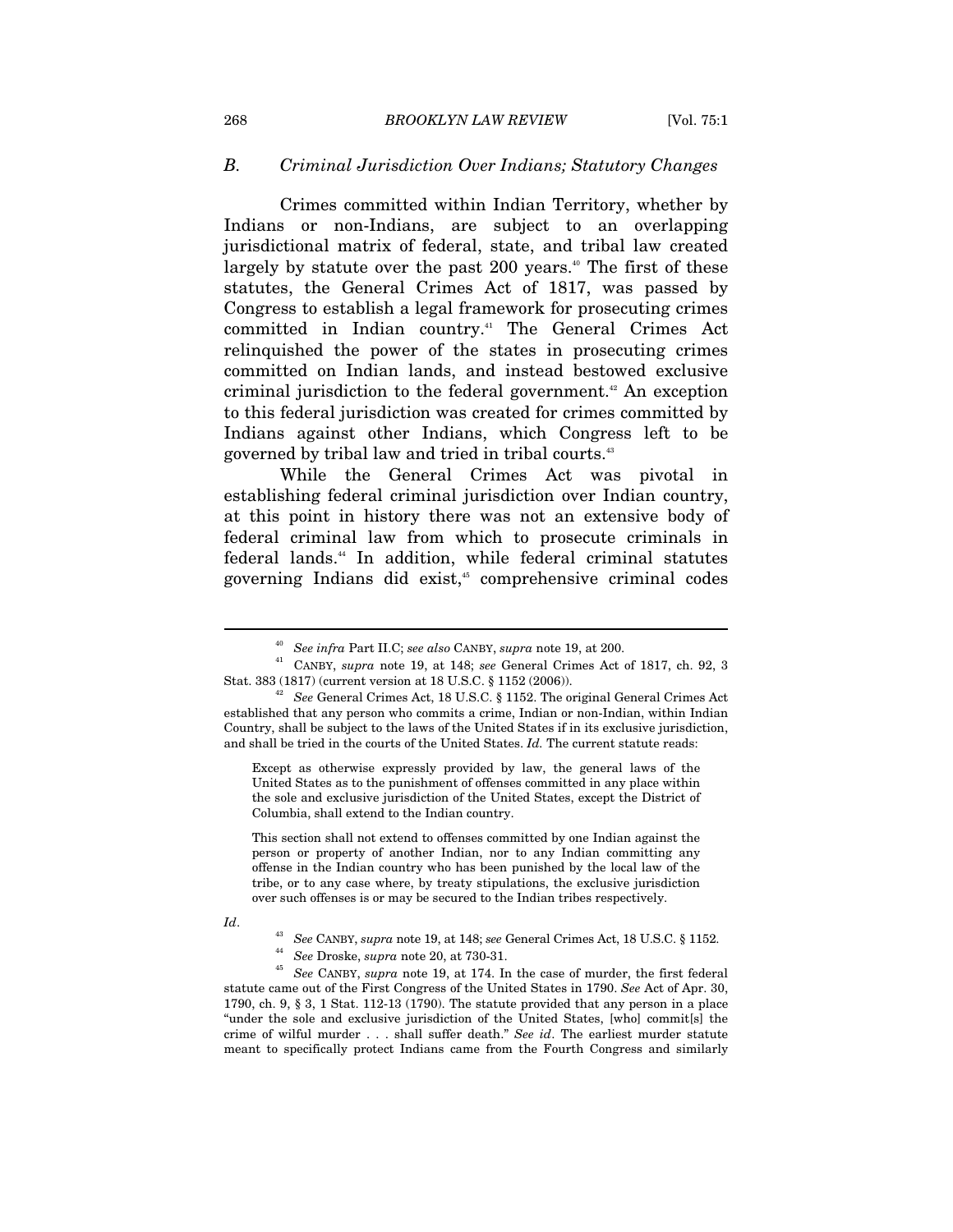were traditionally created by the states and not the federal government.<sup>46</sup> "In order to fill the  $\ldots$  gaps [in federal criminal law at the time], Congress passed the Assimilative Crimes Act in 1825."47 This Act required that crimes committed in Indian country, which were not federally codified, were to be prosecuted according to the criminal laws of the state in which the crime took place.<sup>48</sup> For instance, if an Indian or non-Indian commits a traffic-related offense within Indian land and there is no federally codified statute prohibiting such an offense, that individual may still be prosecuted under the Assimilative Crimes Act for violating the laws of the state in which the Indian land is located.49

The next development in an already complex jurisdictional scheme occurred in 1883 with the Supreme Court's decision in *Ex Parte Crow Dog*.<sup>50</sup> On August 5, 1881, an Indian named Crow Dog fatally shot another Indian on the Great Sioux Reservation in what is now South Dakota.<sup>51</sup> Local Indian police arrested Crow Dog and held him in jail in a military cell at Fort Niobrara, Nebraska.<sup>52</sup> In accordance with tribal law, members of the victim's family met with Crow Dog's family and resolved the matter for "\$600 in cash, eight horses, and one blanket."53 The following year, murder charges were brought against Crow Dog in the Dakota territorial court under

mandated the capital punishment for those who killed an Indian. Act of May 19, 1796,

ch. 30, § 6, 1 Stat. 469, 470-71 (1796).<br>
<sup>46</sup> CANBY, *supra* note 19, at 174; *see also* Droske, *supra* note 20, at 730-31.<br>
<sup>47</sup> Droske, *supra* note 20, at 731; *see also* 18 U.S.C. § 13(a).<br>
<sup>48</sup> 18 U.S.C. § 13(a); Court of Appeals held that a non-Indian motorist traveling within Indian country was subject to the traffic laws of North Dakota via the Assimilative Crimes Act. *See* United States v. Billadeau, 275 F.3d 692, 694 (8th Cir. 2001) ("A BIA officer has a statutory duty to arrest a suspect who commits an offense in Indian country in the officer's presence. The General Crimes Act, 18 U.S.C. § 1152, creates federal jurisdiction over crimes committed by non-Indians against Indians in Indian country. It incorporates the Assimilative Crimes Act (ACA), 18 U.S.C. § 13, which provides that when conduct which would violate state law occurs on federal land, the relevant state law is assimilated into federal law unless there is already applicable federal law." (citation omitted)); *see also* United States v. Ashley, 255 F.3d 907, 909-10 n.3 (8th Cir. 2001).<br><sup>50</sup> *Ex Parte* Crow Dog, 109 U.S. 556, 557-58 (1883). The Indian named Kan-

gi-shun-ca was commonly known as Crow Dog and is referred to as Crow Dog by the Supreme Court in *Crow Dog*. *See* SIDNEY L. HARRING, CROW DOG'S CASE: AMERICAN INDIAN SOVEREIGNTY, TRIBAL LAW, AND UNITED STATES LAW IN THE NINETEENTH CENTURY 1 (1994).

<sup>&</sup>lt;sup>51</sup> Crow Dog, 109 U.S. at 557; *see* HARRING, *supra* note 50, at 1.<br><sup>52</sup> HARRING, *supra* note 50, at 1.<br><sup>53</sup> Id.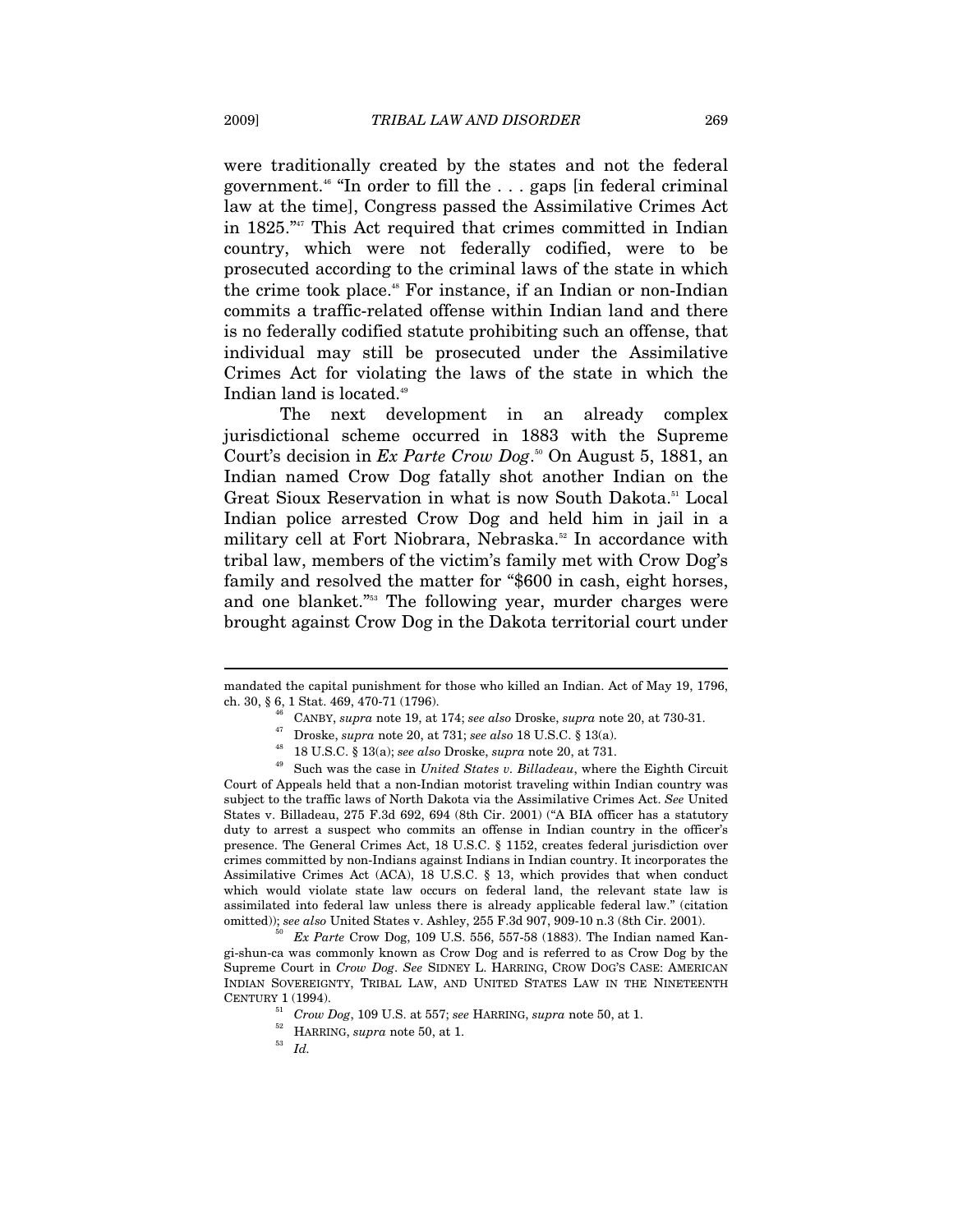the General Crimes Act.<sup>54</sup> At trial, Crow Dog was convicted of murder and sentenced to death under a federal murder statute.<sup>55</sup>

In 1883, the U.S. Supreme Court reversed Crow Dog's conviction, finding that under the tribal law exception of the General Crimes Act,<sup>56</sup> the Dakota Court did not possess criminal jurisdiction over a matter involving two Indian participants.57 In Justice Matthews' compassionate, yet condescending opinion, the court noted the importance of maintaining the tribal way of governing criminal activity within Indian country in accordance with the General Crimes  $Act.^{58}$ 

*Crow Dog* appeared to stand for the preservation of tribal sovereignty as articulated by the Marshall Court.<sup>59</sup> However, the Supreme Court's decision in *Crow Dog* did not fit well with congressional Indian policy.<sup>60</sup> In order to resolve this discrepancy, Congress passed the Major Crimes Act in 1885,

 $\overline{a}$ 

<sup>55</sup> *Id.*; *Crow Dog*, 109 U.S. at 557. 56 *See* General Crimes Act § 2, 3 Stat. at 383, 18 U.S.C. § 1152 (2006) ("[N]othing in this act shall be so construed as to affect any treaty now in force between the United States and any Indian nation, or to extend to any offence committed by one Indian against another, within any Indian boundary."). 57 *See Crow Dog*, 109 U.S. at 569-72. 58 The Court noted:

[This] is a case involving the judgment of a court of special and limited jurisdiction, not to be assumed without clear warrant of law. It is a case of life and death. It is a case where, against an express exception in the law itself, that law, by argument and inference only, is sought to be extended over aliens and strangers; over the members of a community separated by race, by tradition, by the instincts of a free though savage life, from the authority and power which seeks to impose upon them the restraints of an external and unknown code, and to subject them to the responsibilities of civil conduct, according to rules and penalties of which they could have no previous warning; which judges them by a standard made by others and not for them, which takes no account of the conditions which should except them from its exactions, and makes no allowance for their inability to understand it. It tries them, not by their peers, nor by the customs of their people, nor the law of their land, but by superiors of a different race, according to the law of a social state of which they have an imperfect conception, and which is opposed to the traditions of their history, to the habits of their lives, to the strongest prejudices of their savage nature; one which measures the red man's revenge by the maxims of the white man's morality.

*Id.* at 571. 59 *See supra* notes 21-39 and accompanying text. 60 *See* HARRING, *supra* note 50, at 3-4 ("[T]he United States was rapidly proceeding with a policy of forced [Indian] assimilation, destroying the tribes as political units and incorporating individual Indians into the states as small farmers  $\dots$ .").

<sup>54</sup> *Id.*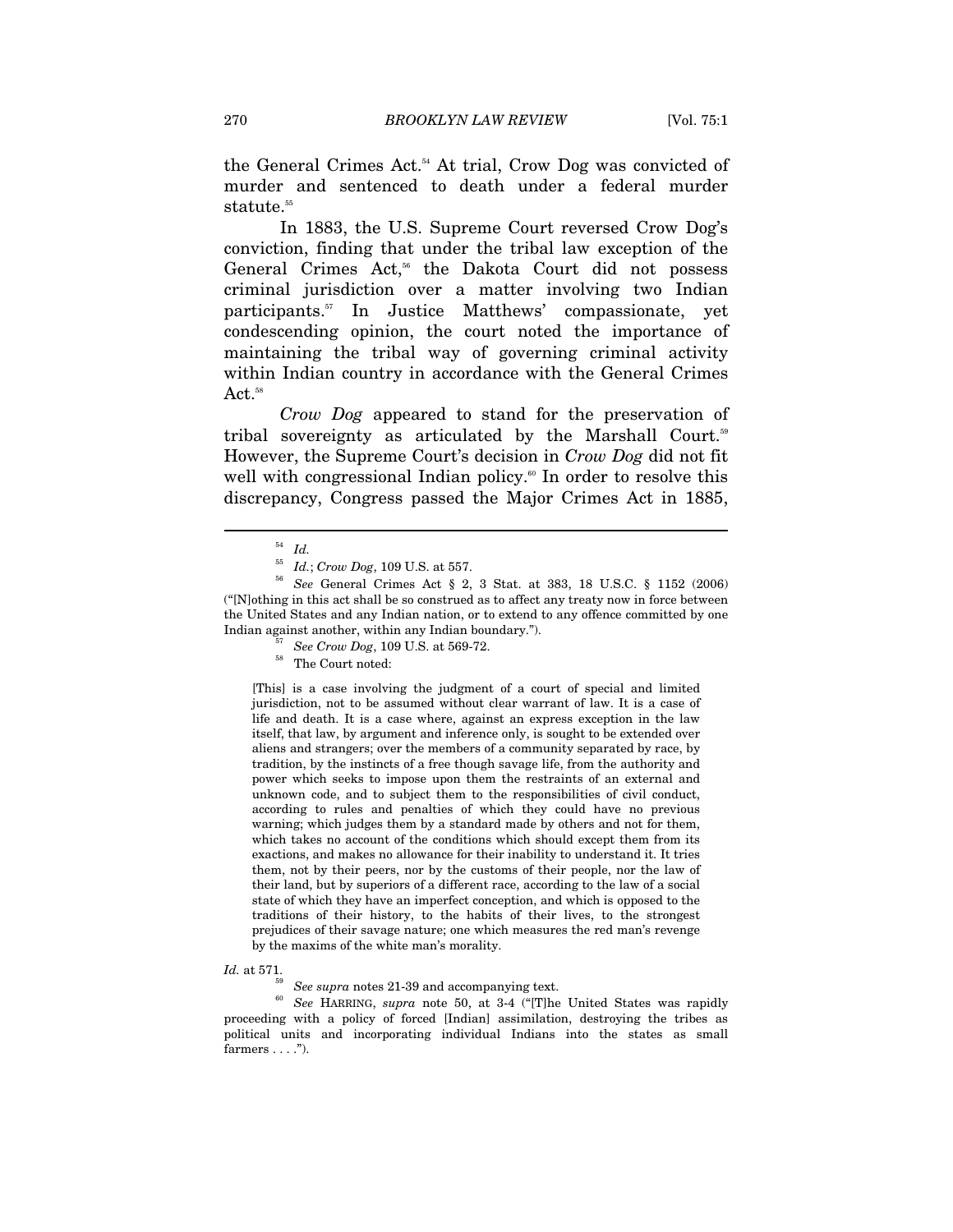which extended federal jurisdiction to seven "major crimes" committed in Indian country, regardless of the actor's or the victim's ethnicity.<sup>61</sup> The immediate impact of the Major Crimes Act after *Crow Dog* was a large influx of Indian-criminal cases in federal courts.<sup>62</sup> Close to one hundred of these cases were heard by the U.S. Supreme Court, creating the first set of unified Indian criminal law.<sup>63</sup> In the long-run, however, the spirit of *Crow Dog* was ultimately lost with the passage of the Major Crimes Act and subsequent legislation, and the force of tribal governments over the next hundred years continued to  ${\rm diminish.}^{\scriptscriptstyle 64}$ 

#### *C. Post-*Crow Dog*; Additional Legal Complexities*

By the mid-1900s, several problems had arisen due to flaws in the federally established legal framework over crimes

*Id.* at 385 (emphasis added). The modern statute, codified as 18 U.S.C. § 1153, adds eight crimes to the original list,

kidnapping, maiming . . . incest, . . . assault with a dangerous weapon, assault resulting in serious bodily injury (as defined in section 1365 of this title), an assault against an individual who has not attained the age of 16 years, felony child abuse or neglect . . . and [theft] under section 661 of this title within the Indian country.

The modern statute also mandates that where any of these crimes are not federally defined, they "shall be defined and punished in accordance with the laws of the State in which such offense was committed as are in force at the time of such offense." *Id.*

 $^{62}_{63}$   $\,$   *HARRING,*  ${supra}$  *note 50, at 5.*  $^{63}_{\,}$  $\,$  $*Id*$ 

64 For an interesting discussion of the effect of the *Crow Dog* decision on modern Indian Law, see HARRING, *supra* note 50.

<sup>61</sup> *See* CANBY, *supra* note 19, at 159-50; Act of Mar. 3, 1885, ch. 341, § 9, 23 Stat. 362, (1885) (current version at 18 U.S.C. § 1153 (2006)). The 1885 statute read:

<sup>[</sup>A]ll Indians, committing against the person or property of another Indian or other person any of the following crimes, namely, *murder, manslaughter, rape, assault with intent to kill, arson, burglary, and larceny* within any Territory of the United States, and either within or without an Indian reservation, shall be subject therefor to the laws of such Territory relating to said crimes, and shall be tried therefor in the same courts and in the same manner and shall be subject to the same penalties as are all other persons charged with the commission of said crimes, respectively; and the said courts are hereby given jurisdiction in all such cases; and all such Indians committing any of the above crimes against the person or property of another Indian or other person within the boundaries of any State of the United States, and within the limits of any Indian reservation, shall be subject to the same laws, tried in the same courts and in the same manner, and subject to the same penalties as are all other persons committing any of the above crimes within the exclusive jurisdiction of the United States.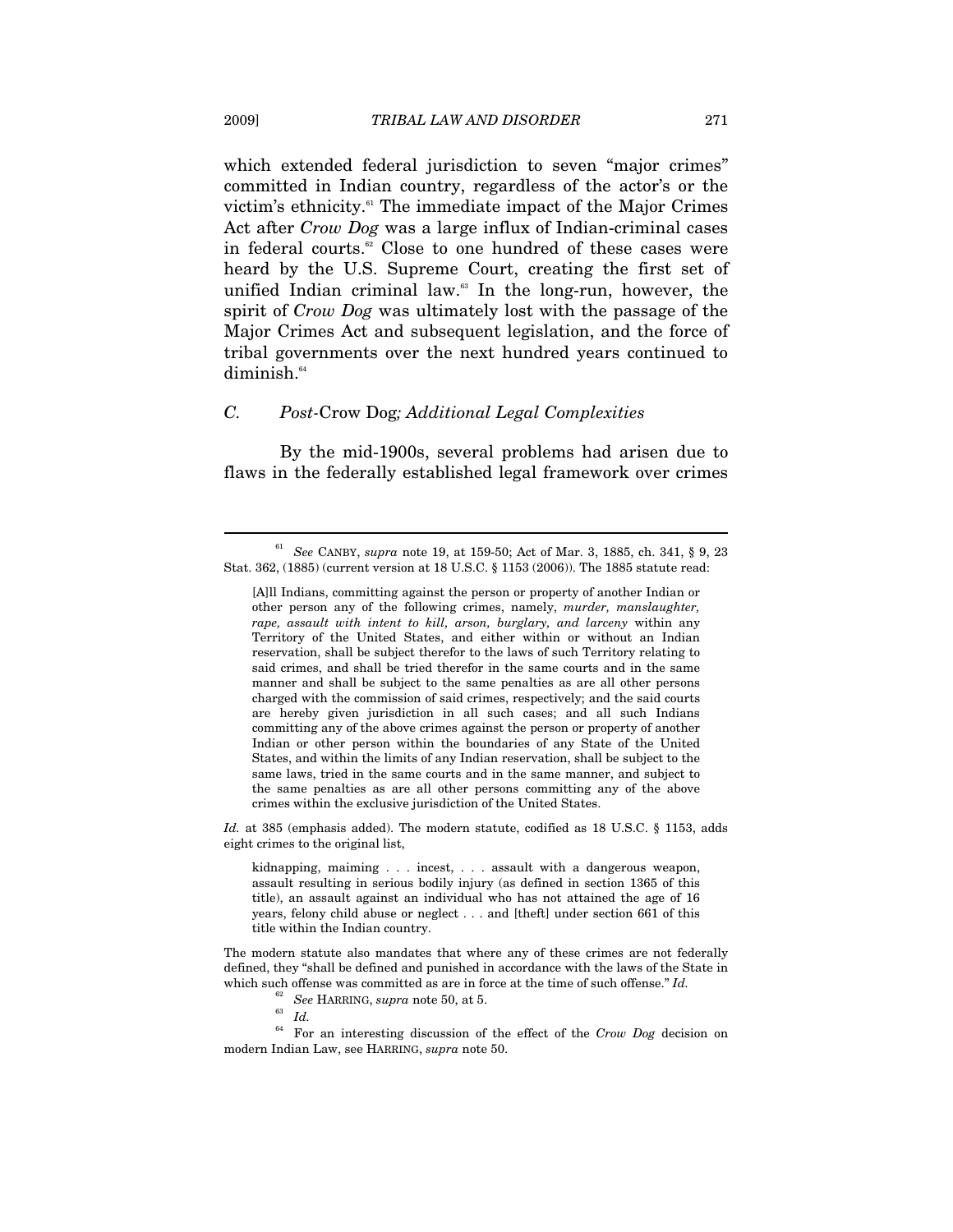committed in Indian country.<sup>65</sup> The largest problem was the apparent "lawlessness" on Indian reservations.<sup>66</sup> Both federal and tribal law enforcement agencies had the responsibility of controlling the overlapping jurisdictional systems. $\mathfrak{g}$  However, instead of this dual-responsibility resulting in double-coverage within Indian country, tribes were left with "a hiatus in lawenforcement authority."<sup>68</sup>

The federal government's opinion of the Indian "situation" was equally depressing. $\mathbb{S}^8$  In stark contrast to the national prosperity that followed World War II, Indians continued to live in sub-standard conditions.<sup>70</sup> Congress was not pleased with the state of affairs given the amount of money it was allocating to Indian programs at the time; in 1951, the federal government spent close to \$75 million to implement the system of Indian-law it had created.<sup>71</sup>

As a result, the nation ushered in a period, now known as the "Termination Period," of forced assimilation, and attempted to end federal responsibilities in Indian country.<sup>72</sup> This period included commissioned reports on the apparent "Indian Problem"73 and the passage of Congressional

<sup>65</sup> Vanessa J. Jiménez & Soo C. Song, *Concurrent Tribal and State* 

 $\begin{array}{lll} \textit{Jurisdiction Under Public Law 280, 47 AM. U. L. REV. 1627, 1658-59 (1998).}\\ \textit{ } & \textit{Id. at 1659.} \\ \textit{ } & \textit{See CANBY, supra note 19, at 200-01.} \\ \textit{ } & \textit{See S. REP. No. 83-699, at 5 (1953), as reprinted in 1953 U.S.C.C.A.N.} \end{array}$ 2409, 2411-12 ("As a practical matter, the enforcement of law and order among the Indians in the Indian country has been left largely to the Indian groups themselves. In many States, tribes are not adequately organized to perform that function. . . . [This gap] could best be remedied by conferring criminal jurisdiction on States indicating an ability and willingness to accept such responsibility."); *see also* Jiménez & Song, *supra* 

note 65, at 1659.<br><sup>69</sup> *See Jiménez & Song, supra note 65, at 1662-65.*<br><sup>70</sup> *See id.* at 1663 n.200.<br><sup>71</sup> *See id.* at 1661. In the hearings prior to Public Law 280's enactment, one representative noted that this budget had "expanded tremendously" in comparison to the \$31 spent on Indian Affairs in 1800. *See* 99 CONG. REC. 9263 (1953) (statement of Rep. Harrison). Using a comparison to the consumer price index of a given year, \$31 from 1800 is approximately the equivalent to \$548 in today's dollars, and \$75 million is approximately the equivalent to \$1.33 billion in today's dollars. *See* Measuring Worth, http://www.measuringworth.com/uscompare/ (last visited Oct. 1, 2009). 72 *See* Jiménez & Song, *supra* note 65, at 1662 n.197; *see also* Laurence M.

Hauptman, *Congress, Plenary Power, and the American Indian*, *1870 to 1992*, in EXILED IN THE LAND OF THE FREE: DEMOCRACY, INDIAN NATIONS, AND THE U.S. CONSTITUTION 317, 321 (Oren R. Lyons et al. eds., 1992). 73 *See* COMM'N ON ORG. OF THE EXECUTIVE BRANCH OF THE GOV'T, INDIAN

AFFAIRS, H.R. DOC. NO. 81-129, at 63 (1949); s*ee also* Jiménez & Song, *supra* note 65, at 1663.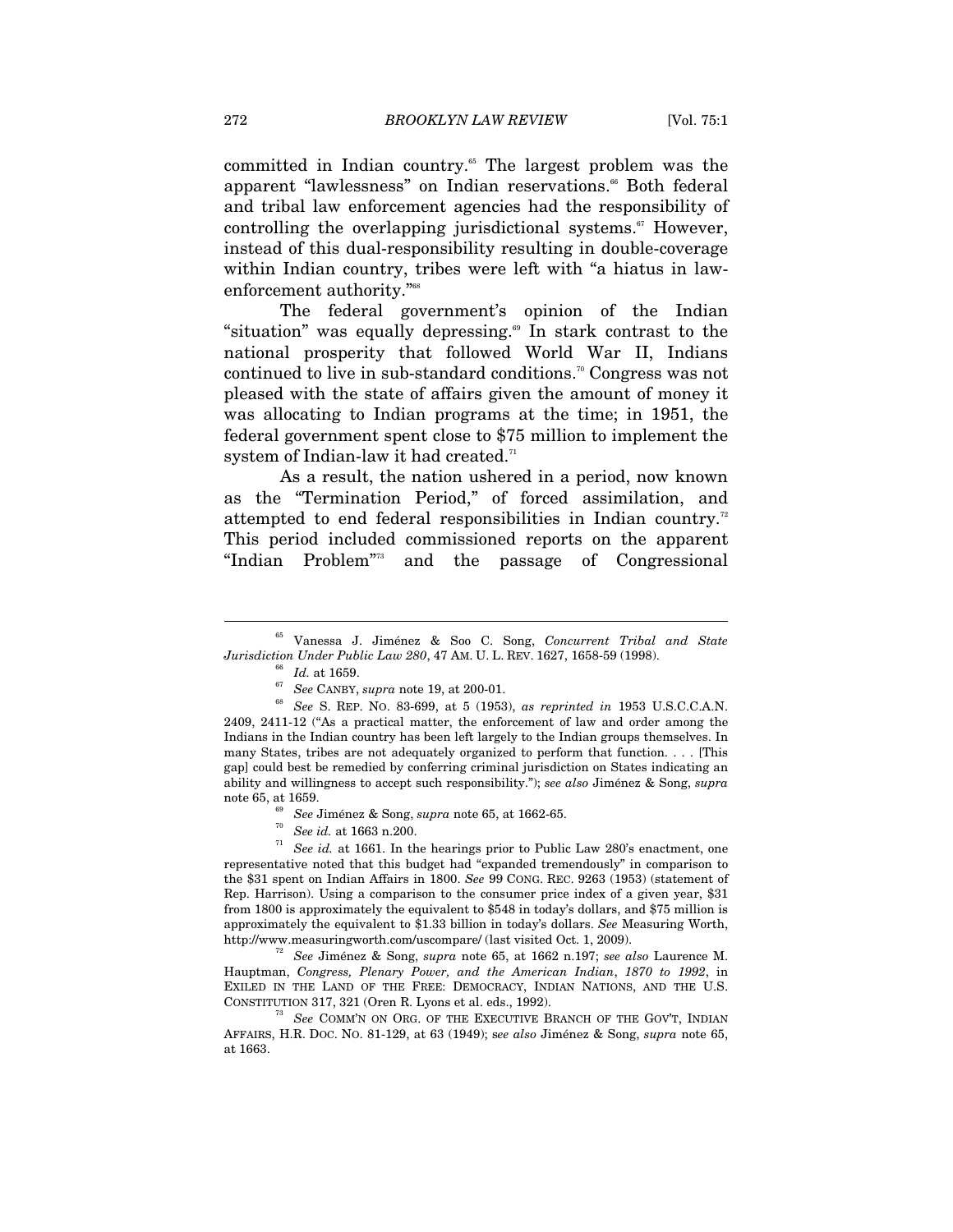resolutions74 aimed at codifying the Termination Period's purposes.75 The most significant of these government actions was Public Law 280, enacted in 1953, which "delegated criminal jurisdiction" in Indian country to five states: California, Minnesota, Nebraska, Oregon, and Wisconsin.76

The effect of Public Law 280 was that the five states would now have exclusive criminal jurisdiction over crimes committed in Indian country, regardless of the race of the actor or the victim. $\pi$  Not surprisingly, state and tribal governments took offense to the new legislation.<sup>78</sup> States were now tasked with ruling over territory that was previously the exclusive province of the federal government.<sup>79</sup> These states were not provided any additional funds from the federal government or the ability to tax Indian lands.<sup>80</sup> Likewise, tribes were now subject to a body of criminal law that they neither consented to nor were familiar with.<sup>81</sup>

(a) [Alaska, California, Minnesota, Nebraska, Oregon and Wisconsin] shall have jurisdiction over offenses committed by or against Indians in the areas of Indian country listed opposite the name of the State to the same extent that such State has jurisdiction over offenses committed elsewhere within the State or Territory, and the criminal laws of such State or Territory shall have the same force and effect within such Indian country as they have elsewhere within the State or Territory . . .

(c) The provisions of sections 1152 and 1153 of this chapter shall not be applicable within the areas of Indian country listed in subsection (a) of this section . . . .

- 18 U.S.C. § 1162. 77 *See* Droske, *supra* note 21, at 734-37. 78 *See* CANBY, *supra* note 19, at 259. 79 *Id.*
	-
	-

<sup>81</sup> *Id.*

<sup>74</sup> H.R. Con. Res. 108, 83d Cong. (1953) ("Whereas it is the policy of Congress, as rapidly as possible, to make the Indians within the territorial limits of the United States subject to the same laws and entitled to the same privileges and responsibilities as are applicable to other citizens of the United States . . . . [I]t is declared to be the sense of Congress that, at the earliest possible time, all of the Indian tribes . . . should be freed from Federal supervision and control and from all disabilities and limitations

specially applicable to Indians . . . ."). *T*<sub>5</sub> See Jiménez & Song, *supra* note 65, at 1663. <sup>76</sup> Act of Aug. 15, 1953, Pub. L. No. 83-280, 67 Stat. 588 (codified as amended at 18 U.S.C. § 1162 (2006) and 28 U.S.C. § 1360 (2006)). When Alaska became a state, it was added to the list of "mandatory" states under Public Law 280, bringing the total to six states. *See* 28 U.S.C. § 1360. The act also expanded civil jurisdiction, however, for the purposes of this Note, this expansion will not be discussed. In addition, some exceptions were made to territories within the states. *See* CANBY, *supra* note 19, at 258-63; Droske, *supra* note 21, at 734. Public Law 280 now reads:

<sup>80</sup> *Id.*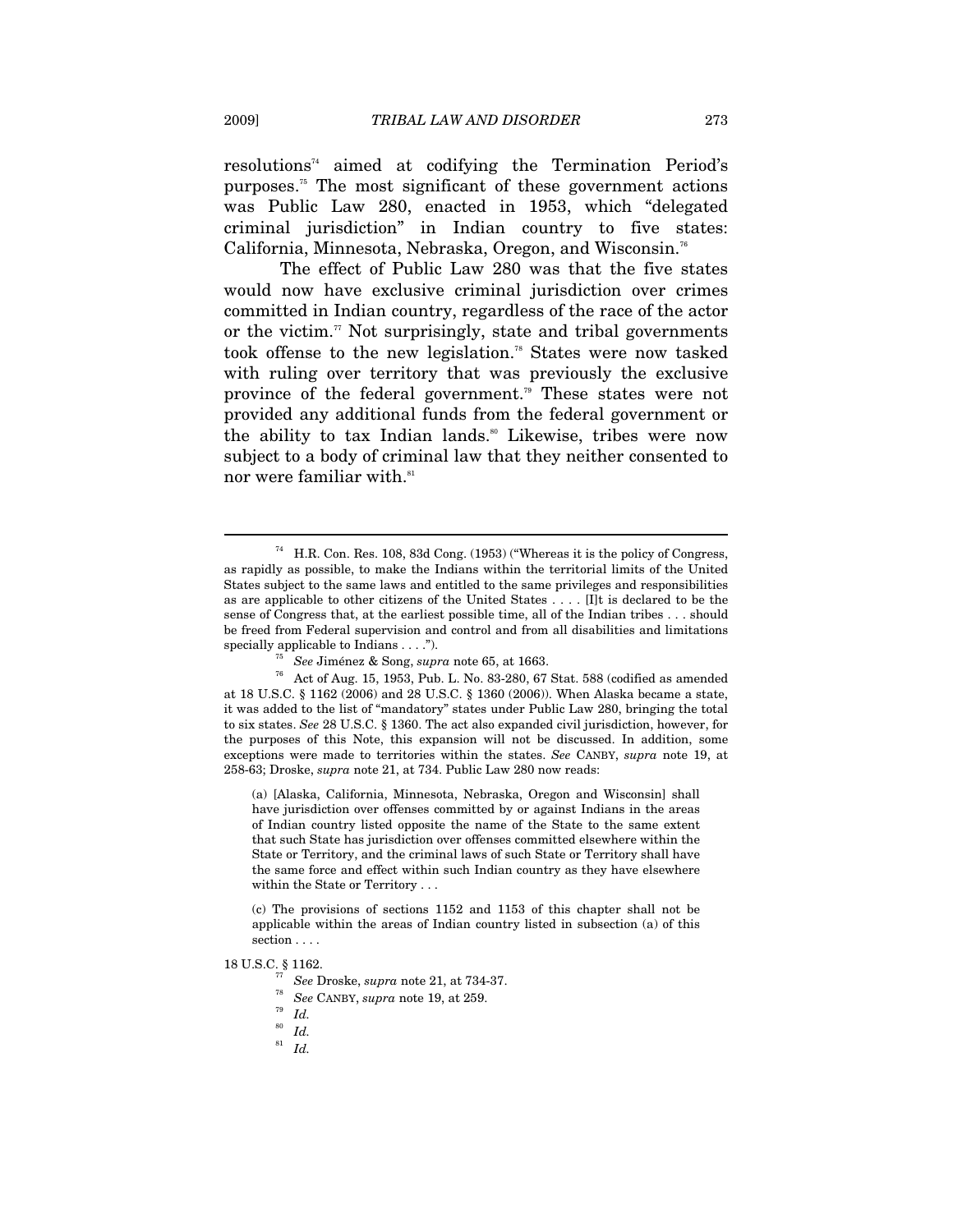As a result of the complete dissolution of tribal sovereignty<sup>82</sup> and the elimination of the federal government's "guardianship" over the tribes, $\degree$  Public Law 280 faced heavy criticism.84 Even as it was being signed into law, President Eisenhower articulated "grave doubts as to the wisdom of certain provisions,"85 specifically a lack of tribal consent to the transfer of criminal jurisdiction.<sup>86</sup> The passage of the Indian Civil Rights Act of 1968 eventually addressed these concerns by inserting a tribal consent requirement before any new states could assume criminal jurisdiction in Indian country.<sup>87</sup>

In addition to the consent amendment, the Indian Civil Rights Act also incorporated many of the provisions of the Bill of Rights into tribal law.<sup>88</sup> However, while this Act was likely intended to improve the lives of Indians by limiting the potential for abuse by tribal governments, it ultimately took away one of the most important pieces of tribal sovereignty

1657-58; *see also* Statement, *supra* note 85, at 565 ("The failure to include in these provisions a requirement of full consultation in order to ascertain the wishes and

desires of the Indians and of final Federal approval, was unfortunate."). 87 *See* Indian Civil Rights Act of 1968, Pub. L. No. 90-284, 82 Stat. 73 (1968) (codified as amended at 25 U.S.C. §§ 1301-1303 (2006)). By 1968, nine other states had assumed criminal jurisdiction in some form over Indian territory:

The nine states were Nevada in 1955, South Dakota in 1957 (jurisdiction over highways), Washington in 1957 (jurisdiction in eight subject areas), Florida in 1961, Idaho in 1963 (civil and criminal jurisdiction over seven subject matters, which can be expanded with tribal consent), Montana in 1963 (jurisdiction over the Flathead Reservation), North Dakota in 1963 (assuming civil jurisdiction, by tribal consent), Arizona in 1967 (jurisdiction over water quality, repealed in 2003, and jurisdiction over air quality, repealed in 1986), and Iowa in 1967 (civil jurisdiction over the Sac and Fox Tribe). After the 1968 Amendment, in 1971, Utah became the last state to accept Public Law 280 jurisdiction.

Droske, *supra* note 21, at 735 n.69 (citations omitted).<br><sup>88</sup> 25 U.S.C. § 1302. The Indian Civil Rights act in theory grants rights to Indians by prohibiting their ability to "exercis[e] powers of self-government." For instance, "[n]o Indian tribe . . . shall . . . subject any person for the same offense to be twice put in jeopardy." *Id*.

<sup>82</sup> *Cf.* Worcester v. Georgia, 31 U.S. (6 Pet.) 515, 561 (1832) ("The Cherokee nation, then, is a distinct community occupying its own territory, with boundaries accurately described, in which the laws of Georgia can have no force, and which the citizens of Georgia have no right to enter, but with the assent of the Cherokees themselves, or in conformity with treaties, and with the acts of congress. The whole intercourse between the United States and this nation, is, by our constitution and laws,

vested in the government of the United States.").<br>
<sup>83</sup> Cf. Cherokee Nation v. Georgia, 30 U.S. (5 Pet.) 1, 17 (1831).<br>
<sup>84</sup> See Droske, *supra* note 21, at 734.<br>
<sup>85</sup> See Statement by the President upon Signing Bill Rela Jurisdiction over Cases Arising on Indian Reservations, 166 PUB. PAPERS 564, 564 (Aug. 15, 1953). 86 *See* Droske, *supra* note 21, at 734-35; Jiménez & Song, *supra* note 65, at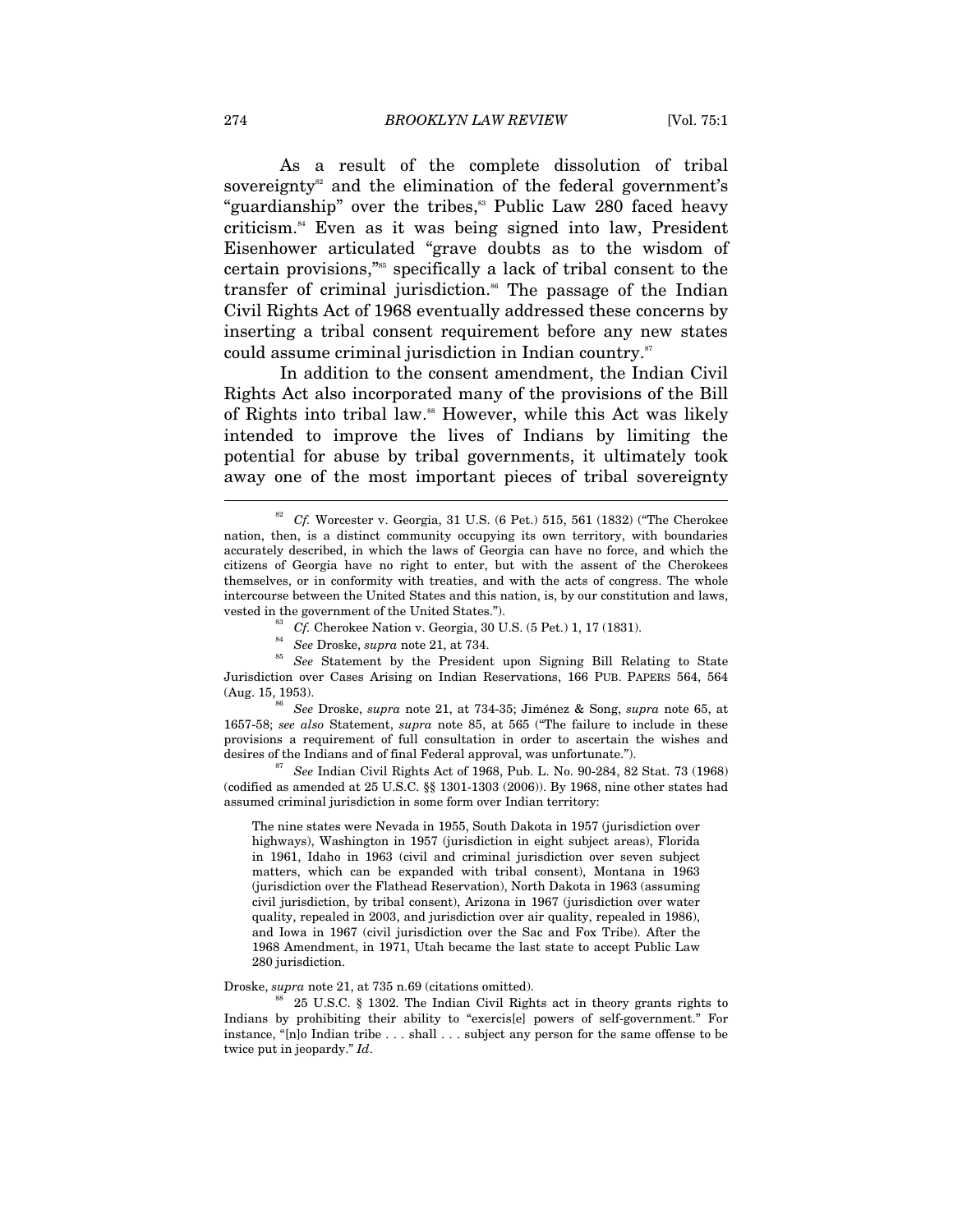that Indians still retained: the ability to punish native criminals according to tribal law.89 Under the Act, Indians were given the "right" against "cruel and unusual punishments" by preventing tribal courts from imprisoning convicted criminals for more than one year or imposing fines over  $$5000$ .<sup>®</sup> This effectively limited tribal governments' criminal jurisdiction to misdemeanors, leaving all felonies in the hands of either the states or the federal government.<sup>91</sup>

As for the remaining power that Indian tribes maintained over criminal matters, the Supreme Court severely diminished the already limited scope of tribal authority in *Oliphant v. Suquamish Indian Tribe*, holding that tribal governments do not possess inherent criminal jurisdiction over non-Indians.92 In *Oliphant*, a tribal police officer from the Suquamish Indian Tribe arrested non-Indian Mark David Oliphant for assaulting a tribal officer and resisting arrest during an annual tribal celebration.<sup>93</sup> After Oliphant twice unsuccessfully sought *habeas corpus* relief, the Supreme Court found that affording Indian tribes the right to try non-Indians in tribal courts would be inconsistent with the Indian tribes' role as "domestic dependent nations," and reversed the lower  $counts'$  decision upholding the arrest. $94$  This "unspoken"

<sup>91</sup> Act of Aug. 15, 1953, Pub. L. No. 280, ch. 505, § 2, 67 Stat. 588, 588 (1953) (codified as amended at 18 U.S.C. § 1162 (2006) and 28 U.S.C. § 1360 (2006)). Whether the state or the federal government dealt with felonious crimes depends on whether the

state practices Public Law 280 criminal jurisdiction. 92 *See* Oliphant v. Suquamish Indian Tribe, 435 U.S. 191, 195 (1978). This limitation in jurisdiction applied even to those non-Indians living within Indian Country. *Id.*

<sup>93</sup> Id. at 194-95. After being arraigned and charged under Tribal Code, Oliphant applied for a writ of habeas corpus in the Western District of Washington, which was denied. He appealed this denial in the Ninth Circuit Court of Appeals, but the denial was upheld. The Supreme Court granted certiorari to determine whether tribal courts had inherent criminal jurisdiction over non-Indians, and the tribal court proceedings were halted, pending the Court's decision. *See id*. At the time of the case, the Suquamish Tribe was not alone in asserting criminal jurisdiction over non-Indians through its Tribal Code of Law. 33 out of 127 Indian tribes claimed to extend criminal jurisdiction to non-Indians and twelve others had enacted ordinances that established the assumption of criminal jurisdiction over non-Indians. *See id.* at 196. *See id.* at 210-12.

Prior to the enactment of the Indians Civil Rights Act of 1968, and under the power of the General Crimes Act and Major Crimes Act, Indians had the ability to prosecute criminals for non-"major" crimes according to tribal law. *See generally supra*

See 25 U.S.C. § 1302(7) ("No Indian tribe in exercising powers of selfgovernment shall . . . (7) require excessive bail, impose excessive fines, inflict cruel and unusual punishments, and in no event impose for conviction of any one offense any penalty or punishment greater than imprisonment for a term of one year and a fine of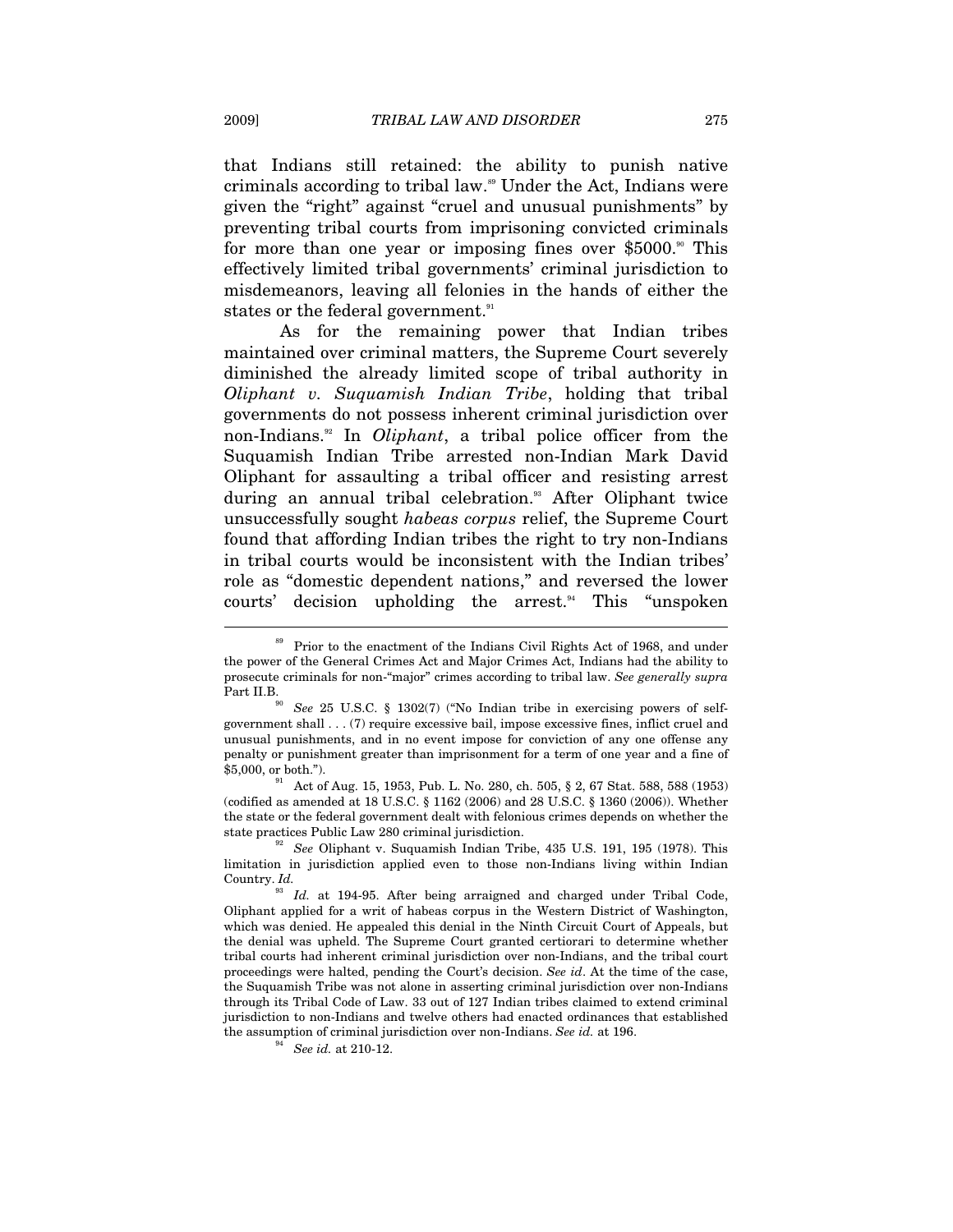presumption" against criminal jurisdiction over non-Indians was strongly based on the federal common law principles established in the Marshall Trilogy, and not on prior treaties or statutes.<sup>95</sup> Nevertheless, the Court noted that, in light of the prevalence of crime on Indian reservations, Congress retained the power to grant Indian tribes criminal jurisdiction over non-Indians.96 *Oliphant* effectively eliminated the Indians' ability to protect themselves from crimes committed by non-Indians, thus reaffirming the United States' role as "guardian" over the Indian tribes.<sup>97</sup>

With the enactment of Public Law 280 in 1953 and the Supreme Court's decision in *Oliphant*, the scheme of criminal jurisdiction within Indian country is substantially up-to-date.<sup>98</sup> To summarize, the following chart sets forth who has criminal jurisdiction for crimes committed within Indian territory based on offender, victim, and crime:

<sup>&</sup>lt;sup>95</sup> See id. at 203-12 ("By submitting to the overriding sovereignty of the United States, Indian tribes therefore necessarily give up their power to try non-Indian citizens of the United States except in a manner acceptable to Congress."). 96 *See id.* at 212. At the end of Justice Rehnquist's majority opinion, he noted

that some Indian court systems had become "increasingly sophisticated." In addition, Rehnquist acknowledged that the protections of the Indian Civil Rights Act of 1968 extended to both Indians and non-Indians being tried in Tribal Court. These advances to the tribal justice system have, according to Rehnquist, eliminated many of the perceived dangers inherent with Indian tribes exercising criminal jurisdiction over non-Indians. *Id.* Thus, Rehnquist's acquiescence demonstrates the Court's deference to the legislature on the question of whether tribal authorities may possess criminal

<sup>&</sup>lt;sup>97</sup> Id. at 209-12. Justice Marshall, with whom Chief Justice Burger joined, dissented, noting the lack of any treaty or statute limiting the Indian's criminal jurisdiction over non-Indians. *Id.* at 212; *see also* Duro v. Reina, 495 U.S. 676, 685 (1990) (restating that in criminal matters, tribal sovereignty extends to other tribal members and not to "outsiders."); United States v. Weaselhead, 156 F.3d 818, 825 (8th Cir. 1998) (Arnold, J., dissenting) ("Congress has the power to expand and contract the inherent sovereignty that Indian tribes possess because it has legislative authority over federal common law."). *See generally supra* notes 21-31 and accompanying text. 98 *See generally* CANBY, *supra* note 19, at 200.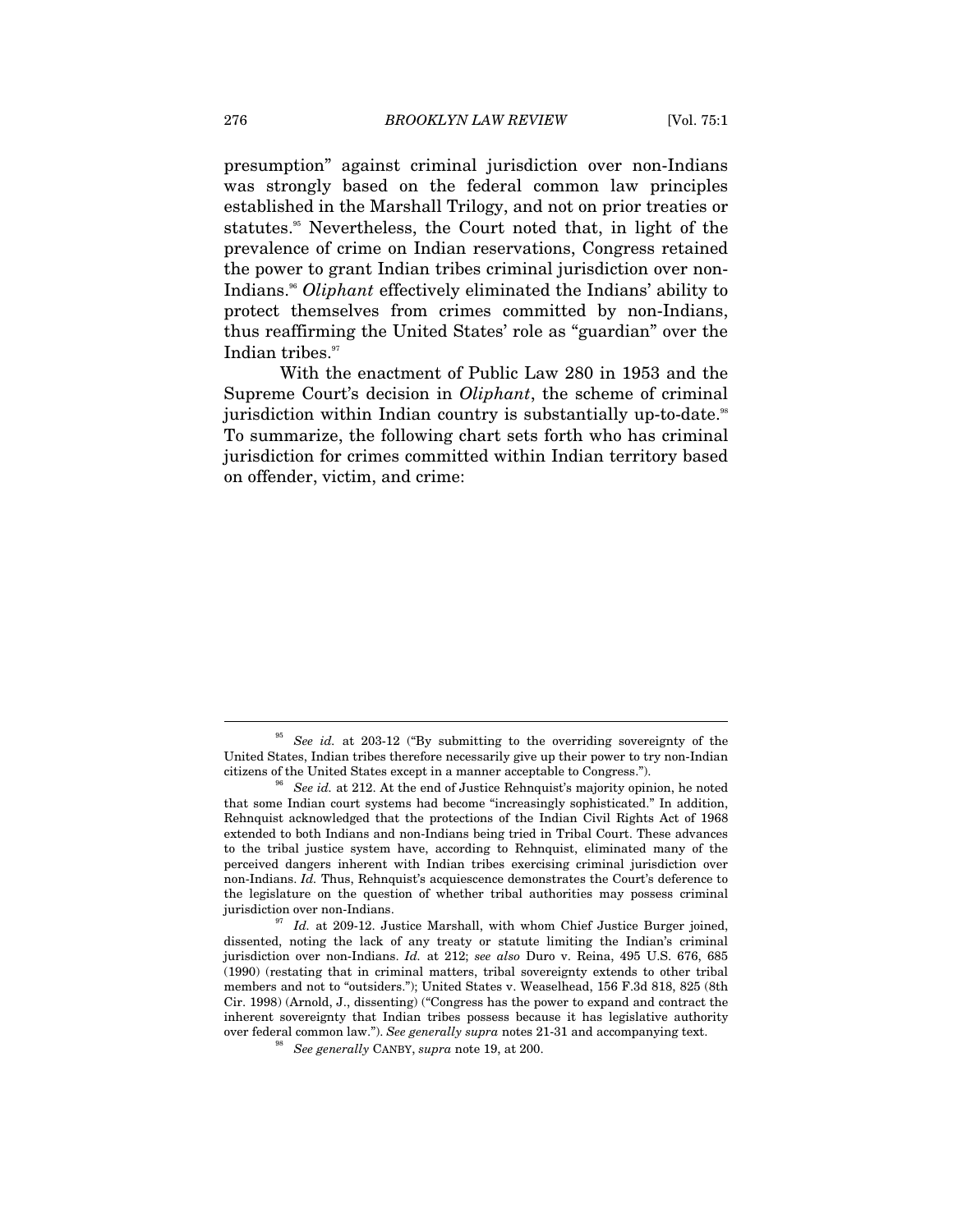| Offender Victim |        | Crime     | Criminal           | Substantive               | <b>Statutory</b> |
|-----------------|--------|-----------|--------------------|---------------------------|------------------|
|                 |        |           | Jurisdiction* Law* |                           | <b>Authority</b> |
| Indian          | Indian | "Major"   | Federal and        | Federal and               | Major            |
|                 |        | crime     | Tribal             | Tribal+                   | Crimes Act       |
|                 |        |           | (concurrent        |                           |                  |
|                 |        |           | jurisdiction)**    |                           |                  |
|                 |        | Non-      | Tribal             | Tribal                    |                  |
|                 |        | "Major"   |                    |                           |                  |
|                 |        | crime     |                    |                           |                  |
|                 | Non-   | "Major"   | Federal and        | Federal and               | Major            |
|                 | Indian | crime     | Tribal             | Tribal+                   | Crimes Act       |
|                 |        |           | (concurrent        |                           |                  |
|                 |        |           | jurisdiction)**    |                           |                  |
|                 |        | Non-      | Federal and        | $\text{State}\texttt{\#}$ | General          |
|                 |        | "Major"   | Tribal             |                           | $C$ rimes $Act$  |
|                 |        | crime     | (concurrent        |                           |                  |
|                 |        |           | jurisdiction)      |                           |                  |
| Non-            | Indian | Any crime | Federal            | Federal                   | General          |
| Indian          |        |           |                    |                           | Crimes Act       |
|                 |        |           |                    |                           |                  |
|                 |        |           |                    |                           |                  |
|                 |        |           |                    |                           |                  |
|                 | Non-   | Any crime | <b>State</b>       | State                     |                  |
|                 | Indian |           |                    |                           |                  |
|                 |        |           |                    |                           |                  |
|                 |        |           |                    |                           |                  |

\* This chart assumes that the crime is not committed within a Public Law 280 state.

\*\* While Tribal courts may technically have jurisdiction over these matters, they cannot imprison convicted offenders for more than one year or fine them more than \$5000, largely rendering these courts' jurisdiction obsolete in cases of "Major" crimes.<sup>99</sup>

+ Burglary and incest have not been federally codified by criminal statute and thus are governed by state substantive law via the Assimilative Crimes  $Act.<sup>100</sup>$ 

# Non-"Major" crimes are largely misdemeanors. Thus, where these crimes are not federally defined, they are governed by state substantive law via the Assimilative Crimes Act.<sup>101</sup>

<sup>99</sup> *See* 25 U.S.C. § 1311 (2006); Wetsit v. Stafne, 44 F.3d 823, 825 (9th Cir. 1995) ("That the tribes retain jurisdiction over crimes within the Major Crimes Act is the conclusion already reached by distinguished authorities on the subject."); CANBY, *supra* note 19, at 190 ("Even before the passage of the [Indian] Civil Rights Act, most tribes had left major crimes other than larceny entirely to the federal government; with the Act's sentencing limit they have little incentive to change that pattern. Here as elsewhere tribes may choose to exercise less than their maximum jurisdiction."). 100 *See* Droske, *supra* note 21, at 738-39. 101 *Id.*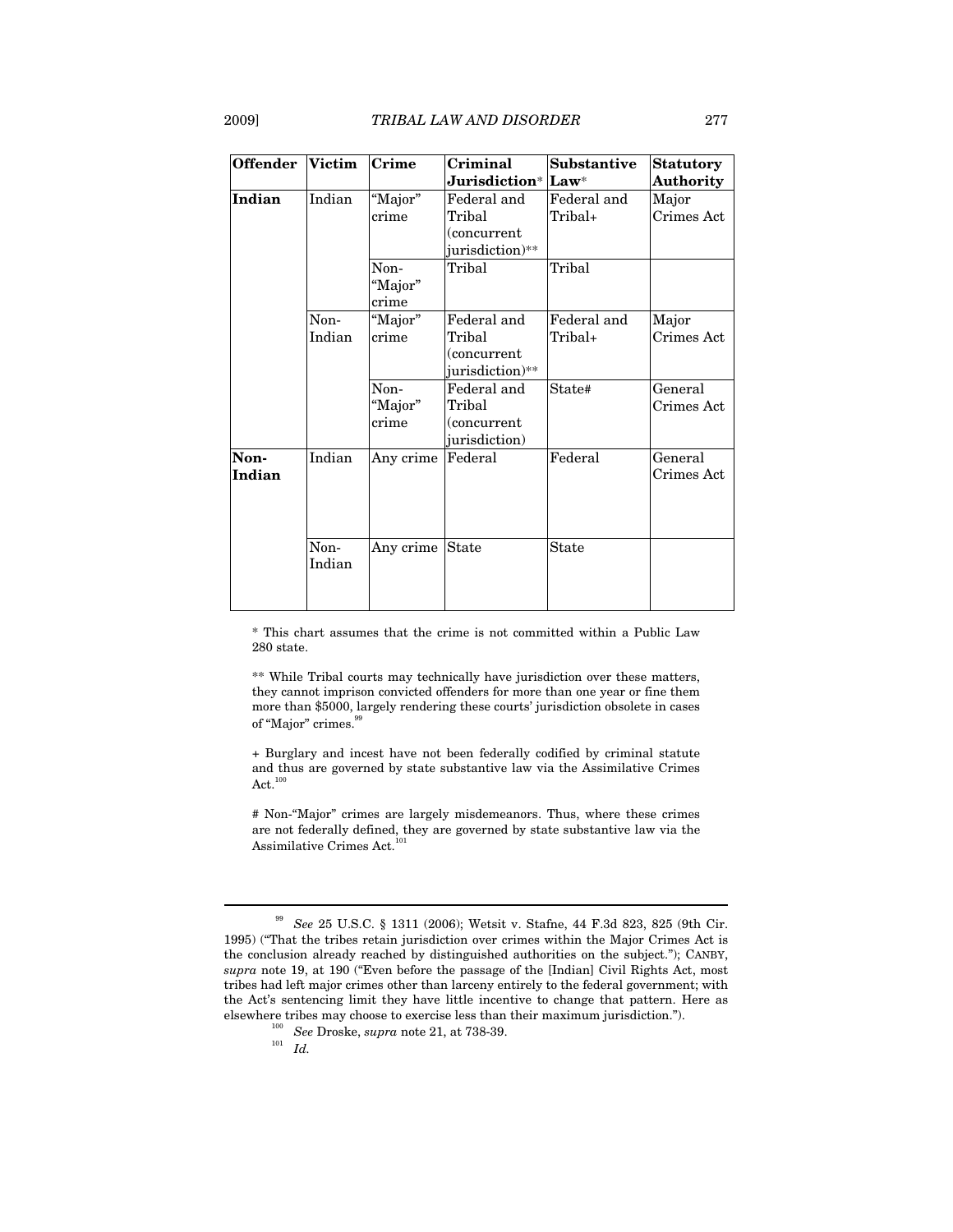#### III. PROCEDURAL PROBLEMS UNDER MODERN INDIAN CRIMINAL LAW

#### *A. The Arrest and Investigation*

Since 1824, the "primary instrument" for implementing the federal government's fiduciary obligations to the Indian tribes has been the Bureau of Indian Affairs ("BIA"), located within the United States Department of Interior.<sup>102</sup> In accordance with the tenets of the federal trust responsibility established in the Marshall Trilogy, $103$  the Bureau's current mission is to "enhance the quality of life, to promote economic opportunity, and to carry out the responsibility to protect and improve the trust assets of American Indians, Indian tribes, and Alaska Natives."104

In terms of criminal jurisdiction, the BIA operates a law enforcement division in accordance with the Indian Law Enforcement Reform Act of 1990.<sup>105</sup> Under this Act, the BIA is responsible for policing Indian country according to federal law, and, with an Indian tribe's consent, tribal law as well.<sup>106</sup> However, the arrest and investigative duties of the BIA are not exclusive.<sup>107</sup> Tribal, state, and other federal agencies play different roles in policing Indian country depending on a number of circumstances.<sup>108</sup>

1. Tribal Authority

Despite the limits imposed on tribes in ruling over non-Indians,109 Indian tribes have gained general police powers over both Indians and non-Indians in several ways.<sup>110</sup> In 1975,

 $\overline{a}$ 

% of Law Enforcement Services." *Id.* § 2801(b).<br><sup>106</sup> *Id.* § 2803(4).<br><sup>107</sup> Kevin K. Washburn, *American Indians, Crime, and the Law*, 104 MICH. L. REV. 709, 718-20 (2006). 108 *See* STEWART WAKELING ET AL., NAT'L INST. OF JUSTICE, POLICING ON

<sup>&</sup>lt;sup>102</sup> See CANBY, *supra* note 19, at 52.<br><sup>103</sup> See Cherokee Nation v. Georgia, 30 U.S. (5 Pet.) 1, 17 (1831).<br><sup>104</sup> About Us, Bureau of Indian Affairs, http://www.doi.gov/bia/about\_us.html (last visited Sept. 10, 2009); *see also* LAURENCE ARMAND FRENCH, NATIVE AMERICAN JUSTICE 182-87 (2003).

<sup>&</sup>lt;sup>105</sup> See 25 U.S.C. §§ 2801(8), 2802(b) (2006). The agency is called the "Division

AMERICAN INDIAN RESERVATIONS (2001) at 5-11, *available at* http://www.ncjrs.gov/ pdffiles1/nij/188095.pdf. 109 *See generally* Oliphant v. Suquamish Indian Tribe, 435 U.S. 191 (1978). 110 *See* Wakeling, *supra* note 108, at 7-8; *see also* AMNESTY INT'L, MAZE OF

INJUSTICE: THE FAILURE TO PROTECT INDIGENOUS WOMEN FROM SEXUAL VIOLENCE IN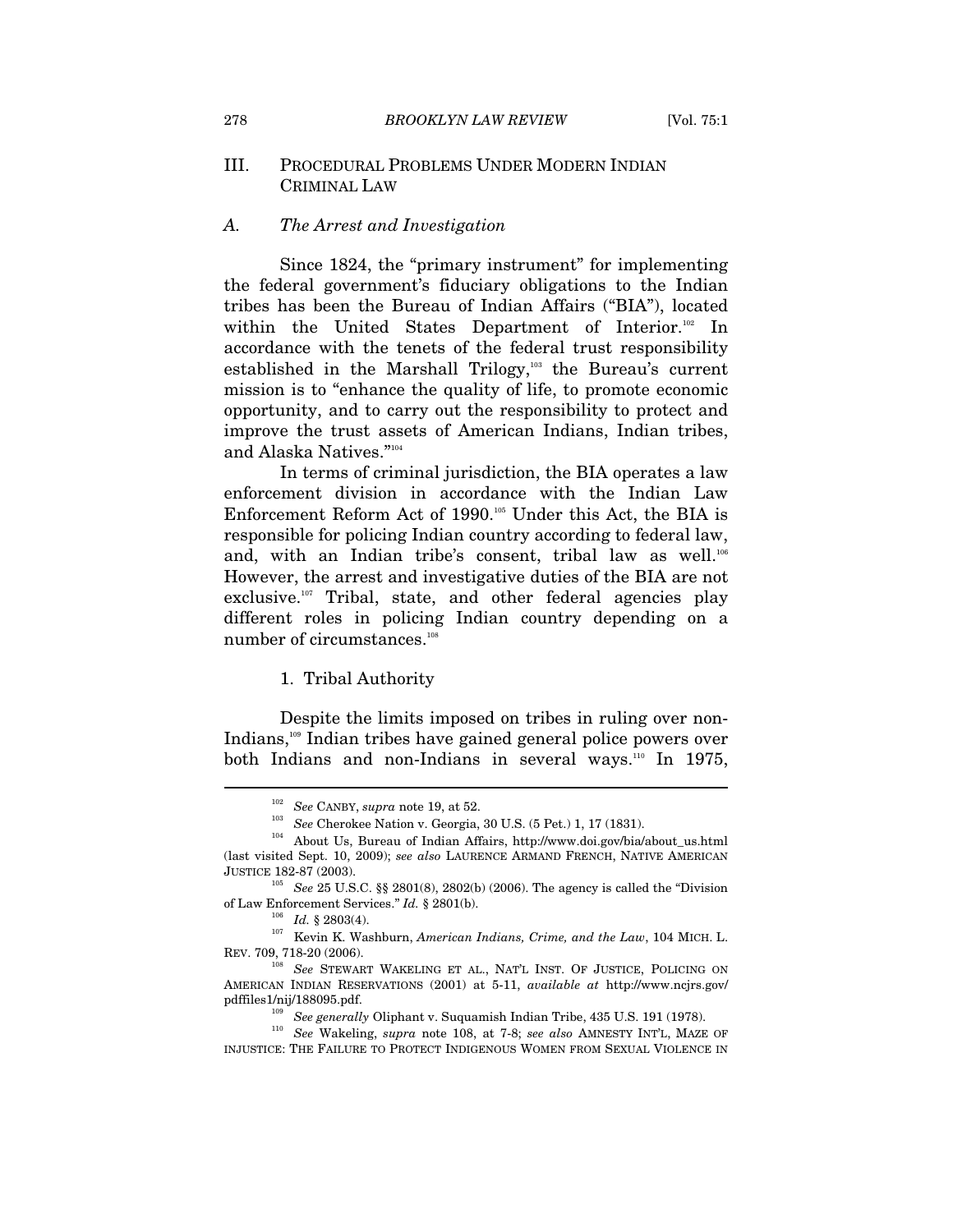Congress enacted the Indian Self-Determination and Education Assistance Act, also known as Public Law 93-638, which provided tribes with the opportunity to administer federal programs by making arrangements with the BIA.111 Under this Act, Indian tribes have contracted with the BIA to establish tribal police departments maintaining the "organizational framework and performance standards" of the Bureau's Division of Law Enforcement Services.<sup>112</sup> These federally funded "638 contracts" are administered by tribal governments and employ tribal officers.<sup>113</sup> According to the U.S. Department of the Interior, this type of law enforcement arrangement is the most common form of police presence within Indian country.<sup>114</sup>

A second way that Indian tribes have gained arrest and investigative powers is through "self-governance compacts" with the BIA.<sup>115</sup> Unlike "638 contracts," "self-governance

The Indian Police Academy offers a fourteen-week Basic Police Training Program as well as four weeks of Basic Detention Training; one week of Basic Radio Dispatcher Training; ten weeks of Basic Criminal Investigator Training; one week of Criminal Investigation and Police Officer In-service Training; one week of Chiefs of Police In-service Training as well as Outreach Training (Indian country criminal jurisdiction; community policing, gangs, and domestic violence; use of force; patrol tactics and procedures; investigative techniques; and range officer safety and survival); and multiple advanced training programs. A twelve-week training program at the FBI National Academy is also available, as is one week of training at the Law Enforcement Executive Command College. The U.S. Attorney's Office and the Office of Victims of Crime (OVC) also provide five one-week Regional Training Conferences yearly. Graduation data indicate that 33 percent of the officers trained at the IPA come from the Great Plains; 31 percent from the Southwest; 20 percent from the Northeast; 7 percent from Oklahoma tribes; and 6 percent from the southeastern tribes.

FRENCH, *supra* note 104, at 133.<br><sup>113</sup> See WAKELING, *supra* note 108, at 7. Funding for "638 contracts" often includes a tribal contribution. *Id.*

<sup>114</sup> *Id.*

<sup>115</sup> *Id.* at 8; *see* Washburn, *supra* note 107, at 719-20.

THE USA 4 (2007), *available at* http://www.amnestyusa.org/women/maze/Jurisdiction-

 $^\mathrm{111}$  Indian Self-Determination and Education Assistance Act of 1975, Pub. L. No. 93-638, § 2, 83 Stat. 2203 (1975) (codified as amended at 25 U.S.C. § 450 (2006)); WAKELING, *supra* note 108, at 7; Rebecca A. Hart & M. Alexander Lowther, *Honoring Sovereignty: Aiding Tribal Efforts to Protect Native American Women from Domestic* 

<sup>&</sup>lt;sup>112</sup> See WAKELING, *supra* note 108, at 7. These types of arrangements, under the Indian Self-Determination and Education Assistance Act are known as "638 contracts." *See* Washburn, *supra* note 107, at 719-20. Several agencies offer programs to acquaint tribal police officers with federal law enforcement standards. These programs are described by Lawrence Armand French, a Psychology Professor and Chair of the Department of Social Sciences at Western New Mexico University, in his book, NATIVE AMERICAN JUSTICE: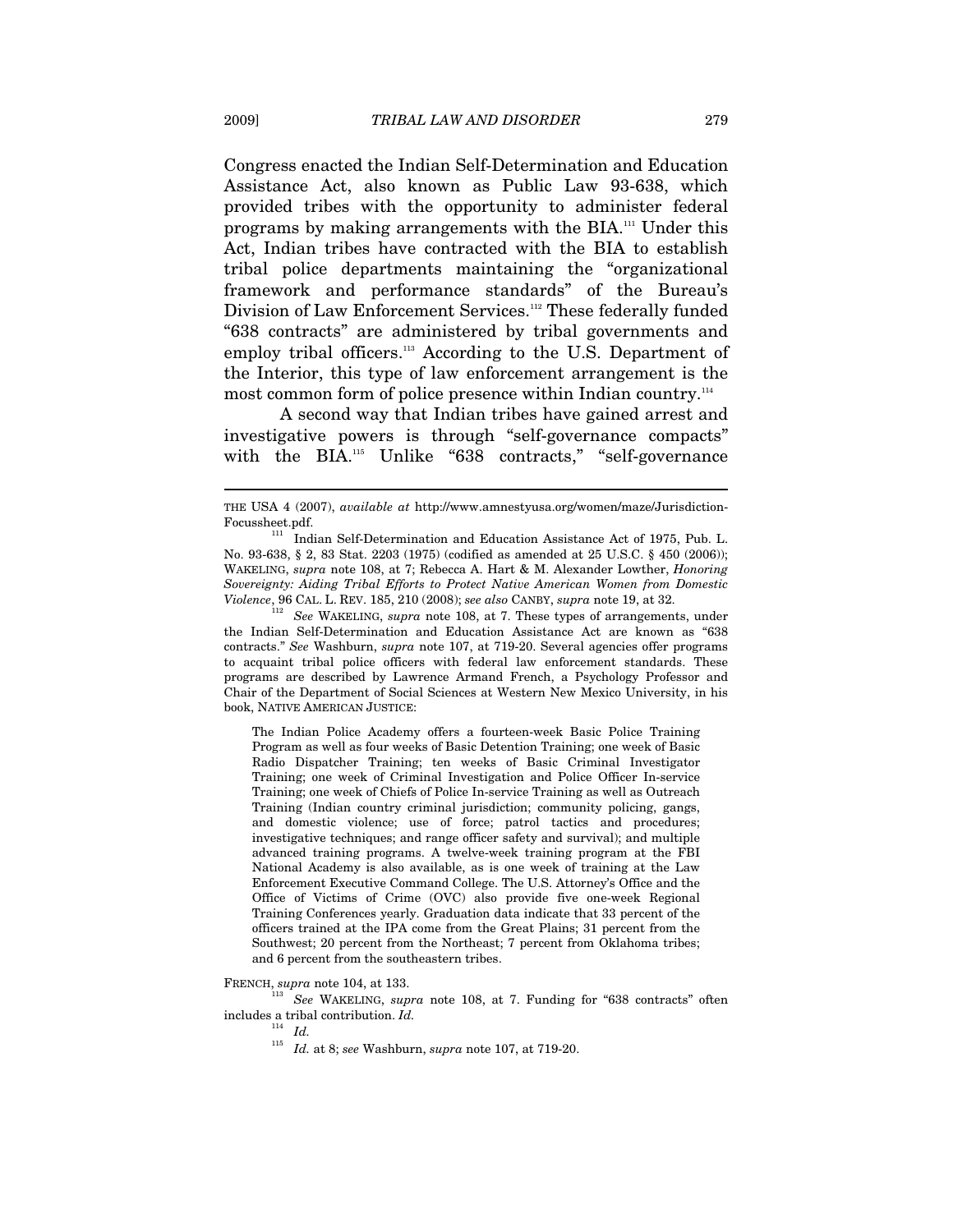compacts" are based on several amendments to the Indian Self-Determination and Education Assistance Act of 1975<sup>116</sup> and provide a much broader degree of Indian control over an adopted federal program such as federal law enforcement.<sup>117</sup> Tribal police departments operating under "self-governance compacts" receive block grant financing as opposed to itemized budgets, allowing them to disperse funds efficiently and operate independently.<sup>118</sup>

A third method by which tribal police are able to participate in law enforcement within Indian country is by grant or agreement with states that have criminal jurisdiction under Public Law 280.119 However, unlike "638 contracts" or "self-governance compacts," tribal/state agreements vary greatly in scope and force, and are not governed by a single statutory body.<sup>120</sup>

Lastly, some tribal police departments are wholly funded and operated by Indian tribes, without state or federal

Pub. L. No. 106-260, 114 Stat. 711. 117 *See* WAKELING, *supra* note 108, at 8. 118 Under section 403 of the Tribal Self-Governance Act of 1994, funding agreements:

[A]uthorize the tribe to plan, conduct, consolidate, and administer programs, services, functions, and activities, or portions thereof, administered by the Department of the Interior through the Bureau of Indian Affairs, without regard to the agency or office of the Bureau of Indian Affairs within which the program, service, function, and activity, or portion thereof, is performed, including funding for agency, area, and central office functions in accordance with subsection  $(g)(3)$  of this section, and including any program, service, function, and activity, or portion thereof, administered under the authority of…

25 U.S.C. § 458cc(b)(1) (2006). *See* WAKELING, *supra* note 108, at 8. 119 *See* AMNESTY INT'L, MAZE OF INJUSTICE: THE FAILURE TO PROTECT INDIGENOUS WOMEN FROM SEXUAL VIOLENCE IN THE USA 5 (2007), *available at* http://www.amnestyusa.org/ women/maze/Jurisdiction-Focussheet.pdf. 120 *Id.* at 4 n.10 ("Depending on the particular state, tribal police may have

full arrest authority over non-Indian individuals. For example, the State of Arizona recognizes tribal police and has through legislation commissioned them with State Peace Officer authority once a tribal police officer completes a State Police Academy. At the other end of the spectrum the State of California does not recognize tribal police officers at all. Throughout the USA tribal police authority to make arrests of non-Indian perpetrators often depends on the whim of a county sheriff and or other delegating authority.").

<sup>&</sup>lt;sup>116</sup> These amendments include the Indian Self-Determination and Education Assistance Act Amendments of 1988. Pub. L. No. 100-472, 102 Stat. 2285, the Indian Self-Determination and Education Assistance Act Amendments of 1990, Pub. L. No. 101-644, 104 Stat. 4662, the Tribal Self-Governance Act of 1994, Pub. L. No. 103-413, 108 Stat. 4250, the Indian Self-Determination Contract Reform Act of 1994, Pub. L. No. 103-413, 108 Stat. 4250, Indian Self-Determination Act Amendments of 1994, Pub. L. No. 103-413, 108 Stat. 4250, and the Tribal Self-Governance Amendments of 2000,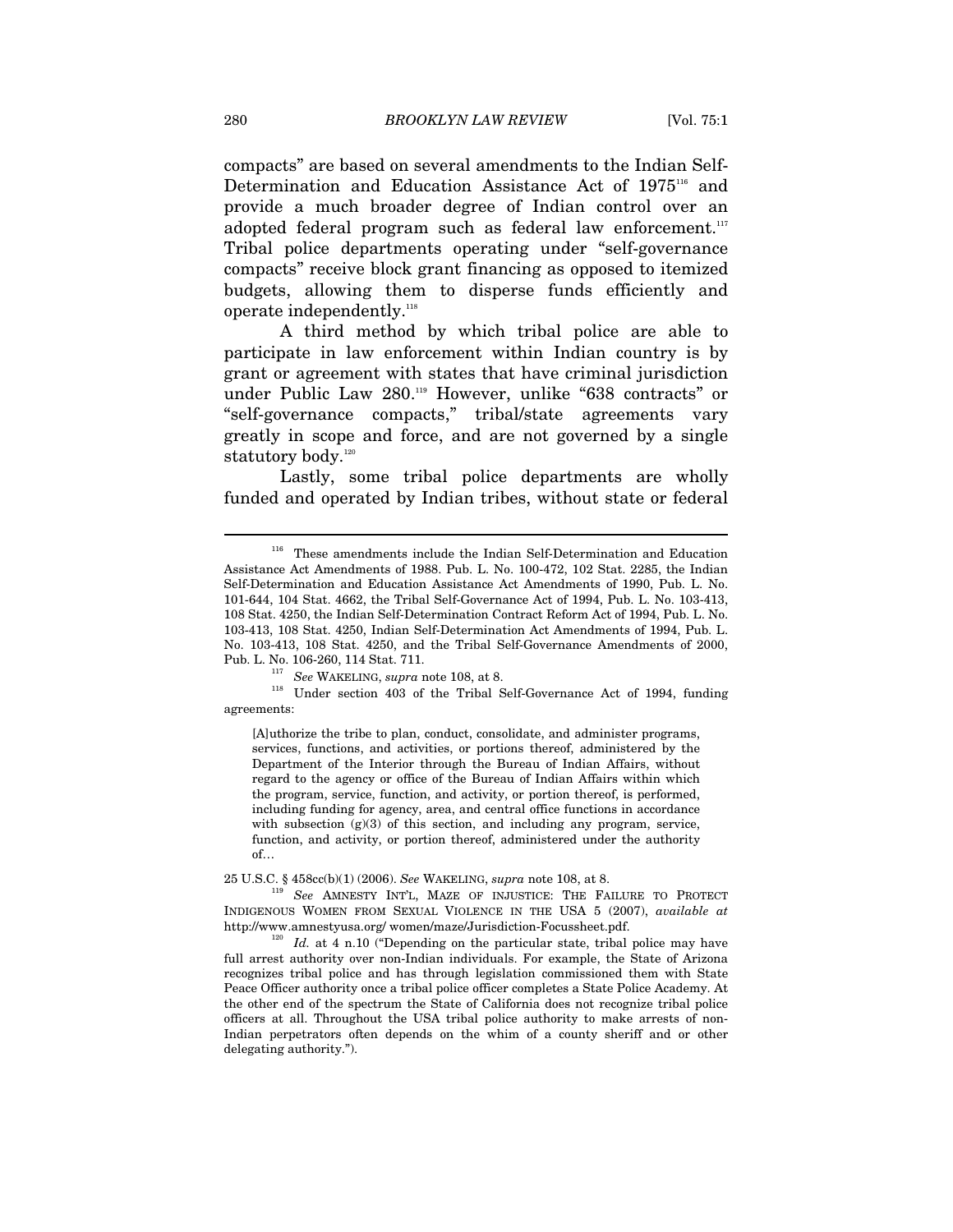assistance.121 However, due to restraints in criminal jurisdiction over non-Indians and the limited resources in Indian country, tribally funded departments remain the least common and least robust form of law enforcement within tribal lands.<sup>122</sup>

2. State Authority

Under Public Law 280, a number of states exercise criminal jurisdiction over Indian tribes located within the states' borders.123 As a result, a large number of tribes depend on state and local authorities for their law enforcement needs.124 These departments are funded by state and local taxes and are usually subsidized by the state's non-Indian community.125 While Public Law 280 states often provide services in areas where tribal policing is difficult due to limited tribal resources, critics believe that the tribal governments themselves should choose the method of law enforcement that serves them best.<sup>126</sup> In addition, state law enforcement often fails to meet the demands of the tribes, resulting in overwhelming dissatisfaction with state policing under Public Law 280.<sup>127</sup>

3. Federal Authority

Along with the BIA's Division of Law Enforcement Services, the other major federal agency responsible for enforcing and investigating criminal law within Indian country

<sup>&</sup>lt;sup>121</sup> WAKELING, *supra* note 108, at 8.<br>
<sup>122</sup> *Id.* at 7-8.<br> *see* 18 U.S.C. § 1162 (2006); *see also supra* notes 76-81 and accompanying text.<br>
<sup>124</sup> *Id.*<br>
<sup>124</sup> *Id.*<br>
<sup>125</sup> *Id.*<br>
<sup>125</sup> *Id.* 

<sup>126</sup> *Id.* 127 *See* Ada Pecos Melton & Jerry Gardner, *Public Law 280: Issues and Concerns for Victims of Crime in Indian Country* (2004), http://www.aidainc.net/ Publications/pl280.htm (last visited Dec. 1, 2008); *see also* CAROLE GOLDBERG-AMBROSE & TIMOTHY CARR SEWARD, PLANTING TAIL FEATHERS: TRIBAL SURVIVAL AND PUBLIC LAW 280, at 12 (1997) (noting the dissatisfaction that tribes have with Public Law 280 states' policing powers in tribal lands and the two main sources of Indians' frustrations: "First, jurisdictional vacuums or gaps have been created, often precipitating the use of self-help remedies that border on or erupt into violence. Sometimes these gaps exist because no government has authority. Sometimes they arise because the government(s) that may have authority in theory have no institutional support or incentive for the exercise of that authority. I will call this kind of lawlessness the 'legal vacuum' type. Second, where state law enforcement does intervene, gross abuses of authority are not uncommon. In other words, power is uncabined by the law that it is supposed to constrain it. I will call this kind of lawlessness the 'abuse of authority' type.").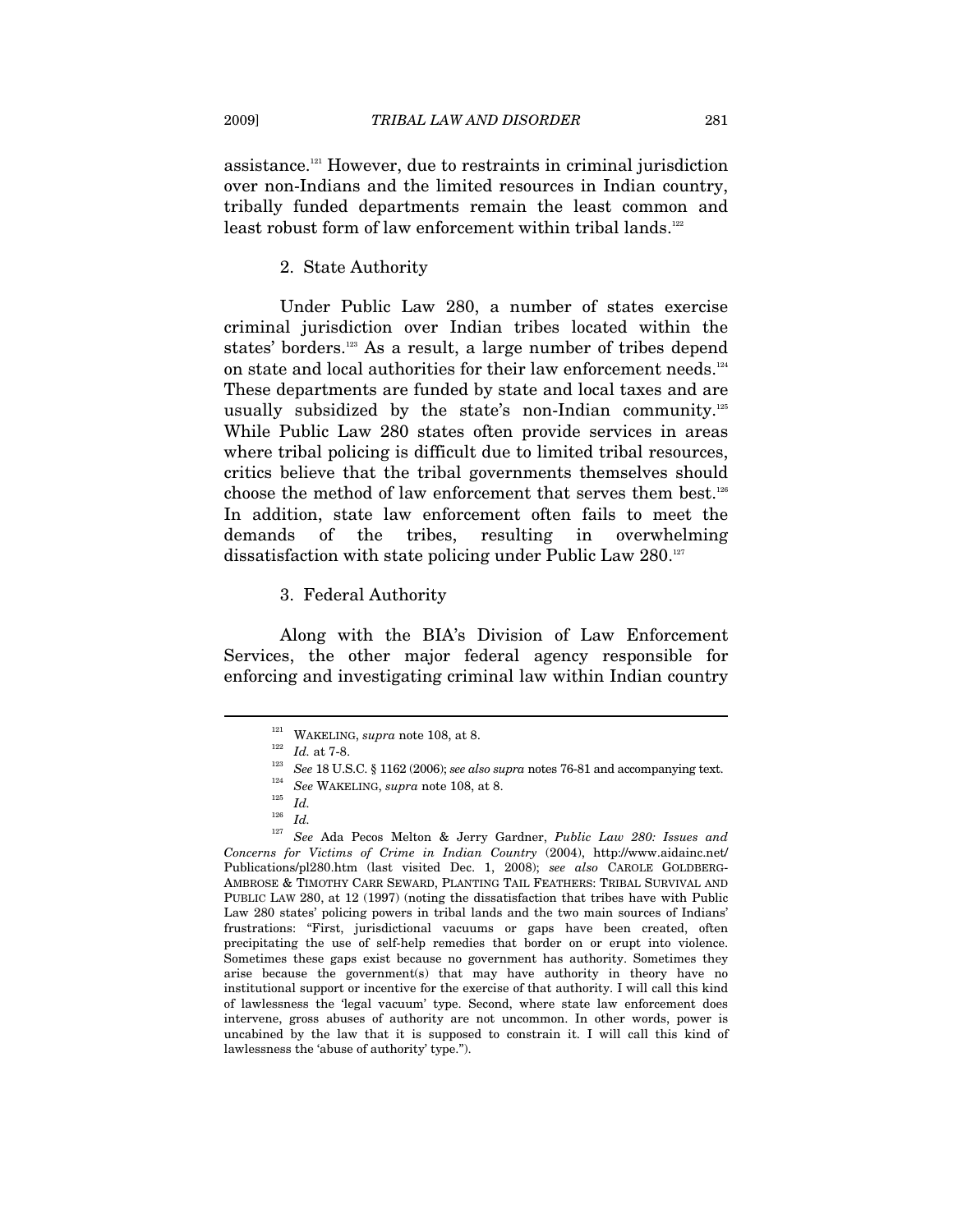is the FBI.128 Under a "Memorandum of Understanding" between the Department of Justice and the Department of the Interior, the FBI and BIA share investigative jurisdiction according to guidelines set out in the United States Attorney's Manual.<sup>129</sup> A major difference between the FBI and BIA is in the BIA's preference for utilizing tribal policing through "638 contracts" and "self-governance compacts."130 These contracts are exclusively the province of the BIA.131 Hence, because tribes are not permitted to exercise criminal jurisdiction over felonies, the BIA (including contracted tribal police departments) has largely taken the role of investigating misdemeanors, while the FBI generally handles more serious offenses such as felonies under the Major Crimes Act.<sup>132</sup>

<sup>&</sup>lt;sup>128</sup> See Washburn, *supra* note 107, at 718-19.<br><sup>129</sup> See U.S. DEP'T OF JUSTICE, UNITED STATES ATTORNEY MANUAL § 9-20.220 (1997) [hereinafter ATTORNEY MANUAL] ("In 1993, the Department of Justice and the Department of the Interior entered into a memorandum of understanding (MOU) that established guidelines regarding the respective jurisdictions of the Bureau of Indian Affairs (BIA) and the Federal Bureau of Investigation (FBI). See the Criminal Resource Manual at 675. Part IV of the MOU requires each United States Attorney whose criminal jurisdiction includes Indian country to develop local written guidelines outlining the responsibilities of the BIA, FBI, and the Tribal Criminal Investigators, if applicable. See the Criminal Resource Manual at 676, for the full text of MOU.").<br><sup>130</sup> See Washburn, *supra* note 107, at 719-20.<br><sup>131</sup> Id. <sup>132</sup> Id. ass also ATTOPNEY MANUAL supra pate 129, 8, 9, 675 ("The F

<sup>132</sup> *Id.*; *see also* ATTORNEY MANUAL, *supra* note 129, § 9-675 ("The FBI has investigative jurisdiction over violations of 18 U.S.C. §§ 1152 and 1153 as well as most other crimes in the Indian country. Frequently, by the time the FBI arrives on the reservation, some investigation will have been undertaken by tribal or Bureau of Indian Affairs (BIA) police. It is recognized that the ability of the tribal and BIA police can vary from reservation to reservation, and United States Attorneys are free to ask for FBI investigation in all cases where it is felt that this is required. However, United States Attorneys are encouraged and authorized to accept investigative reports directly from tribal or BIA police and prepare a case for prosecution without FBI investigation in all cases where it is felt a sufficient investigation can be undertaken by BIA or tribal law enforcement officers. The Indian Law Enforcement Reform Act (ILERA), Pub. L. 101-379, August 18, 1990, codified at 25 U.S.C. §§ 2801-2809, established within the BIA of the Department of the Interior, a Division of Law Enforcement Services (DLES) to carry out the Secretary's responsibility to provide and assist in the provision of law enforcement services in Indian country. The ILERA directed the Secretary to establish a Branch of Criminal Investigations within the DLES with responsibility for the investigation and presentation for prosecution of violations of 18 U.S.C. §§ 1152 and 1153, under agreement with the Department of Justice, and subject to guidelines to be adopted by the United States Attorneys. A Memorandum of Understanding (MOU) has been signed by the Attorney General and the Secretary of the Interior. United States Attorneys are free to assign investigative responsibilities in accordance with guidelines previously issued, or which they now care to issue. The ILERA also authorizes the Secretary of the Interior, after consultation with the Attorney General, to promulgate regulations relating to the exercise of this law enforcement authority and relating to the consideration of applications for law enforcement contracts under the Indian Self Determination Act, P.L. 93-638, 25 U.S.C. § 450 *et seq*.").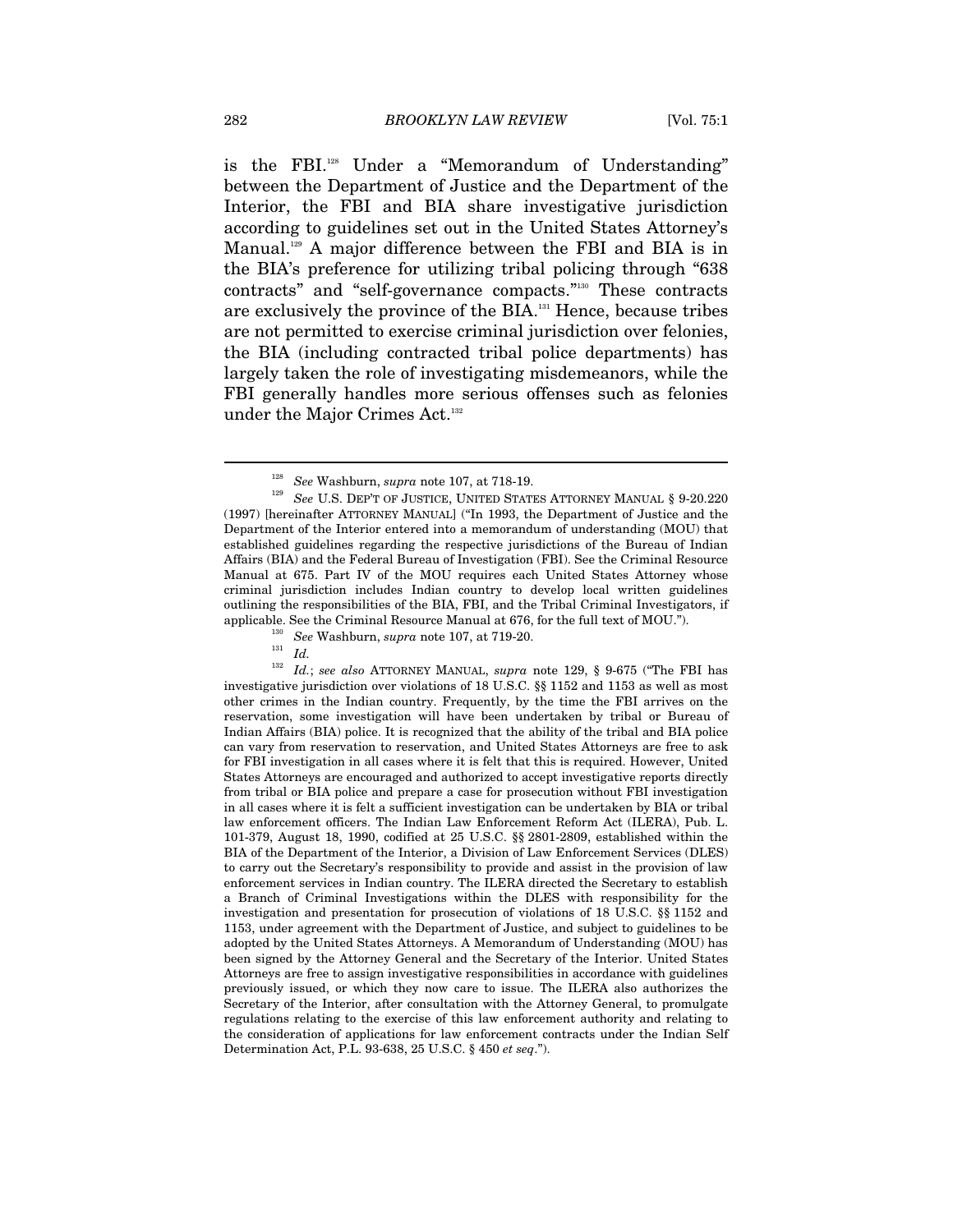For example, under the current scheme, if a non-Indian male were to commit an act of sexual violence against an Indian female, the matter would be exclusively federal per the Major Crimes Act.<sup>133</sup> As a result, the FBI would likely commence an investigation, assuming tribal, state, or federal authorities had not already apprehended the perpetrator.<sup>134</sup> However, unlike most cases in which the FBI holds jurisdiction, crimes committed in Indian country are unique in several ways, making them problematic to deal with.<sup>135</sup>

Most investigations of criminal activity in Indian country are commenced after a particular crime has occurred.136 While this may seem relatively common for state law enforcement, the FBI specializes in prolonged investigations of criminal enterprises as opposed to quick responses to individual crimes.137 Additionally, investigations within Indian country usually do not command the specialized training that FBI agents receive.<sup>138</sup>

Crimes committed within Indian country are also considered relatively minor in comparison to the class of criminal matters with which the FBI is familiar.139 The FBI concentrates on "terrorism prevention," "organized crime," drug trafficking, and "counterintelligence."140 Thus, while a "major

to a singular event such as a rape or murder. This is in contrast to the bulk of the FBI's investigative work on "proactive" cases, in which an ongoing investigation leads to arrests prior to a particular crime. *Id.*

<sup>133</sup> *See* N. Bruce Duthu, Op-Ed, *Broken Justice in Indian Country*, N.Y. TIMES, Aug. 11, 2008, at A17 (author is a professor of Native American studies at Dartmouth and published author on Indian law). *See generally supra* Parts II.B-C. 134 *See* Washburn, *supra* note 107, at 718. *American Indians, Crime, and the* 

*Law* is a Michigan Law Review article written by Kevin K. Washburn, an associate professor at the University of Minnesota Law School and former federal prosecutor in an Indian country district. Much of the information described in his section on federal investigations and prosecutions is taken from his own experience in combination with a long list of "former and current Indian country federal prosecutors," "federal public defenders," and "FBI agents." *Id.* While Washburn admits his own subjectivity based on his personal experience, he also stresses the numerous sources from which he has gathered his information. All in all, Washburn's account offers a uniquely personal look into the world of federal law enforcement within Indian country. *Id.* at 718 n.30.<br><sup>135</sup> *Id.* at 718.<br><sup>136</sup> *Id.* These investigations are referred to as "reactive," meaning in response

<sup>137</sup> *Id.*

<sup>&</sup>lt;sup>138</sup> Id. The FBI is well-known for its "sophisticated law enforcement tools" used in investigating criminal activity. These tools include using "wiretaps, . . . [executing] trap and trace or pen register subpoenas on phone companies, or . . . [working] with informants who have infiltrated a criminal organization." *Id.* The relative simplicity of the criminal cases committed in Indian country do not require the use of these investigative tools. *Id.*

<sup>139</sup> *Id.*

<sup>140</sup> *Id.*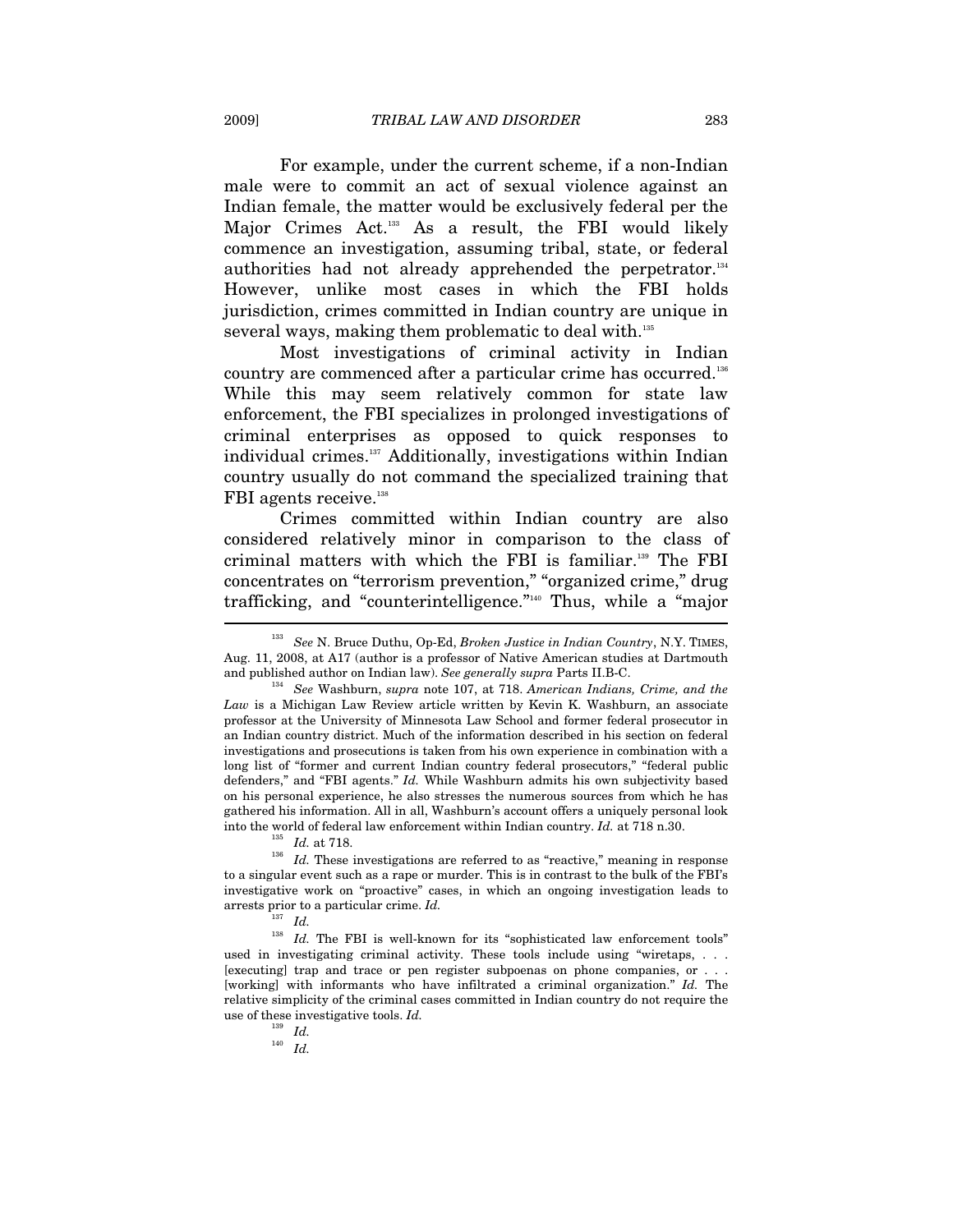crime" committed in Indian country may have a significant local impact, it carries little relative weight in the eyes of the Bureau and is not typically the province of federal law enforcement agencies such as the FBI.<sup>141</sup>

FBI agents may also feel overworked and undermotivated due to the unique circumstances presented by investigating crimes within Indian country.142 Not only do agents deal largely with cases that are repetitive and relatively simple in character, but also often work alone in "rural settings," requiring large driving commitments.<sup>143</sup> Further, federal agents endure unusually high caseloads due to the high crime rates in Indian country.<sup>144</sup> The combination of these circumstances has inevitably lessened the desirability of working in the Indian Law division of the FBI.145

#### *B. The Prosecution*

In contrast to the diverse bodies of law enforcement that police Indian country, the "single most important" prosecutor is

*Id.*

 $\overline{a}$ 

 $142\;\;Id.$  at 718-19. 143<sup>143</sup> *Id.* (noting that agents "may travel hundreds of miles of reservation roads in the course of a week's work"). To address this and the other problems of the FBI in governing criminal law within Indian country mentioned, the FBI developed the "Safe Trails Task Force" in 1994 to promote collaboration between various government agencies on the federal, state, and tribal level. *See* FBI, Safe Trails Task Force,

http://www.fbi.gov/hq/cid/indian/safetrails.htm (last visited Oct. 1, 2009). 144 *See* Washburn, *supra* note 107, at 719 n.33; Remarks Prepared for Delivery by Grant D. Ashley, http://www.fbi.gov/pressrel/speeches/ashley102804.htm (last visited Jan. 30, 2009) ("Over 100 Special Agents are currently working full-time in support of Indian Country investigative matters. In 2004, those agents initiated nearly 1,900 cases."). 145 *See* Washburn, *supra* note 107, at 719 ("Because Indian country tends not

to be a prestigious posting, the agents in the RAs are often rookies or 'first office agents' who seek transfer as soon as they are eligible, leading to sometimes high turnover among the FBI personnel dealing with Indian country offenses."). In addition, "[a]ccording to federal law enforcement lore, Indian country RAs once served a punitive role as places to exile FBI agents that fouled up important cases or were otherwise the subject of disfavor within the Bureau." *Id.* at 719 n.36.

<sup>&</sup>lt;sup>141</sup> Id. Washburn notes the irony in semantics of the term "Major Crimes" from a federal law enforcement perspective:

<sup>[</sup>T]hough the offenses are "major" and often tremendously important in the communities where these crimes occur, almost all of the crimes are routine, local and simple cases involving violent crimes that, in another context, would be characterized as "common street crimes" and that would not be investigated by federal officials but for the Indian country nexus. . . . As a result, the moniker "major" is somewhat misleading as an expression of FBI interest and prioritization.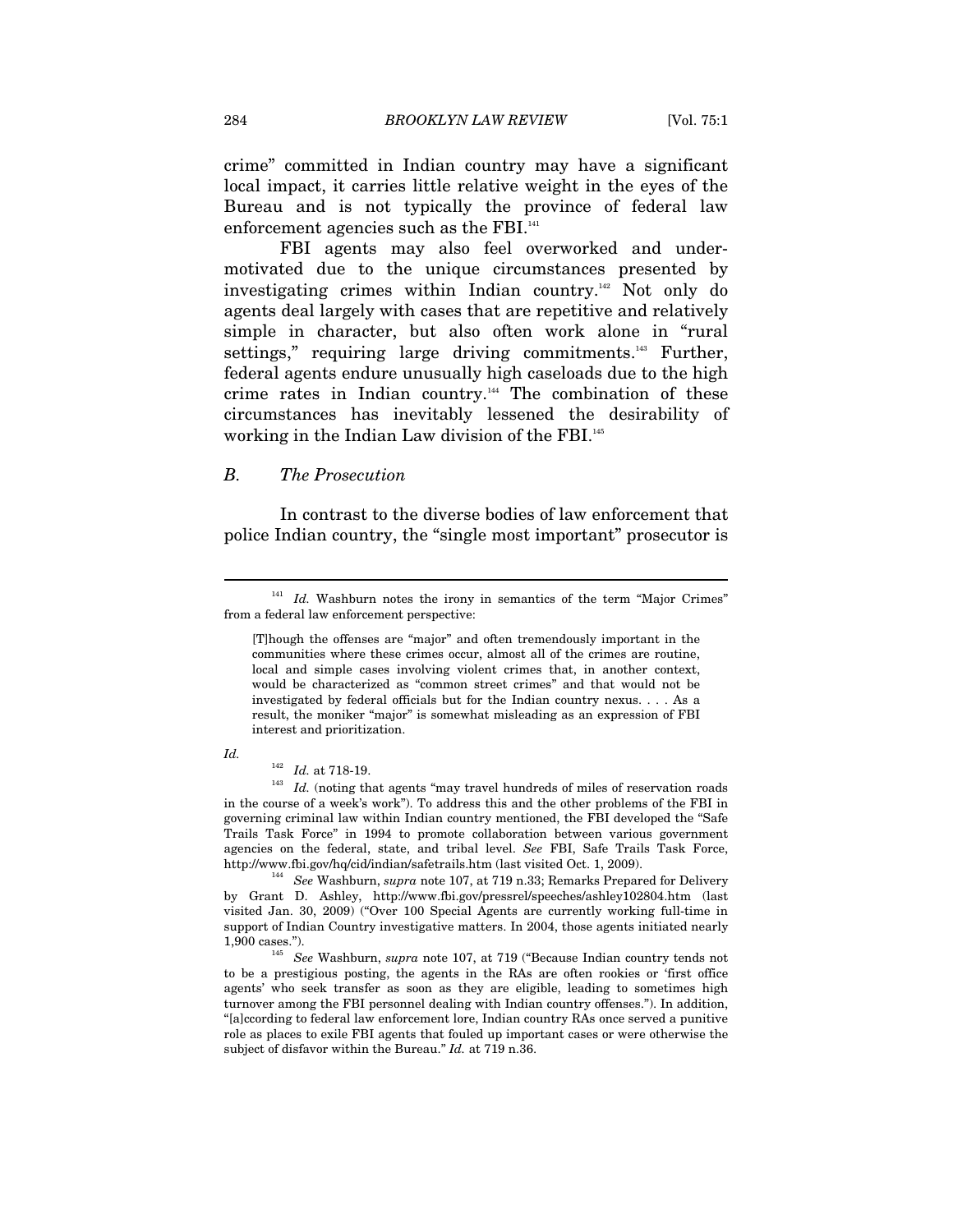the United States Attorney.146 In order to evaluate the consequences of having a sole federal entity responsible for prosecuting crimes within Indian country, it is important to examine the balance between the tremendous power that federal prosecutors have over the administration of criminal justice, $147$  and the lack of accountability that they have for their decisions.<sup>148</sup>

#### 1. Prosecutorial Discretion

When it comes to prosecutorial accountability for an unwarranted indictment, the reviewing power of a grand jury is constitutionally protected.149 A declination to prosecute, on the other hand, is "entirely unreviewable."150 Nevertheless,

federal prosecutors:

<sup>146</sup> *See id.* at 725; AMERICAN INDIANS AND CRIME, *supra* note 10, at vii ("The U.S. attorney's office is the principal prosecutor of criminal cases for violation of Federal laws in Indian country."). The United States Attorney acts as the "sole" prosecutor in non-Public Law 280 states for major crimes committed by Indians against Indians, and all crimes committed by non-Indians against Indians within Indian country. While tribal courts also play a role in prosecuting minor crimes committed by Indians against other Indians and state attorneys prosecute state offenses in Public Law 280 states, for the purposes of this note, it is unnecessary to discuss the role of tribal and state prosecutors within Indian country. *See generally supra* Part II. 147 An argument can be made that the prosecutor has a larger influence on the

administration of criminal justice than that of a judge or jury. *See* Washburn, *supra*  note 107, at 725 n.59 (noting that since ninety-one percent of adjudicated felons plea bargain and judges follow mandatory minimum sentence guidelines, the discretion of a prosecutor in deciding what charge to bring leaves very little flexibility in the hands of the judge or potential jury). 148 In *Wayte v. United States*, the Court described the unchecked powers of

In our criminal justice system, the Government retains "broad discretion" as to whom to prosecute. *United States v. Goodwin*, 457 U.S. 368, 380, n. 11, 102 S. Ct. 2485, 2492, n. 11, 73 L.Ed.2d 74 (1982); accord, *Marshall v. Jerrico, Inc.*, 446 U.S. 238, 248, 100 S. Ct. 1610, 1616, 64 L.Ed.2d 182 (1980). "[S]o long as the prosecutor has probable cause to believe that the accused committed an offense defined by statute, the decision whether or not to prosecute, and what charge to file or bring before a grand jury, generally rests entirely in his discretion." *Bordenkircher v. Hayes*, 434 U.S. 357, 364, 98 S. Ct. 663, 668, 54 L.Ed.2d 604 (1978). This broad discretion rests largely on the recognition that the decision to prosecute is particularly ill-suited to judicial review.

<sup>470</sup> U.S. 598, 607 (1985). 149 Under the Fifth Amendment, "No person shall be held to answer for a capital, or otherwise infamous crime, unless on presentment or indictment of a Grand Jury." U.S. CONST. art. V. A criminal defendant does, however, have the option to waive this indictment and move forward by means of an information. FED. R. CRIM. P. 7(b); *see also* Washburn, *supra* note 107, at 722-24. 150 Washburn, *supra* note 107, at 726.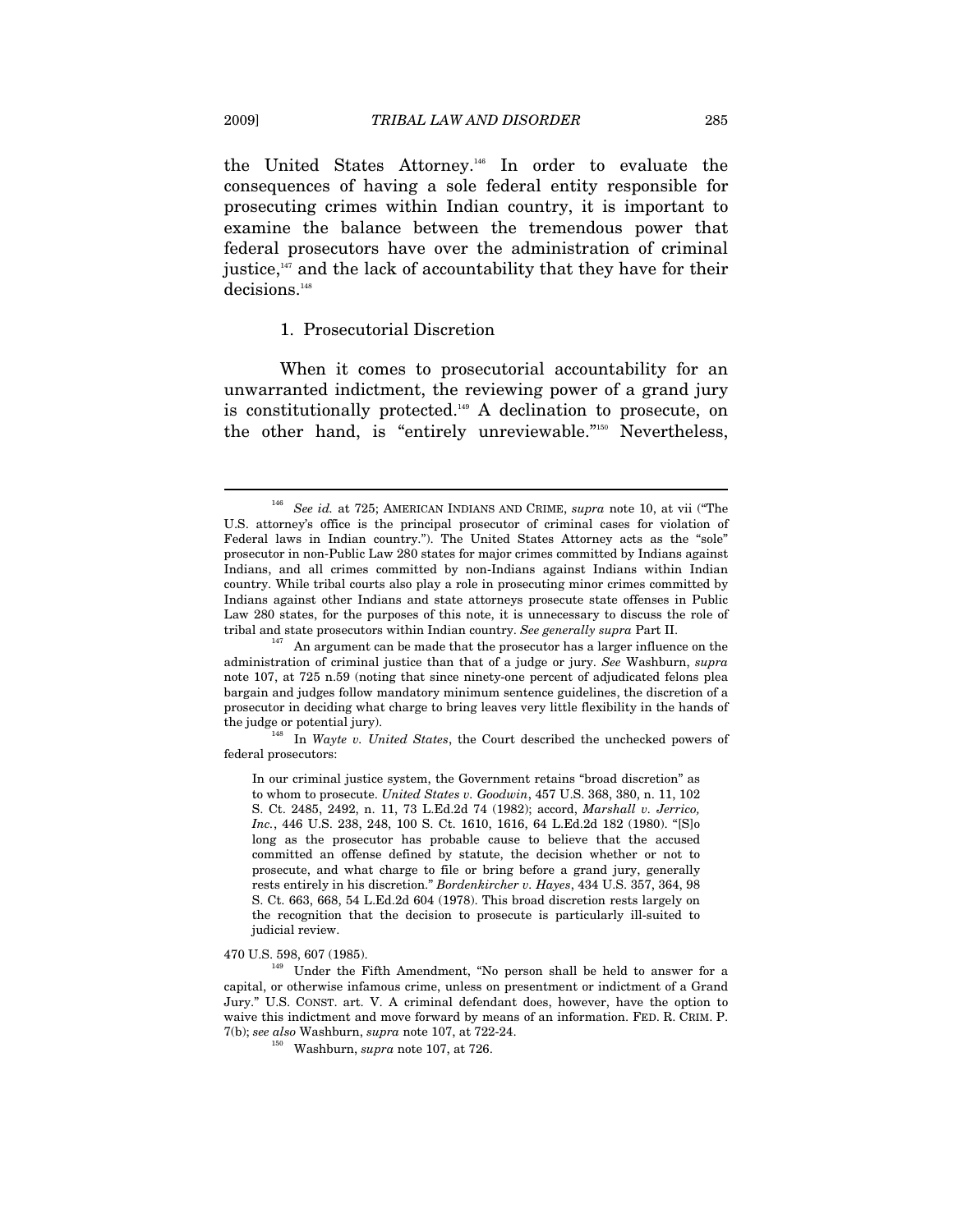before a declination is made, prosecutors are guided by the standards of the United States Attorney's Manual.<sup>151</sup>

Under section 9-27.220 of the United States Attorney's Manual, prosecutors are to seek an indictment if a potential offender's "conduct constitutes a Federal offense and that the admissible evidence will probably be sufficient to obtain and sustain a conviction."152 Further, a United States Attorney may decline to prosecute a federal offense if it is against a federal interest, the alleged offender would be more appropriately tried in a different jurisdiction, or there is an alternative noncriminal means to resolve the case.153 Despite these guidelines, the federal prosecutor still has "tremendous latitude" in deciding whether to pursue an indictment.154 United States Attorneys independently and subjectively weigh numerous factors such as the federal priority of enforcing a given crime, the type and gravity of the crime, and the likely sentence upon conviction, without any form of mandated review.155 This broad range of discretion presents problems when a federal prosecutor does not act in accordance with the values of a given tribal community.156

In order to best prosecute a crime committed within Indian country, a United States Attorney needs both local knowledge of the Indian communities and their values, and the trust of the people whom the prosecutor protects.157 This knowledge and trust is difficult to obtain if a federal prosecutor is detached from the community she represents.<sup>158</sup> Indian communities are typically closed and suspicious of outsiders,  $\overline{a}$ 

<sup>&</sup>lt;sup>151</sup> ATTORNEY MANUAL, *supra* note 129, §§ 9-27.001, 9-27.110.<br>
<sup>152</sup> *Id.* § 9-27.220 (A).<br>
<sup>153</sup> *Id.* § 9-27.220 (A)(1)-(3). These three reasons to decline a prosecution are discussed, by subject, in detail within the U.S. Attorneys' Manual at § 9-27.230, § 9-  $27.240$  , and  $\S$  9-27.250.  $See$  Washburn,  $supra$  note 107, at 727.

 $^{155}$  See id. Washburn also notes that "[s]uch decisions are notoriously difficult to second-guess, and no other institutional actor has constitutional standing to do so." *Id*. <sup>156</sup> *Id*. at 729-30. Under the regime of criminal jurisdiction within Indian

country, federal prosecutors have the duty to "represent—and protect—the Indian country community." *Id*. at 729. Further, unlike when a federal prosecutor brings charges in the interest of the United States at large, where Indian country is involved, the federal trust responsibility mandates that actions be taken with the Indian tribe's best interest in mind. *See supra* notes 21-30 and accompanying text; *cf.* Bruce A. Green & Fred C. Zacharias, *Prosecutorial Neutrality*, 2004 WIS. L. REV. 837, 866 ("At its root, the emphasis on objectivity stems from the notion that the prosecutor's client is the public, not any individual constituent whose interests the prosecution might affect."). The See Washburn, *supra* note 107, at 729-33. See id.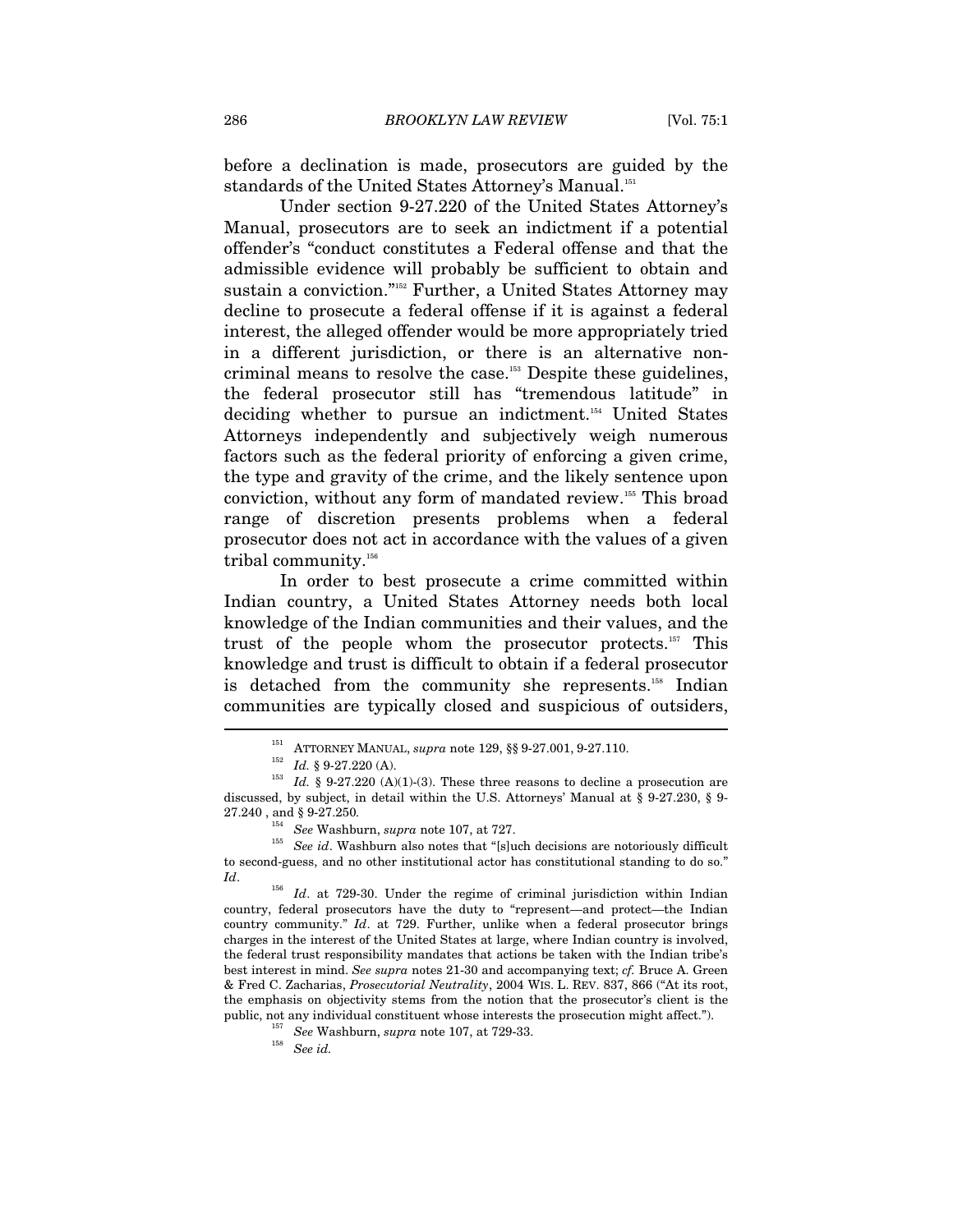and federal prosecutors often do not speak the native language and live several hundred miles from tribal villages.159 This detachment may impair the ability of United States Attorneys to perform tasks essential to successful prosecutions, such as deposing key Indian witnesses, conducting additional investigations, or deciding whether to commence or decline a prosecution based on community prerogative.160 Further, this detachment may also discourage Indian victims from coming forward with criminal charges altogether.<sup>161</sup>

A prosecutor's detachment from her respective tribes is additionally frustrating to Indians due to the lack of accountability over a United States Attorney's actions.162 Unlike many state prosecutors, United States Attorneys are appointed by the President, and are thus free from political pressure to act in accordance with the community's will.<sup>163</sup> Moreover, when a United States Attorney decides to decline a prosecution, that prosecutor, while authorized, is *not required* to submit reports to the tribes stating the reasons for the declination.<sup>164</sup>

In most American cultures, looking someone in the eye is a sign of confidence, sincerity, and honesty. However, among traditional Navajo people, looking someone in the eye is considered to be offensive, an affront, even a challenge to the other person. . . . An AUSA can unwittingly damage a prosecution by innocently offending a victim or witness. . . . [I]t is . . . important to know your witness so that you can tailor your approach to their beliefs, needs, and practices. By showing respect to native people and their unique sensibilities, an AUSA may be able to gain, not lose, and important witness.

#### *Id.*

 $\overline{a}$ 

<sup>161</sup> *See* Ralph Blumenthal, *For Indian Victims of Sexual Assault, a Tangled Path*, N.Y. TIMES, April 25, 2007 (noting that since women cannot seek the help of tribal courts, they often feel discouraged from approaching outside prosecutors). Jami Rozell, a "Cherokee woman charging rape by a non-Indian," describes her preliminary hearing in front of a district attorney in Oklahoma as "the hardest thing I've ever done." In addition, this discouragement is intensified by a cultural stigma against reporting crimes. "Culturally, some advocates said, Indians, fearing humiliation, are often reluctant to press a complaint, seeing it as a test of faith or preferring to 'let the

- 
- 

% creator take care of it,' as one said." *Id*. 162<br><sup>163</sup> See Washburn, *supra* note 107, at 730-31. 164<br><sup>164</sup> Indian Law Enforcement Reform Act, 25 U.S.C. § 2809(b) (2008). In addition, federal prosecutors are not required to "transfer or disclose any confidential or privileged communication, information, or sources to the officials of any Indian tribe. Federal agencies authorized to make reports pursuant to this section shall, by

<sup>159</sup> *Id*. at 729-30. 160 *Id*. at 732-33; *see also* Christopher Chaney, Victim Rights in Indian Country-An Assistant United States Attorney Perspective, 51 U.S. ATTY'S BULL. 36, 38- 39 (2003), *available at* http://www.tribal-institute.org/download/Chaney.pdf. These difficulties are highlighted by the risks of being unfamiliar with a tribe's culture, which may lead to offending a victim or potential key witness: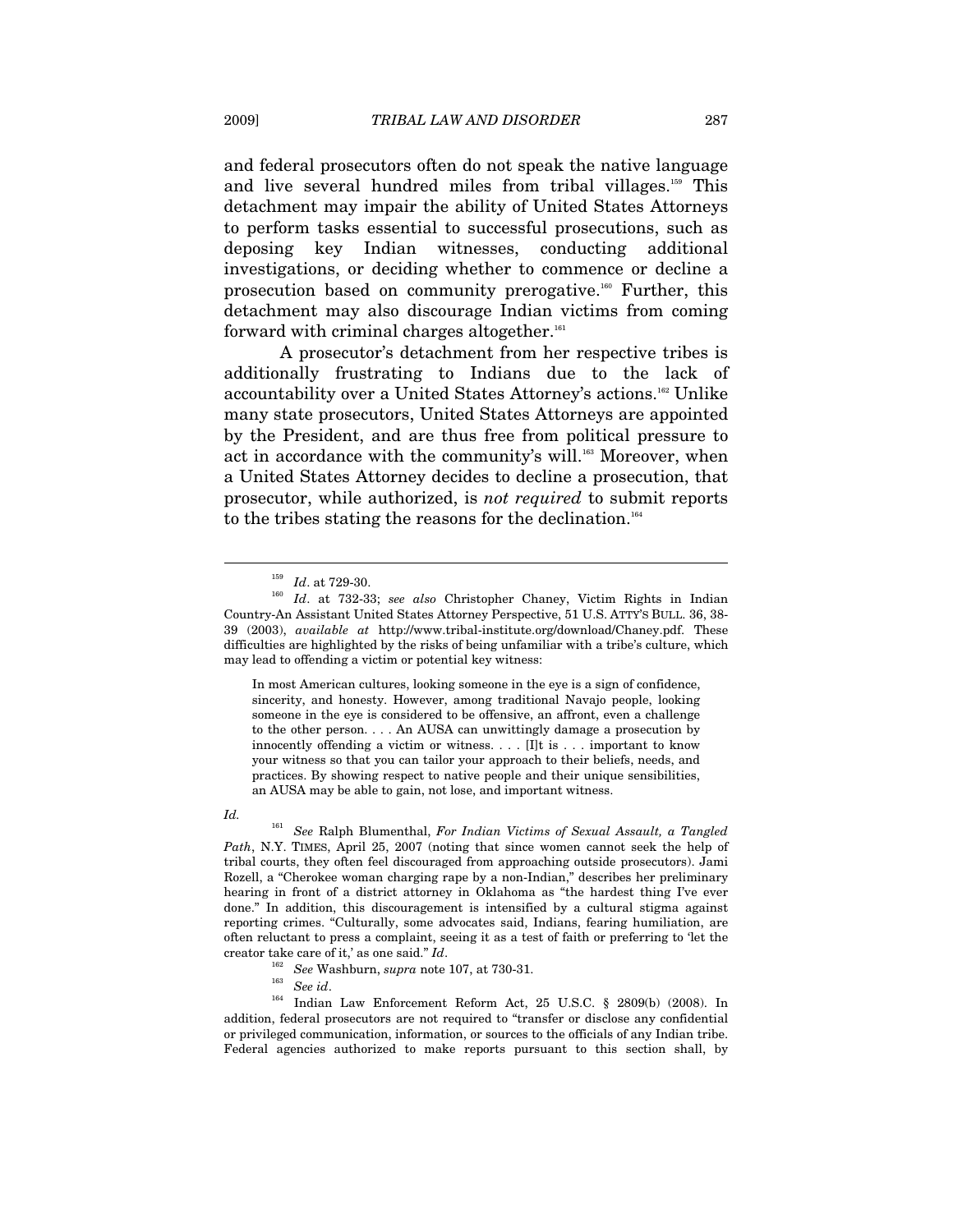#### 2. Lack of Resources in Indian Country

Many of the practical problems involved with the administration of criminal justice in Indian country may be attributed to a lack of adequate resources.165 From a policing standpoint, typical departments are considerably underfunded.166 This lack of financial assistance has resulted in a shortage of officers, paucity of twenty-four hour patrolling capabilities, outdated equipment and facilities, and reliance on a limited operating budget.<sup>167</sup> In addition, these problems are exacerbated by the vastness of tribal lands compared to the relatively small resident populations.168 For example, the tribally operated San Carlos Tribal Police Department in Arizona employs twenty-five full-time sworn personnel, and polices a population of 10,834 living on a 2911 square mile reservation.169 This equates to an assignment of only two fulltime sworn officers for every 1000 residents, and only one fulltime sworn officer for every 100 square miles.<sup>170</sup>

However, these ratios alone may not explain the full extent of the policing problem, nor the resources required. $171$ The Department of Justice, in a 2001 report to the National Institute of Justice, explained that statistics based on ratios of police for a given population and area must be adjusted to reflect the level of crime in that location.<sup>172</sup> Thus, areas of low crime may only require one or two officers for every 1000

regulations, adopt standards for the protection of such communications, information, or sources." 25 U.S.C. § 2809(d).<br><sup>165</sup> *See* Tribal Law and Order Act of 2008, S. 3320, 110th Cong. § 2(a)(4), (6),

<sup>(14), (21) (2008);</sup> Hart & Lowther, *supra* note 111, at 210. 166 *See* WAKELING, *supra* note 108, at vii (noting that "tribes have between 55

and 75 percent of the resource base available to non-Indian communities"); *see also*  Hart & Lowther, *supra* note 111, at 210.<br><sup>167</sup> See WAKELING, *supra* note 108, at 9-10; *see also* Hart & Lowther, *supra* 

note 111, at 210-11.<br><sup>168</sup> Hart & Lowther, *supra* note 111, at 210-11.<br><sup>169</sup> See U.S. DEP'T OF JUSTICE, BUREAU OF JUSTICE STATISTICS, NCJ 197936,

TRIBAL LAW ENFORCEMENT, 2000, at 2 (2003), *available at* http://www.ojp.usdoj.gov/ bjs/pub/pdf/tle00.pdf. At 2911 square miles, this Indian reservation is larger, in area, than the state of Delaware by over 400 square miles. *See* NationMaster.com, Encyclopedia: Delaware, http://www.nationmaster.com/encyclopedia/Delaware (last visited Jan. 30, 2009). 170 *See* HICKMAN, *supra* note 169, at 2. This problem in coverage is not limited

to policing Indian Country. In some districts, the nearest United States Attorney is several hundred miles away. *See* Troy A. Eid, *Point: Beyond* Oliphant*: Strengthening Criminal Justice In Indian Country*, 54 FED. LAW., Mar-Apr. 2007, at 40, 42. 171 *See* WAKELING, *supra* note 108, at vii. 172 *Id*.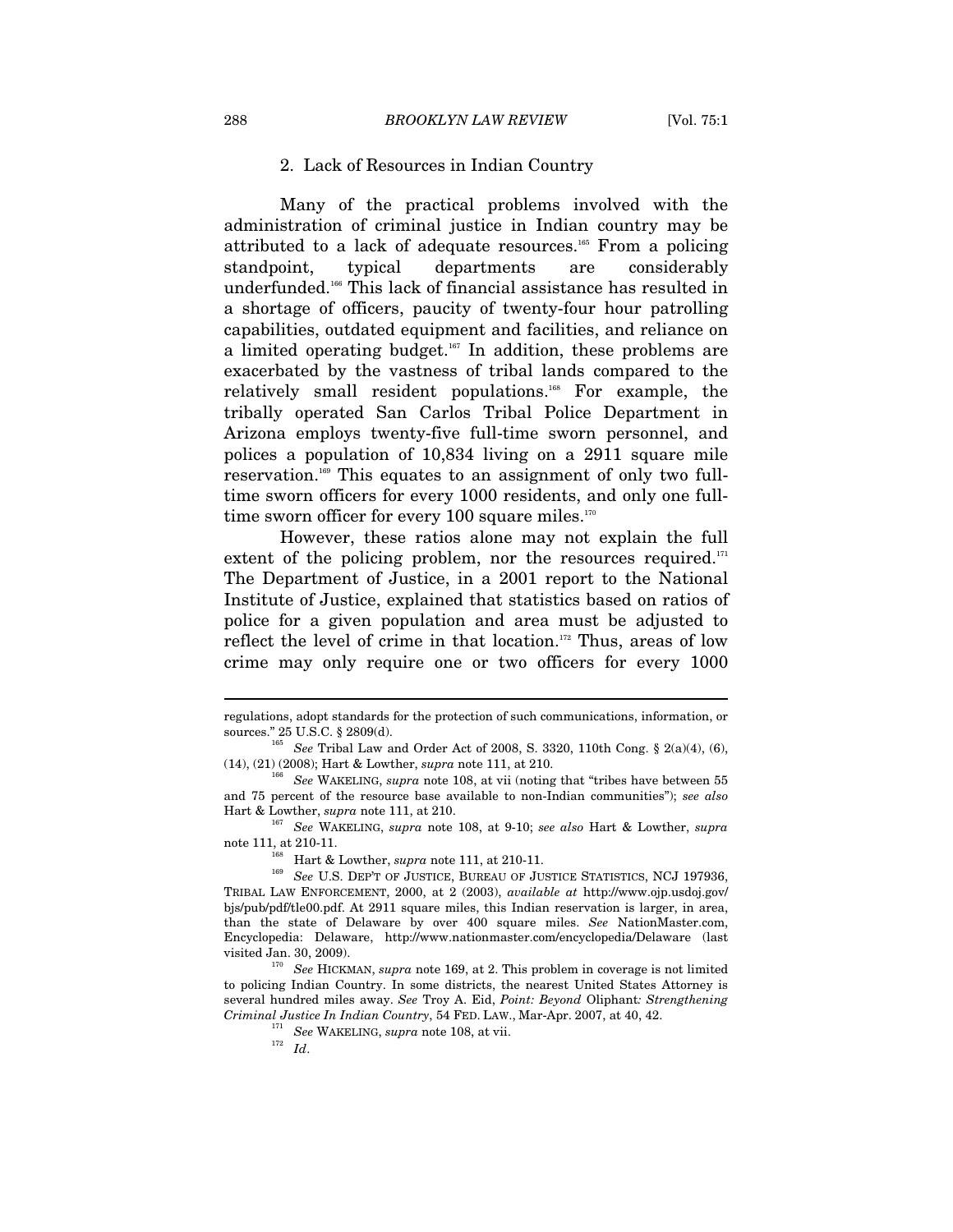residents, while places of high crime, such as Indian country, may require a significantly larger police presence.<sup>173</sup>

#### IV. THE TRIBAL LAW AND ORDER ACT OF 2008; ALTERNATIVE STATUTORY PROPOSALS

In order to combat overwhelming levels of crime in Indian country, Senator Byron Dorgan introduced the Tribal Law and Order Act of 2008, which aims to boost policing efforts, develop more comprehensive systems of communication and data collection, and raise prosecutorial accountability  $standards.^{\tiny 174}$ 

#### *A. Declination Reports; Taking Steps to Foster Prosecutorial Accountability*

The first problem that the Bill attempts to remedy is the high percentage of criminal cases declined by United States Attorneys every year.175 Section 102 of the Bill proposes that enforcement officials and United States Attorneys submit

<sup>&</sup>lt;sup>173</sup> Id. Wakeling explains how police-to-citizen ratios may vary:

The appropriate police coverage (police officers per thousand residents) comparison may not be between Indian departments and departments serving communities of similar size, but between Indian departments and communities with similar crime problems. Given that the violent crime rate in Indian Country is between double and triple the national average comparable communities would be large urban areas with high violent crime rates. For example, Baltimore, Detroit, New York City, and Washington, D.C., feature high police-to-citizen ratios, from 3.9 to 6.6 officers per thousand residents. Few, if any, departments in Indian Country have ratios of more than 2 officers per thousand residents.

Id. (citations omitted). Academics also attribute the "lack of enthusiasm" by federal law enforcement agencies and prosecutors as a leading cause of high crime rates within Indian country. *See* Washburn, *supra* note 107, at 714. According to N. Bruce Duthu, a professor of Native American studies at Dartmouth and published author in the field of Indian law, this situation presents a problem based on prosecutorial declinations for rape cases. N. Bruce Duthu, *Broken Justice in Indian Country*, N.Y. TIMES, Aug. 1, 2008, at A17 ("[L]aw enforcement in sexual violence cases in Indian country is haphazard at best, recent studies show, and it rarely leads to prosecution and conviction of non-Indian offenders . . . . The Department of Justice's own records show that in 2006, prosecutors filed only 606 criminal cases in all of Indian country. With more than 560 federally recognized tribes, that works out to a little more than one criminal prosecution for each tribe."). 174 Press Release, Byron L. Dorgan, U.S. Senator for N.D., Dorgan Introduces

Legislation Aimed At Giving Boost To Law & Order In Indian Country (July 23, 2008), *available at* http://dorgan.senate.gov/newsroom/record.cfm?id=301170. *See generally*

 $175$  Tribal Law and Order Act of 2008, S. 3320, 110th Cong. § 102, 2(a)(10) (2008).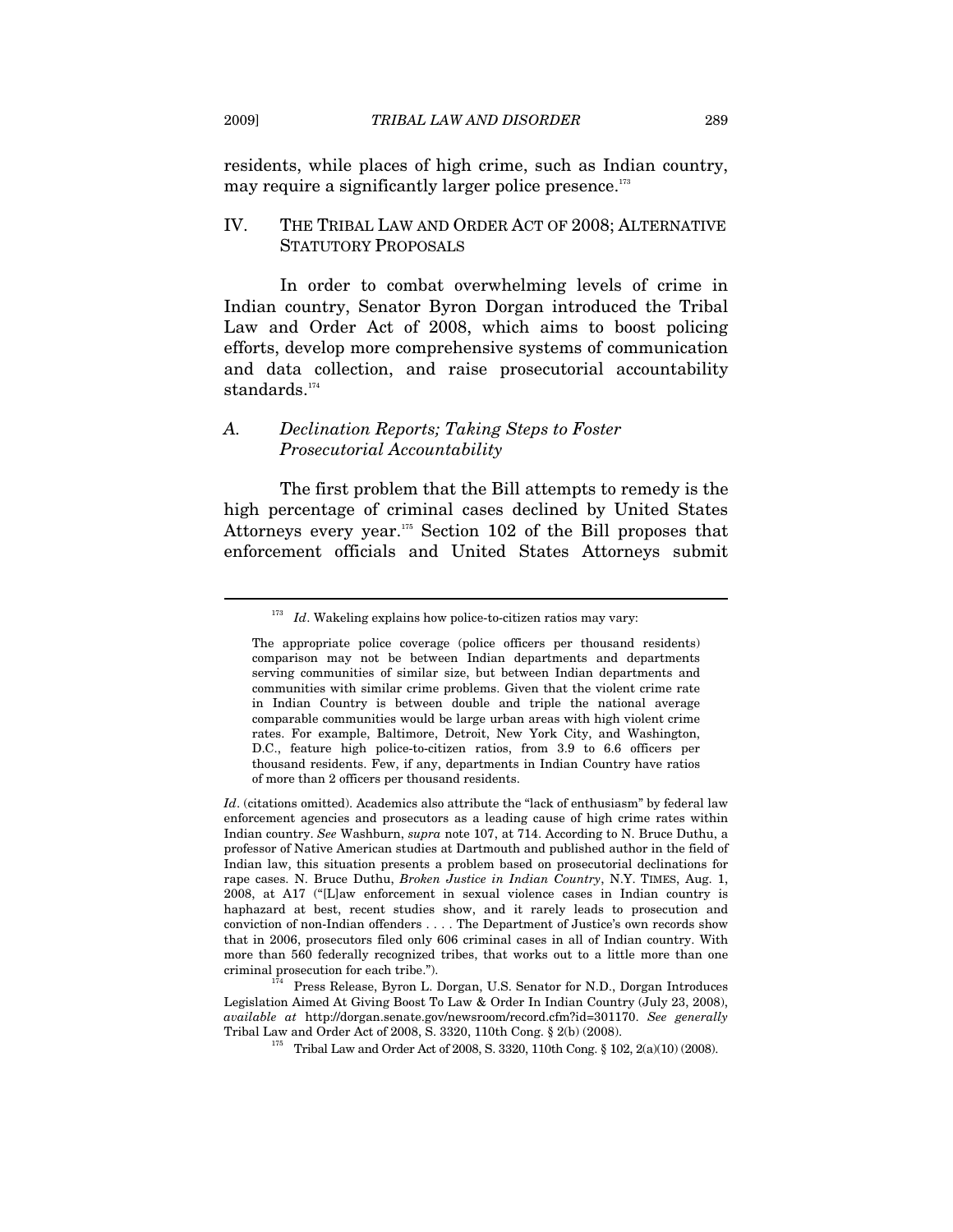detailed reports to both tribal justice officials<sup>176</sup> and the Office of Indian County Crime<sup>177</sup> when a case is declined or terminated.<sup>178</sup> These declination reports must include the type of crime alleged, the ethnicity of the victim and the accused (Indian/non-Indian), and the reasons for declining the investigation or prosecution.179 United States Attorneys who decline cases are also required to communicate with tribal officials, in a timely fashion to avoid running a tribal statute of limitations, the details of a declined case to allow for tribal prosecution in tribal court.180 Lastly, under the Bill, the Director of the newly created Office of Indian Country Crime is responsible for collecting information on these declination reports and submitting an annual report to Congress.181

This section is particularly effective in two ways. First, the mandatory coordination between United States Attorneys and Tribal officials occurring after federal cases are declined greatly increases the chances that tribal prosecutors will be able to subsequently bring a successful case in tribal court.<sup>182</sup> The requirement of timely coordination between federal and tribal officials also significantly diminishes the likelihood that cases will be brought after the statute of limitations has run.<sup>183</sup> In cases involving serious offenses, delays in prosecution can result in grave consequences.184 Increased communication under

 $176$  A "tribal justice official" is a defined term in the Bill meaning either a tribal prosecutor, tribal law enforcement officer, or any other person responsible for

investigating or prosecuting an alleged criminal offense in tribal court. *Id.* § 3(b)(10).<br><sup>177</sup> The Office of Indian Country Crime would be a new criminal division of the<br>Department of Justice. See id. § 12.

<sup>&</sup>lt;sup>178</sup> See *id.* § 102. The Indian Law Enforcement Reform Act of 1990 previously "authorized" law enforcement officials or United States Attorneys to submit declination reports, but did not require them to do so nor did it establish any standards as to what information should be included in such reports. Indian Law Enforcement Act of 1990, 25 U.S.C. § 2809 (1990). Tribal Law and Order Act of 2008, S. 3320, 110th Cong. § 102(a)(1) (2008).

In addition, the declination report may include a case file, "including evidence collected and statements taken that could support an investigation or prosecution by the

appropriate tribal justice officials." *Id.* § 102(c).<br>
<sup>180</sup> *Id.* § 102(a)(2).<br>
<sup>181</sup> *Id.* § 102(b).<br> *Examining Federal Declinations to Prosecute Crimes in Indian Country: Hearing Before the S. Comm. On Indian Affairs*, 110th Cong. 42-43 (2008) [hereinafter *Federal Declinations Hearing*] (statement of M. Brent Leonard, Deputy Att'y Gen. for

the Confederated Tribes of the Umatilla Indian Reservation).  $Id.$  at 43. For example, on Montana's Crow reservation, in the case of the alleged rape of a 6-year-old girl by a family member, the FBI had taken up an investigation that lasted over three years. When a tribal prosecutor eventually tried to bring the case to tribal court, he was unable to move forward due to the FBI's delay, which had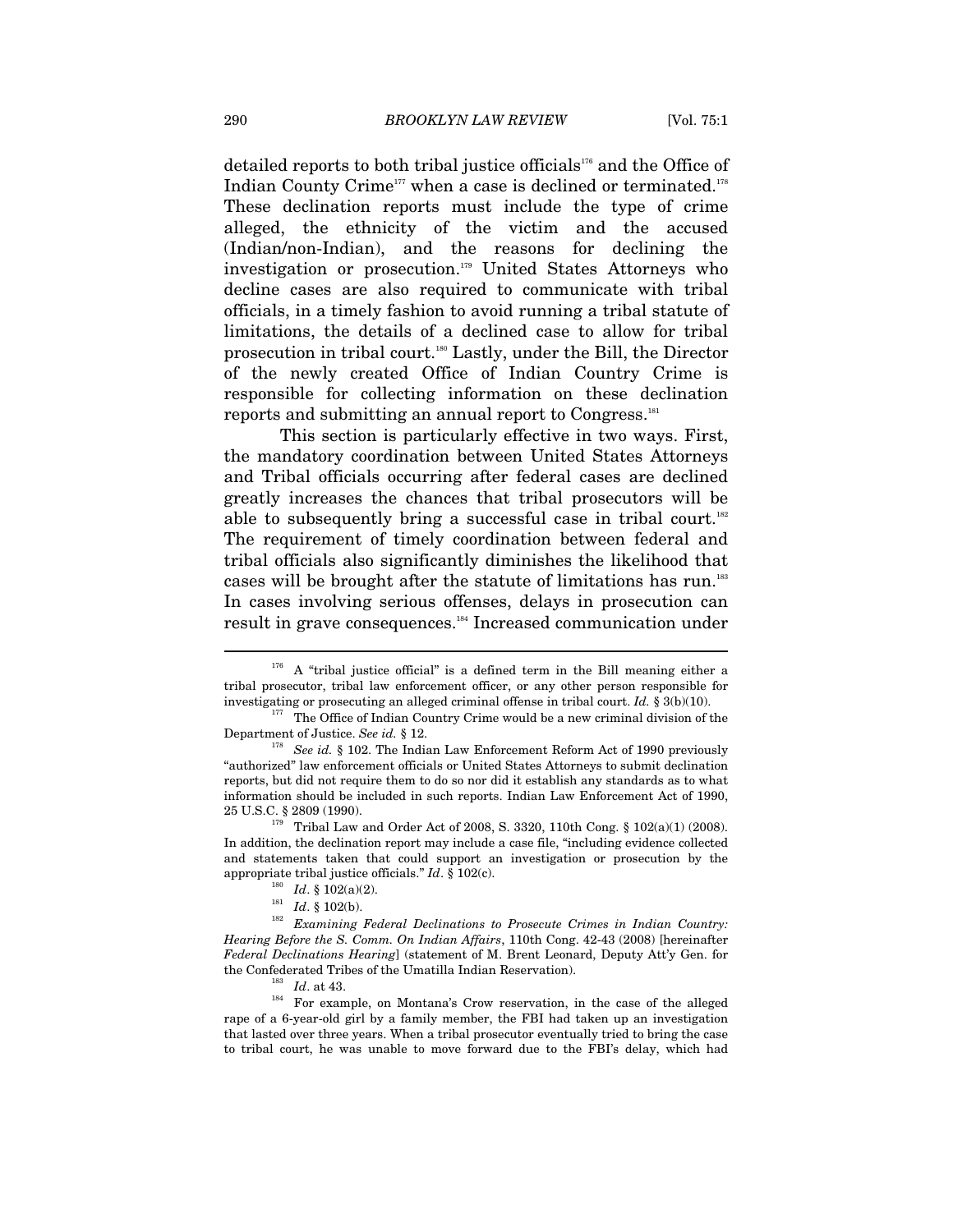Section 102 of the Bill also requires that United States Attorney's share case details, work-product, and evidence with tribal justice officials.185 This coordination is essential to ensure that tribal prosecutors are able to bring the most effective prosecution in a case that has been declined by a United States Attorney.<sup>186</sup>

Second, the mandatory submission of declination reports to tribal justice officials and the Office of Indian Country Crime expands the collection of data and flow of information between various law enforcement agencies, greatly increasing the accountability of United States Attorneys.<sup>187</sup> Ideally, these reports will identify the reasons why cases are being declined and prompt a more efficient allocation of resources.188 However, Indian tribes might benefit if several changes were made to Section 102.

With regard to the declination reports, it would be advantageous if each case were at least referred to a federal prosecutor for evaluation on the merits.189 By doing so, officers would gain legal insight that would be used to combat crime in Indian country more efficiently.190 In addition, the Bill does not explicitly take into consideration the confidential nature of these declination reports and their potential discoverability in

 $\overline{a}$ 

*Id*. 186 *See Federal Declinations Hearings*, *supra* note 182, at 43 (statement of M. Brent Leonard). 187 *Id*. at 37, 39 (statement of Thomas B. Heffelfinger, Partner, Best and

caused the tribal statute of limitations to run. *See* Riley, *supra* note 16; *Federal Declinations Hearings, supra* note 182, at 43 (statement of M. Brent Leonard).<br><sup>185</sup> Id.; *see* Tribal Law and Order Act of 2008, S. 3320, 110th Cong. § 102:

Section 10 of the Indian Law Enforcement Reform Act [] is amended by striking subsections (a) through (d) and inserting the following: . . . (2) UNITED STATES ATTORNEYS . . . the United States Attorney shall—(A) coordinate and communicate with the appropriate tribal justice official, sufficiently in advance of the tribal statute of limitations, reasonable details regarding the case to permit the tribal prosecutor to pursue the case in tribal court . . . (c) Inclusion of Case Files—A report submitted to the appropriate tribal justice officials . . . may include the case file, including evidence collected and statements taken that could support an investigation or prosecution by the appropriate tribal justice officials.

Flanagan, LLP).<br><sup>188</sup> See id. at 35-36.<br><sup>189</sup> This and the subsequent proposals were discussed in a number of testimonies made during the Senate Committee on Indian Affairs hearing on the Tribal Law and Order Act on September 18, 2008. See  $id$ . at 35.

<sup>&</sup>lt;sup>190</sup> Id. at 9 (statement of Drew H. Wrigley, U.S. Att'y for the District of North Dakota).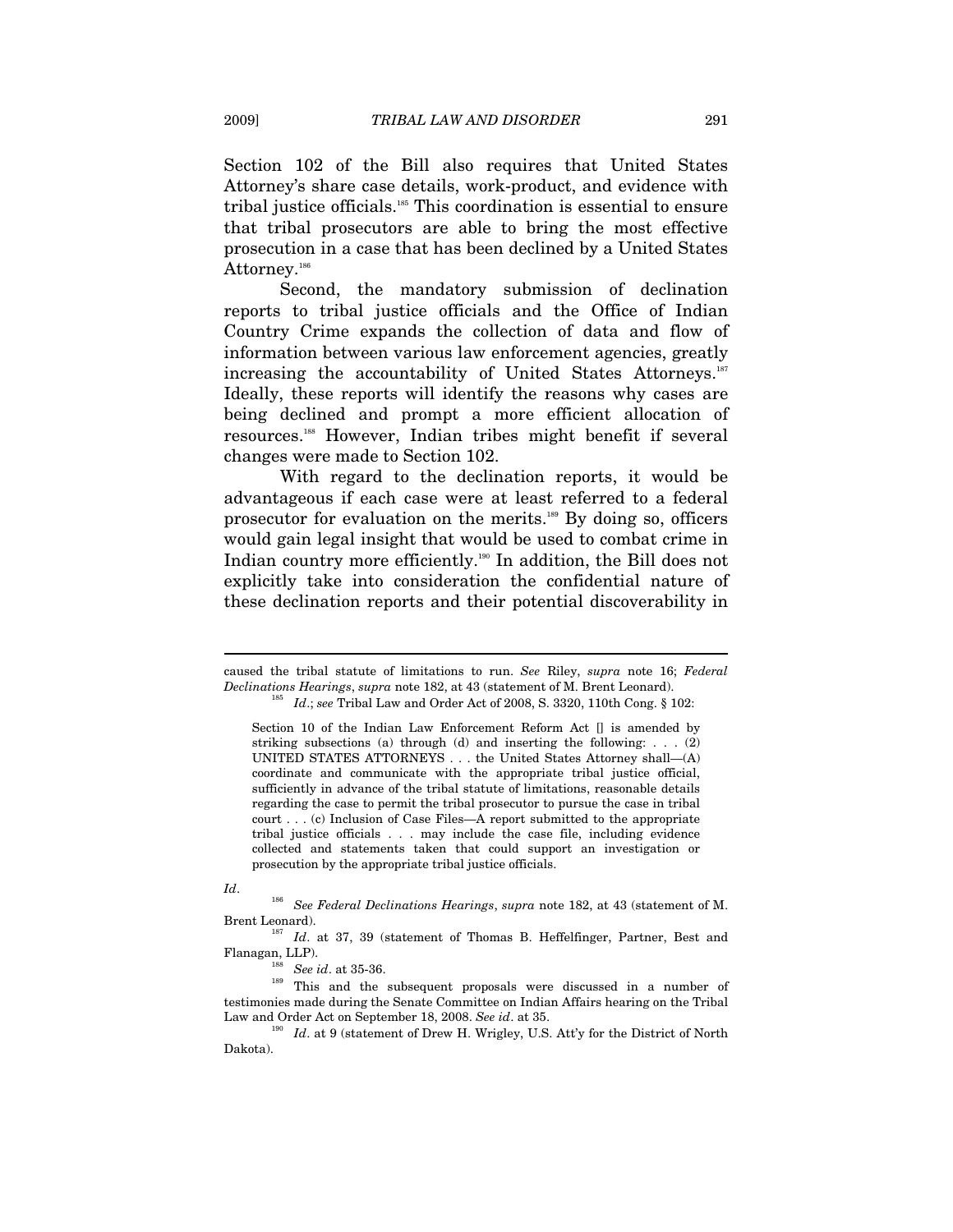subsequent criminal cases.191 By making declination reports available to the public, not only would private information regarding victims and witnesses be available to the sometimes very small Indian communities, but the reasons for declining a case against a particular defendant may be used against the prosecution in subsequent cases involving the same defendant.<sup>192</sup> In order to avoid these potential problems, Section 102 should be amended to make all declination reports confidential, and include an indemnification clause to prohibit federal officials' civil liability based on the information contained in these reports.<sup>193</sup>

Even though declination reports would likely provide a wealth of information that could be used in the future to improve criminal justice in Indian country, some worry that these reports may be misconstrued if taken out of context, suggesting that United States Attorneys are not working hard enough.194 In reality, there are many reasons why a case may be

 $^{191}$   $Id.$  at 36 (statement of Thomas B. Heffelfinger);  $id.$  at 9 (statement of Drew H. Wrigley).

Id. at 9-10. Drew Wrigley, the United States Attorney for the District of North Dakota, testified as to a case out of the District of South Dakota that was compromised due to the discovery of a declination letter. According to Mr. Wrigley, the District of South Dakota declined to prosecute a case based on "weak or insufficient admissible evidence and a potential witness problem." *Id*. at 9. In a subsequent case involving the same accused individual, the victim from the declined case was called as a witness and the defense entered the declination letter into evidence. During summation, the defense attorney suggested that the witness's testimony was not credible based on the reasons stated in the previous case's declination letter. Mr. Wrigley did not state the ultimate outcome of the case in his example. *See id.* 193 *See id.* at 36 (testimony of Thomas B. Heffelfinger). In terms of

confidentiality, while such an amendment would prevent public disclosure, there is no explicit requirement that declination reports be made publicly available. To the contrary, under Section 102, declination reports are only required to be sent to the Office of Indian Country Crime (a proposed division of the Department of Justice), a tribal justice official, and as an annual report to Congress. While tribal justice officials may disclose these reports to a tribe, there is no requirement that they do so. *See*  Tribal Law and Order Act of 2008, S. 3320, 110th Cong. § 102 (2008); *see Federal Declinations Hearings*, *supra* note 182, at 42 (testimony of M. Brent Leonard). In addition, under the Freedom of Information Act, declination reports may be exempt from public disclosure if "compiled for law enforcement purposes . . . [and if they] could reasonably be expected to interfere with enforcement proceedings." *See* 5 U.S.C. § 552(b)(7)(A) (2006); *see Federal Declinations Hearings*, *supra* note 182, at 42 (testimony of M. Brent Leonard). Lastly, the annual submission of declination reports to Congress does not waive any disclosure exemptions under the Freedom of Information Act. *See* Kanter v. Internal Revenue Service, 433 F. Supp. 812, 825 n.22

<sup>(</sup>N.D. Ill. 1977). 194 *See Federal Declinations Hearings*, *supra* note 182, at 37 (testimony of Thomas B. Heffelfinger). In his testimony in front of the Senate Committee on Indian Affairs, former United States Attorney for the District of Minnesota Thomas B. Heffelfinger described how misconceptions regarding declination rates in Indian Country could not be farther from the truth: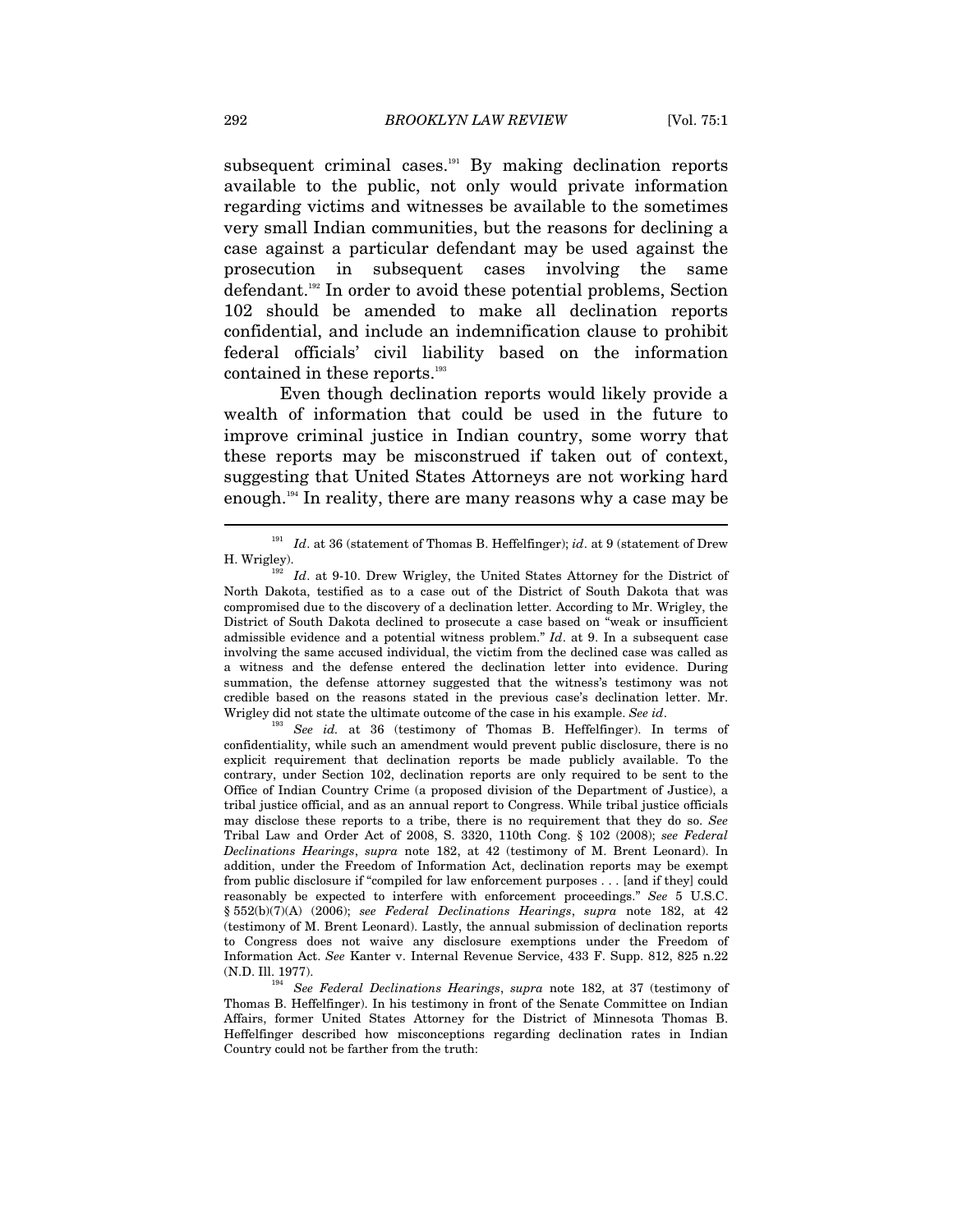declined irrespective of individual job performance. The most common of these reasons being that there is insufficient evidence to prosecute.<sup>195</sup> In light of this misconception, it is important to next look at how the Bill addresses the problems that law enforcement officials have with obtaining sufficient evidence to prosecute a criminal case in Indian country.

#### *B. Insufficient Evidence to Prosecute; Fixing Investigative and Policing Systems*

Declining a case for a lack of sufficient evidence stems from problems with the infrastructure or the implementation of policing systems in Indian country.196 One way the Bill attempts to remedy these problems is by improving the overall communication between federal and tribal officials.197 Section

*Id*. <sup>195</sup> *Id*. While the most common reason that cases are declined is due to a lack of sufficient evidence to prove beyond a reasonable doubt a violation of the law, there are a number of other reasons that have no relation to a prosecutor's job performance. These reasons include jurisdictional barriers, limited resources, and a lack of confidence in obtaining a conviction. *See id.* at 37-38 (testimony of Thomas B. Heffelfinger); *id.* at 42 (testimony of M. Brent Leonard); *see also Broken Justice*, *supra* note 1 ("You gotta look at what is actually brought to the prosecutor in terms of a case that provides a viable prosecution. We, ethically, can't do anything that is not brought to us that establishes probable cause in a court. So, if we don't get a quality

investigation, you know we're not gonna be able to do anything.").<br><sup>196</sup> See Federal Declinations Hearings, *supra* note 182, at 37-39 (testimony of Thomas B. Heffelfinger).

<sup>197</sup> See Tribal Law and Order Act of 2008, S. 3320, 110th Cong. §§ 104, 303 (2008). Section 101 of the Bill adds to the list of duties of the Bureau of Indian Affairs' Division of Law Enforcement Services:

(10) communicating with tribal leaders, tribal community advocates, tribal justice officials, and residents of Indian land on a regular basis regarding public safety and justice concerns facing tribal communities; (11) conducting meaningful and timely consultation with tribal leaders and tribal justice officials in the development of regulatory policies and other actions that affect public safety and justice in Indian country.

*See id.* § 101.

I am concerned that the requirement for declination reports could create the incorrect implication that declinations in the United States Attorneys' Offices are due to a lack of commitment and effort by federal law enforcement and prosecutors working in Indian Country. In reality, federal agents and prosecutors who address crimes in Indian Country are among the most dedicated and hard-working prosecutors and agents in the federal law enforcement system. These men and women work under difficult conditions with extremely large case loads and deal with some of the most emotionallycharged cases that federal prosecutors and agents can face. It is my experience, based upon approximately 13 years as a federal prosecutor, that cases are not declined because the agents and the Assistant United States Attorneys lack commitment to justice in Indian Country.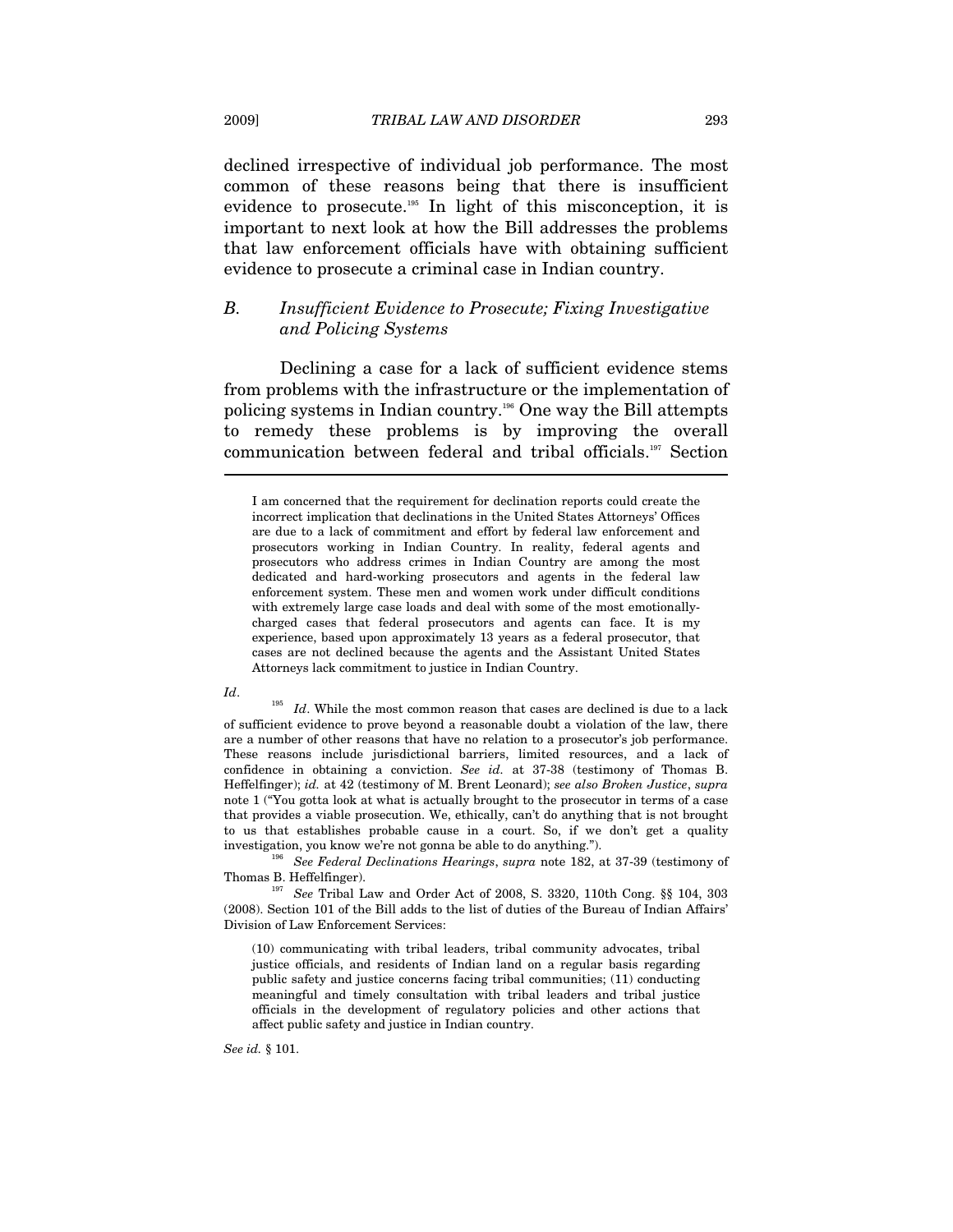104 of the Bill expands the duties of the Office of Tribal Justice, deeming it the chief "point of contact" for tribal/federal correspondence regarding "public safety and justice" in Indian country.198 In addition, Section 303 allows Indian law enforcement agencies to "directly access" national criminal information databases.<sup>199</sup>

The Bill also increases investigative efforts in Indian country by empowering tribal law enforcement agencies.<sup>200</sup> One way the Bill does this is by permitting tribal law enforcement officials to obtain training at available state and local police academies, so long as those training facilities meet the standards established by the Secretary of the Interior.<sup>201</sup> Another way the Bill empowers tribal officials is by encouraging the use of cooperative teams of federal, state, and tribal officials to work together in the policing of Indian country.202 In order to promote cooperation between the various agencies, the Bill offers incentives such as federal grants, technical assistance, and regional training.203 This team-based method of policing will likely reduce investigative delays<sup>204</sup> and increase law enforcement enthusiasm by including officials

<sup>199</sup> See Tribal Law and Order Act of 2008, S. 3320, 110th Cong. § 303 (2008).<br><sup>201</sup> *Id.* § 301-305.<br><sup>201</sup> *Id.* § 301(a).<br><sup>202</sup> The Bill includes three main sources of these cooperative teams: Under Section 202, State, tribal, and local governments are encouraged to enter into "Cooperative Assistance Programs," which relate to "mutual aid, hot pursuit of suspects, and cross-deputatization." *See* Tribal Law and Order Act of 2008, S. 3320, 110th Cong. § 202 (2008). Secondly, under Section 301(b), the Secretary of the Interior is responsible for overseeing the implementation of "Special Law Enforcement Commissions," which involve federal, state, and tribal officials working together to police Indian Country. *See id.* § 301(b). Lastly, Sections 302(c) and (d) amend the Controlled Substance Act (21 U.S.C. § 873) to allow tribal officials to enter into cooperative arrangements with state and federal drug enforcement agents. *See id.*

§ 302(c)-(d). 203 *See id.* §§ 202, 301. 204 *See Federal Declinations Hearings*, *supra* note 182, at 38 (testimony of Thomas B. Heffelfinger) ("Delay is, unfortunately, a frequent factor in Indian Country investigations and prosecutions. This delay may be attributable to jurisdictional considerations, lack of resources, remote location or difficulties in obtaining witnesses or witness cooperation.").

See id. § 104. The Office of Tribal Justice exists as part of the Department of Justice and serves as the "primary channel of communication for Native Americans with the Department of Justice." *See* Office of Tribal Justice, http://www.usdoj.gov/otj/ (last visited Jan. 30, 2009). The Tribal Law and Order Act would make this office a "permanent division of the Department" by providing "such personnel and funds as are necessary." *See* Tribal Law and Order Act of 2008, S. 3320, 110th Cong. § 104(a) (2008). Further, the Bill provides that the Office of Tribal Justice coordinate with federal agencies within the Department of Justice to oversee that tribal leaders have a role in developing law enforcement policies. *See id.*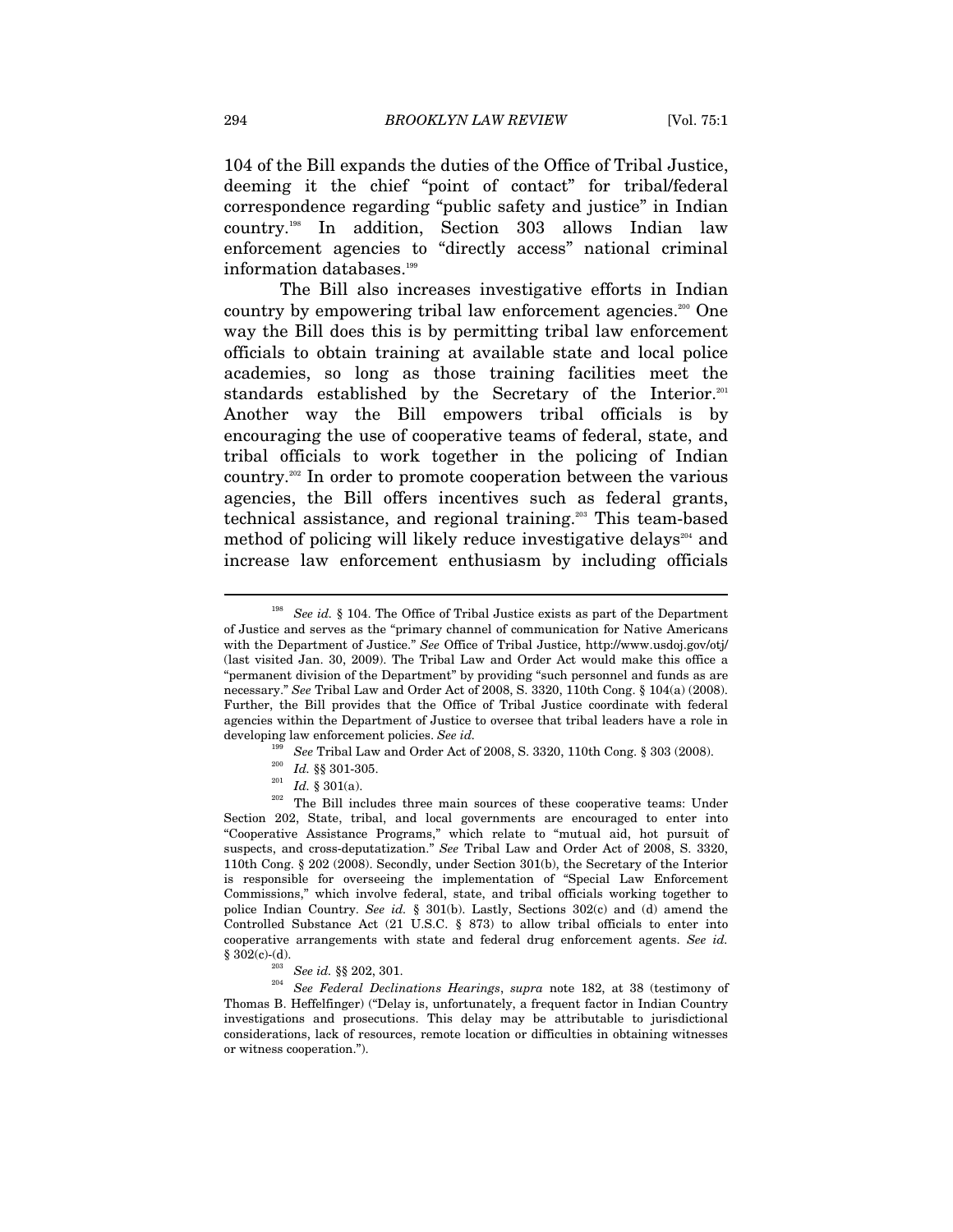from local tribal communities.<sup>205</sup> Similar programs have been successfully implemented in areas of rural America to provide better policing coverage.<sup>206</sup>

These cooperative programs may greatly help to close some of the law enforcement gaps in Indian country, but would only be effective if utilized extensively.<sup>207</sup> Further, the use of incentives such as "technical assistance" and federal "grants" to encourage these programs do not sufficiently ensure that these programs will be implemented.208 If the Bill were able to provide for concrete monetary funding commitments, these programs would have the resources they need in order to expand the total police presence in Indian country.209 As the situation stands today, the BIA would have to triple its current working force in order to police Indian country with coverage and efficiency comparable to other rural communities.<sup>210</sup>

 $\overline{a}$ 

Thomas B. Heffelfinger) ("Cooperative law enforcement services, such as Child Advocacy Centers, drug task forces and crime labs . . . can effectively enhance law enforcement in both Indian Country and non-Indian Country. Current cooperative efforts, such as the FBI's Safe Trails Task Forces and the Family Advocacy Center of Northern Minnesota, have proven the effectiveness of this strategy."); *see supra* note 143. 207 These cooperative agreements are similar to the 638 contracts and self-

governance compacts by means of their ability to empower tribal officials. *See* Eid, *supra* note 170, at 40 ("Ute Mountain has become a haven for all kinds of criminals— Indian and non-Indian alike—who confront a capable but chronically short-staffed law enforcement presence. Only five police officers—all from the U.S. Department of the Interior's Bureau of Indian Affairs (BIA) —patrol a reservation about the size of Rhode Island. Sometimes just one BIA police officer is available on call, resulting in response

times of more than one hour."); *supra* notes 16-17, 19.<br><sup>208</sup> See Tribal Law and Order Act of 2008, S. 3320, 110th Cong. § 202 (2008).<br><sup>209</sup> See Eid, *supra* note 170, at 42 ("According to the consultant's estimate, BIA had a 69 percent unmet staffing need for law enforcement officers and a 61 percent unmet need for correctional facilities and programs. In addition, the report concluded that tribes should hire 1,059 new law enforcement officers, based on a staffing gap of 33 percent in that category, and 341 correctional officers based on a 24 percent staffing gap."). 210 *See id.* at 42 ("The consultant's report recommended that the BIA hire

1,097 new employees to achieve parity in criminal justice and corrections programs. By comparison, the BIA's Office of Justice Services currently has about 450 total employees on its payroll.").

<sup>205</sup> *See* WAKELING, *supra* note 108. When Indian reservations receive inadequate federal policing, and tribal governments are legally unable to participate, communities are left with poor expectations and low morale. *See* Riley, *supra* note 16 ("Many people on reservations no longer expect justice."). Thus, by encouraging the use of special law enforcement commissions, tribal governments will be able to become more involved with federal investigative efforts while simultaneously improving law enforcement coverage in Indian Country. Such commissions would be valuable by unifying policing efforts instead of promoting separate overlapping agencies like many current criminal jurisdictions in Indian Country. 206 *See Federal Declinations Hearings*, *supra* note 182, at 39 (testimony of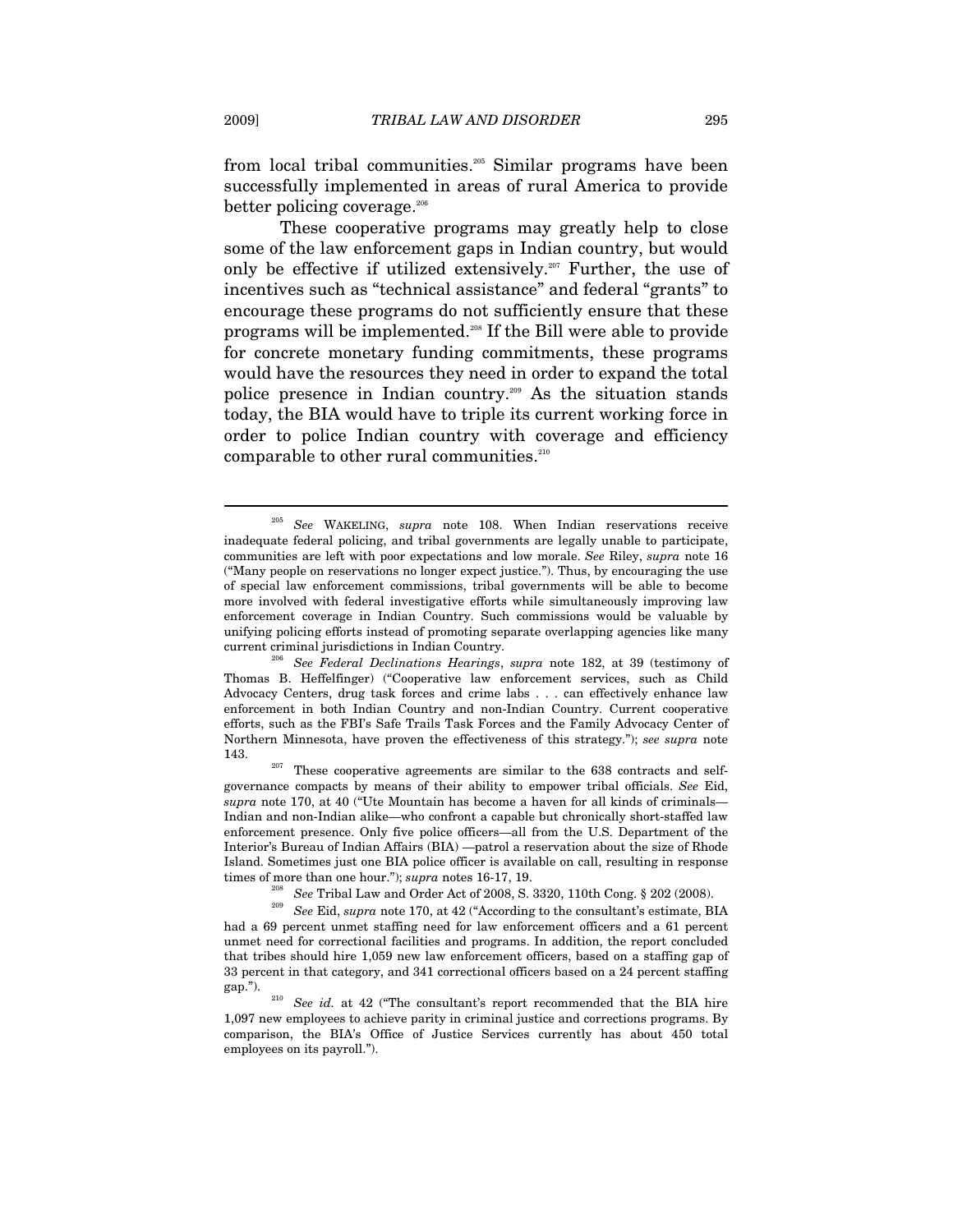#### *C. Fundamental Problems Not Addressed by the Bill; Solutions for the Future*

Notwithstanding the positive changes to Indian law, the Bill does not address some of the more fundamental problems with law enforcement in Indian country. For instance, the Bill does not address the fact that the FBI is simply not geared to deal with "reactive" cases. $211$  Reactive cases, such as rape, domestic violence, and assault, require an actively patrolling police network "on the ground" because of the problems associated with investigative delay.<sup>212</sup> While the Bill successfully expands the powers of tribal and BIA police, $213$  it does not attempt to unite these groups with the FBI or other law enforcement agencies dealing with Major Crimes in Indian country.214 Unifying law enforcement and prosecution would

 $214$  Under the current arrangement between the BIA and the FBI, the FBI handles Major Crimes while the BIA handles less serious crimes. *See* Washburn, *supra*  note 107, at 719-20; *see also supra* note 132 and accompanying text. Instead of consolidating the various law enforcement agencies, the Bill mandates the use of additional levels of bureaucracy, such as Assistant United States Attorney Tribal Liaisons. *See* Tribal Law and Order Act of 2008, S. 3320, 110th Cong. § 103(b) (2008). These Tribal Liaisons would serve as a communication link between tribal leaders and United States Attorneys in a given district and coordinate federal prosecutions of Indian Country crime. *Id.* While Tribal Liaisons are an important means to bridge the gap in communication between United States Attorneys and tribal leaders, the Bill does not address the reasons why this gap exists in the first place. Further, in districts where the United States Attorney interacts with tribal leaders on a regular basis, this communication gap does not exist. Rather, a trust relationship is formed between federal prosecutors and tribal officials. *Federal Declinations Hearings*, *supra* note 182, at 48 (statement of Janelle F. Doughty, Director, Department of Justice and Regulatory, Southern Ute Tribe) ("It is my belief that actual personal interaction is

<sup>211</sup> *See Federal Declinations Hearings*, *supra* note 182, at 53 (statement of Thomas W. Weissmuller, Chief Judge, Mashantucket Pequot Tribal Nation); Washburn, *supra* note 107, at 718; *supra* Part III.A.3; *supra* note 129 and

accompanying text. 212 *See Federal Declinations Hearings*, *supra* note 182, at 53 (testimony of Thomas W. Weissmuller); *supra* Parts III.A.3, III.B.2. For most major crimes committed within Indian Country, a case changes hand several times. A case report may travel from the initial hands of tribal or Bureau of Indian Affairs police officers, to those officers' supervisors, who refer the case to tribal prosecutors. If that case is a Major Crime, it is referred to federal investigators such as the FBI. After FBI officials conduct their own investigations, they may meet with Assistant United States Attorney Indian Law Liaisons to refer the matter to a number of other criminal divisions within the Department of Justice, such as the Organized Crime and Racketeering Division or Child Exploitation and Obscenity division. This entire exchange of information is done before the case reaches the hands of a United States Attorney for prosecution, assuming there is enough evidence to prosecute in the first place. *Federal Declinations Hearings*, *supra* note 182, at 53 (testimony of Thomas W. Weissmuller). According to Thomas W. Weissmuller, Chief Judge of the Mashantucket Pequot Tribal Nation, "[t]his system is not designed to handle reactive cases." *Id.*; *see*   $also\ id.$  at 11 (testimony of Drew H. Wrigley).  $See$  Tribal Law and Order Act of 2008, S. 3320, 110th Cong. §§ 301-305 (2008).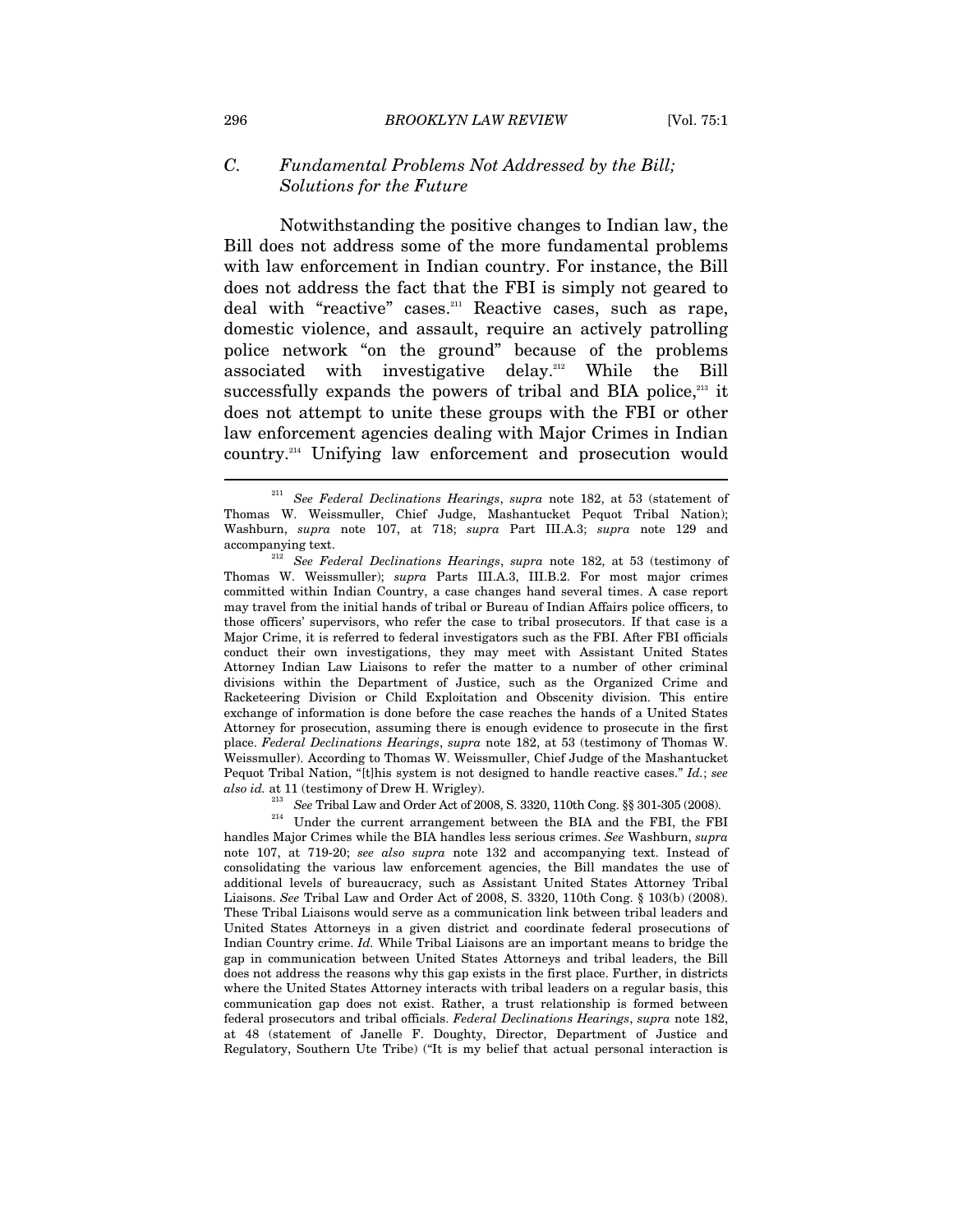effectively streamline Indian country policing efforts and reduce complications associated with delay.215 Under the current dual system of investigation, federal investigators often become involved after tribal and BIA police conduct preliminary investigations.<sup>216</sup> Due to this overlap in law enforcement duties, FBI agents may commence their investigation after outdoor evidence is destroyed, memories faded, and some witnesses became unavailable or uncooperative, thus jeopardizing the success of a given case. $217$ Therefore, in order to alleviate the difficulties associated with the current divide in law enforcement duties, the Bill should unify efforts in Indian country so that resources are used more efficiently and all officers are prepared to deal with the unique challenges of policing Indian country.218

Another area of Indian law that the Bill fails to adequately address is tribes' inability to effectively punish those who commit crimes within Indian country.<sup>219</sup> In terms of

It's a triage situation where the FBI has a certain amount of resources, so they depend on the tribal police investigators to do a lot of the investigation, which creates some problems because the tribal investigators are not as well trained, often make mistakes. They can contaminate evidence. It creates a problem for the U. S. attorneys, who will complain that many of the cases they receive simply are poorly investigated and part of it has to do with that combination between the duties of tribal police and the FBI and how those are split.

*See Broken Justice*, *supra* note 1. 216 *See Federal Declinations Hearings*, *supra* note 182, at 53 (testimony of Thomas W. Weissmuller) ("When a case dove-tails into two jurisdictions, efforts are frequently duplicated and the several levels of discretion are revisited."); *id.* at 8-9 (testimony of Drew H. Wrigley). 217 *Id*. (testimony of Drew H. Wrigley); *see also* Washburn, *supra* note 107, at

719-20; *see also supra* note 132 and accompanying text. 218 *See supra* notes 135-145, 165-175 and accompanying text. 219 This specifically refers to the inability of tribal governments to exercise

criminal jurisdiction over non-Indians and the inability of tribal courts to punish any criminals with a sentence of over 1 year in jail or a \$5000 fine. *See* Christopher B. Chaney, *Overcoming Legal Hurdles in the War Against Meth in Indian Country*, 82

irreplaceable in developing strong working relationships. With isolation from the prosecutorial system, we drastically limit common understanding."); *see id.* at 53

See generally Federal Declinations Hearings, *supra* note 182, at 50-55 (testimony of Thomas W. Weissmuller). In cases of rape or domestic abuse, these complications from delay can be devastating. For example, in under-funded tribal jurisdictions, while a Major Crimes case is in the process of changing hands between federal law enforcement officials, the alleged perpetrator may remain free until federal charges are brought and an arrest is made. In cases involving domestic violence or child abuse, this may result in an abusive parent continuing to live in the same home as the victim. *See id.* at 52 (testimony of Thomas W. Weissmuller). Michael Riley, a reporter for the Denver Post, describes how the divided system of law enforcement affects federal prosecutions: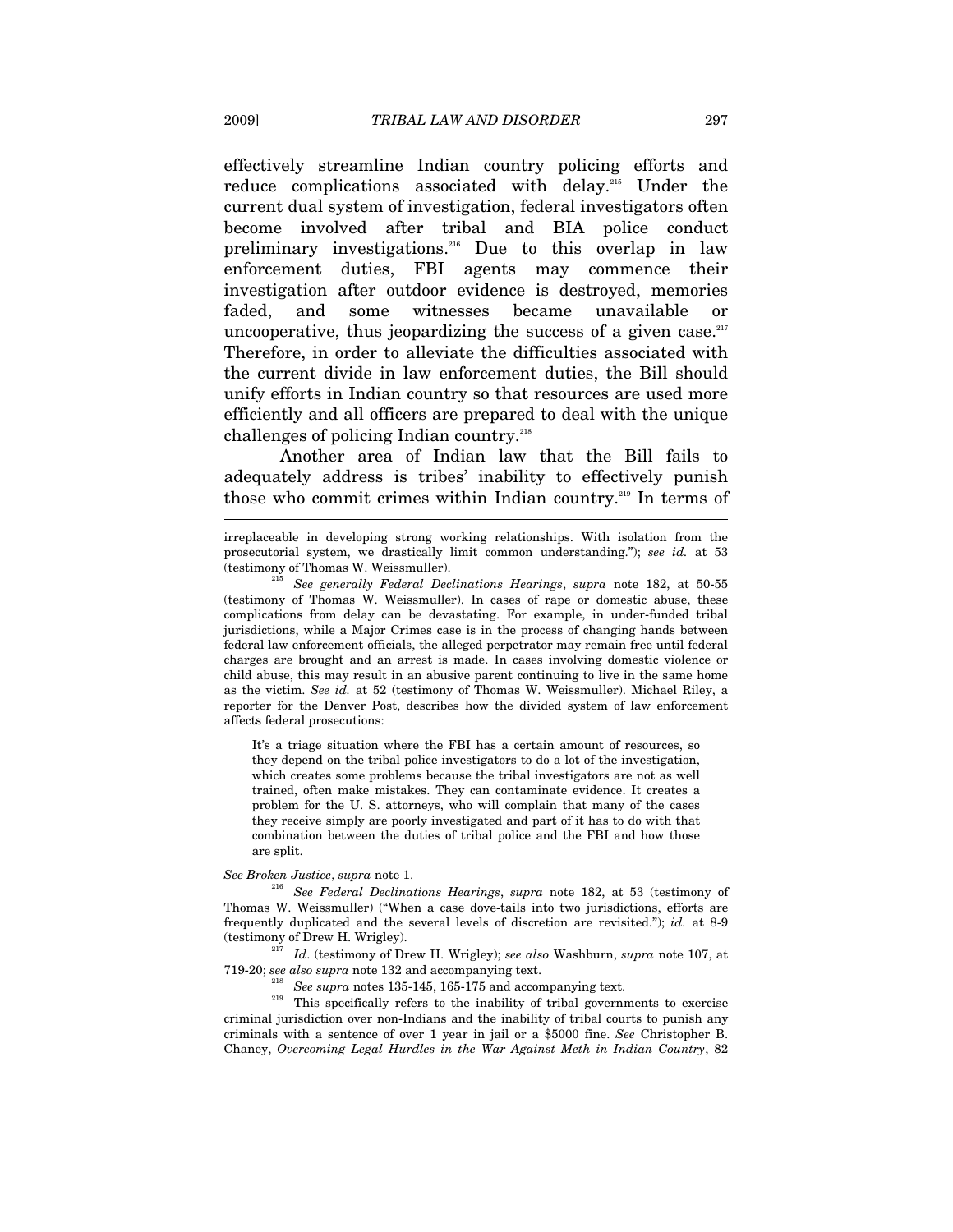the sentencing authority of tribal courts, the Bill does amend the Indian Civil Rights Act of 1968 to increase maximum sentencing limits from one year to three years and increase maximum fines from \$5000 to  $$15,000$ .<sup>220</sup> However, while this increase in sentencing authority is commendable, it would serve tribes better if they were permitted to punish criminals at comparable levels to state or federal jurisdictions.<sup>221</sup>

The primary reason for increasing tribal sentencing authority is that the current one-year limit is grossly inadequate when compared to the average sentencing limits for states' *lowest* level felonies, let alone more serious crimes such as rape and murder.<sup>222</sup> For example, in one tribal case in which the federal statute of limitations had run (presumably from delay), an Indian man was successfully convicted in tribal court for drugging and raping a thirteen-year old girl.<sup>223</sup> Even though the trial was conducted in accordance with the procedural standards imposed in federal court,<sup>224</sup> the defendant was sentenced to only one year imprisonment and fined \$5000, the statutory maximum under the Indian Civil Rights Act of

N.D. L. REV. 1151, 1158-1164 (2006) ("There are two types of legal hurdles to effective law enforcement in Indian country. The first is the ban on tribal criminal jurisdiction over non-Indians as set forth in the antiquated Oliphant decision. The second hurdle is the sentencing restrictions imposed on tribal courts by the Indian Civil Rights Act."); *supra* notes 90, 94. 220 *See* Tribal Law and Order Act of 2008, S. 3320, 110th Cong. § 304 (2008).

The three-year maximum sentencing authority was initially chosen based on the fact that assault was the most common federally prosecuted crime, and the most common sentence was 34 months. *See Federal Declinations Hearings*, *supra* note 182, at 45

<sup>(</sup>testimony of M. Brent Leonhard). 221 *See Federal Declinations Hearings*, *supra* note 182, at 44-45. 222 *See id*. ("[A]ccording to a memo previously submitted into the Senate record by [M. Brent Leonhard] and Cisco Minthorn, of the states that define felonies, the majority define their lowest level felony as having a maximum sentence of 5 years."). This notion is particularly upsetting given that Indians lay victim to violent crime at more than twice the rate of other racial groups and declination rates in Indian Country are at 65%. *See* AMERICAN INDIANS AND CRIME, *supra* note 10, at 5; *see also*

*Broken Justice*, *supra* note 1. 223 *See Federal Declinations Hearings*, *supra* note 182, at 52 (testimony of Thomas W. Weissmuller). The offender in this case was in his late twenties. After the girl was reportedly missing, two family members went searching for her. They found her unconscious in a bedroom of a friend's house, "laid over a pile of blankets, face down so her bottom was elevated." A "team of cross-commissioned law enforcement officers" investigated the scene using a forensic "rape kit" to collect samples from the victim and offender's bodies. *Id*.  $\frac{224}{Hd}$ . ("The trial was managed pursuant to the federal rules of evidence and

the tribal rules of procedure, which basically mirrored the federal rules. All witnesses were cross examined by defense counsel and the defense called supporting witnesses.").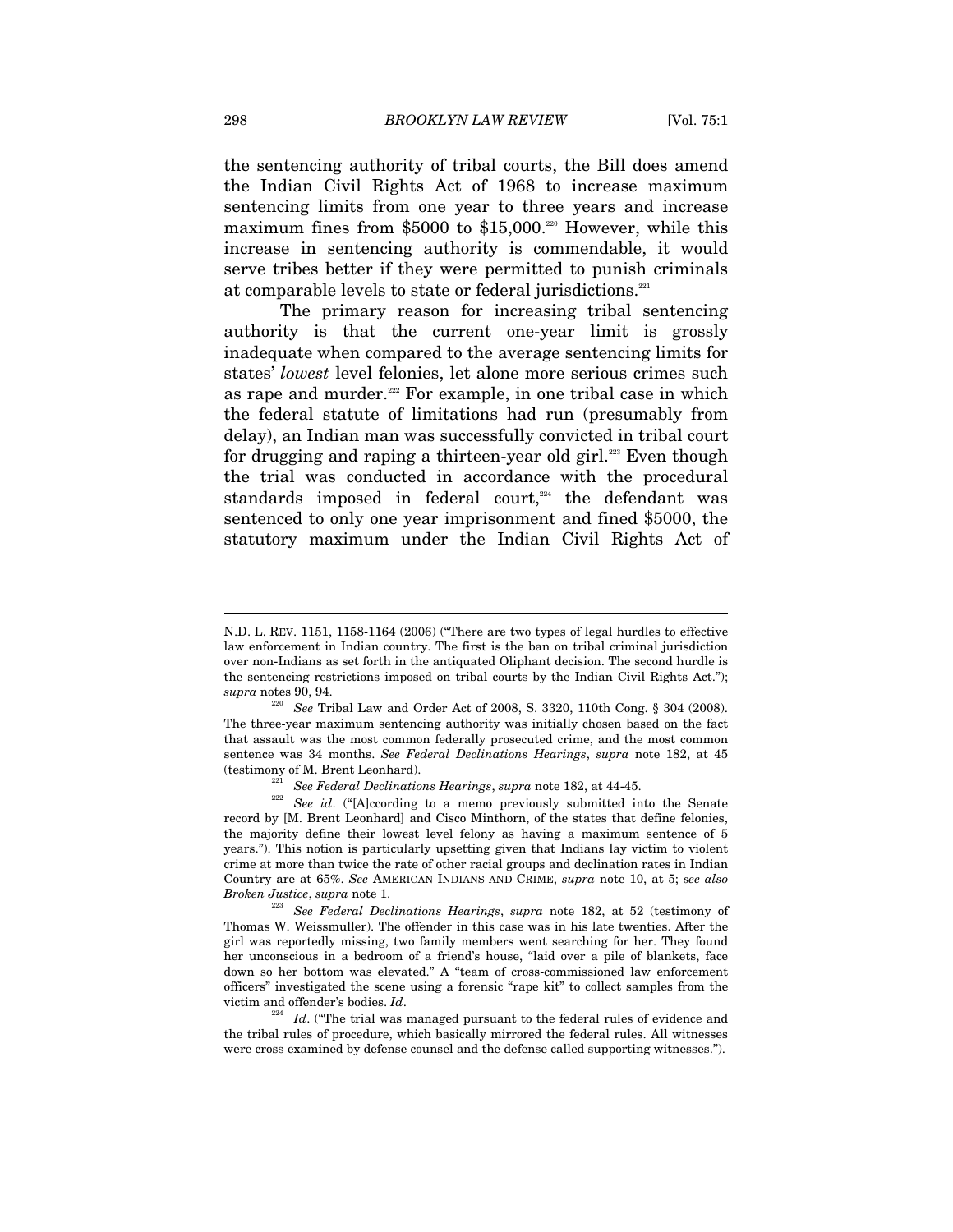1968.225 A lack of adequate tribal sentencing authority in situations such as these is unacceptable.<sup>226</sup> If tribal governments were able to punish criminals with reasonable sentences instead of the current one-year limit imposed by the Indian Civil Rights Act of 1968, communities would be able to take better charge of their own criminal prosecutions, thus boosting overall confidence in tribal justice.<sup>227</sup>

The Bill also fails to address the inability of tribes to punish non-Indian offenders, as opined by the Court in *Oliphant v. Suquamish Indian Tribe*. 228 Allowing tribal governments to prosecute non-Indian offenders would close a jurisdictional loophole that has attracted non-Indian criminals to tribal lands.<sup>229</sup> One area of crime where this gap in jurisdiction has been greatly exploited in recent decades is in drug trafficking, specifically in methamphetamine.<sup>230</sup> However, the consequences of prohibiting tribal governments from exercising criminal jurisdiction over non-Indian offenders

CRIME, *supra* note 10, at 10, 22-24.<br><sup>227</sup> It is important to note that the current system divides misdemeanor and felony prosecution between tribal and federal officials not by the Major Crimes Act, but by the practicality of prosecuting felonies through tribal courts with sentencing limits of only one year. The Major Crimes Act simply gives the United States concurrent jurisdiction over most felonies committed on federal lands, including Indian Country. *See supra* Part II.C; *see also* Wetsit v. Stafne, 44 F.3d 823, 825 (9th Cir. 1995); Eid, *supra* note 170, at 42-44. 228 *See generally* Oliphant v. Suquamish Indian Tribe, 435 U.S. 191 (1978). 229 *See* Eid, *supra* note 170, at 46. Due to this jurisdictional loophole and other

number one' for many tribes within the United States.").

 $^{225}$  *Id*. Had the matter been adjudicated in federal court, "the defendant might have received 18 years." *Id*.; *see* Indian Civil Rights Act, PUB. L. NO. 90-284, 82 Stat. 73 (1968) (current version at 25 U.S.C. §§ 1301-1303 (1986)). 226 *See Federal Declinations Hearings*, *supra* note 182, at 52 (testimony of

Thomas W. Weissmuller). In the current example, the offender only ended up serving nine months out of the one year sentence due to overcrowding in local prisons. *Id*. Also consider that for some offenses, such as those involving drug or alcohol abuse, longer sentences are primarily meant to rehabilitate an offender. *See* Chaney, *supra* note 219, at 1162-63. For example, in cases of convicted methamphetamine addicts, treatments usually require several months for placement and over a year of treatment to be effective. Thus, offenders' sentences tend to expire before treatment is completed. *Id*. This problem is exacerbated by the unusually high prevalence of drug and alcohol abuse among offenders and recidivism in Indian Country. *See* AMERICAN INDIANS AND

problems with law tribal law enforcement, Indian reservations have come to be known as, "lawless lands." *See* Riley, *supra* note 16; Michael Riley, *Principles, Politics Collide*, DENVER POST, Nov. 13, 2007, *available at* http://www.denverpost.com/ lawlesslands/ci\_7446439 ("Tribal police in Nevada, eastern Michigan and elsewhere complain that federal prosecutors consistently decline cases of employees who embezzle from tribal casinos, in some instances stealing tens of thousands of dollars. Because those employees often are non-Indian, they are beyond the jurisdiction of tribal courts, making the crime virtually risk free."). 230 *See* Chaney, *supra* note 219, at 1151 ("Methamphetamine is 'public enemy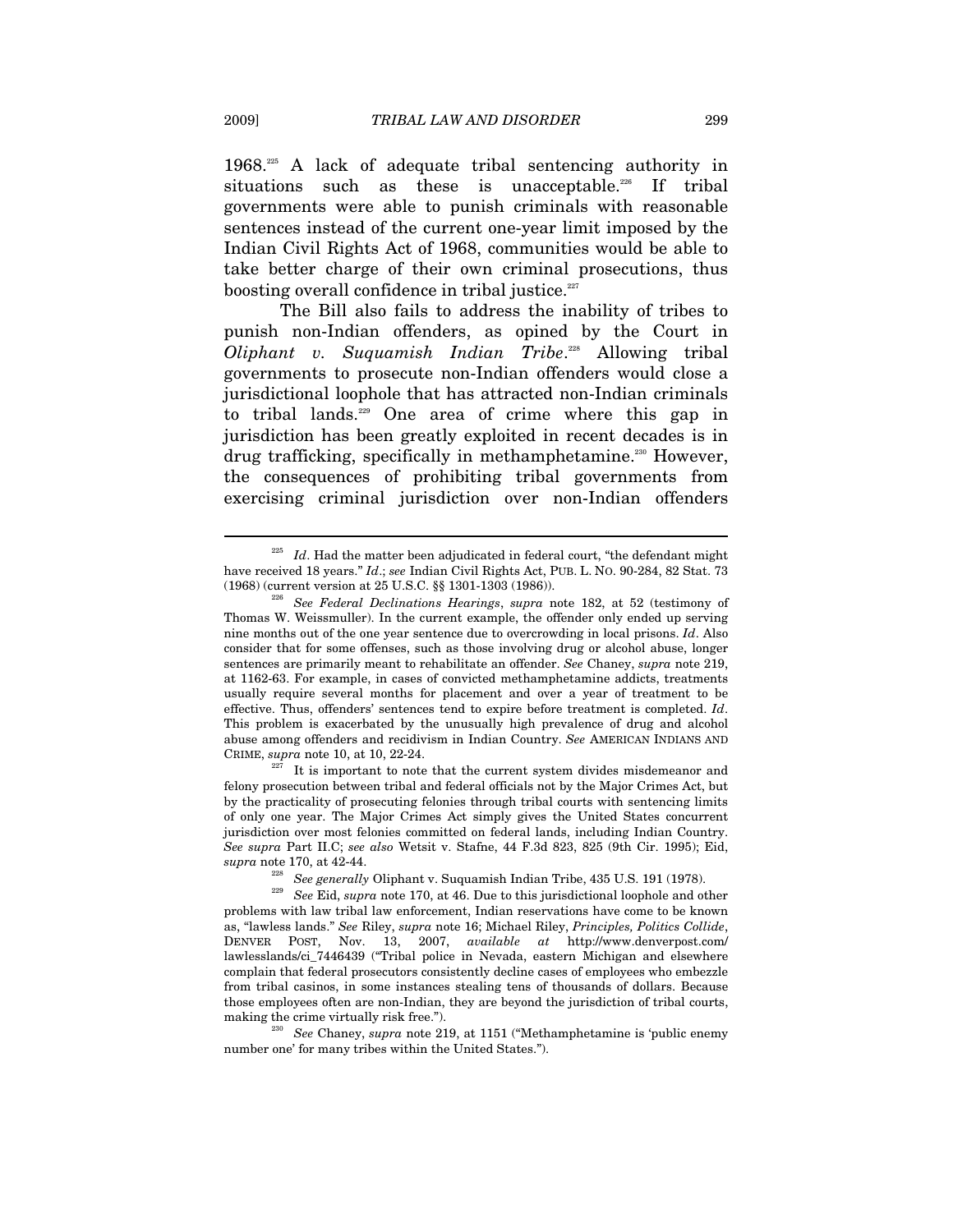stretch beyond merely creating a jurisdictional safe haven for drug traffickers.231 Non-Indian methamphetamine dealers have actually developed tribal "business plans" by producing drugs on Indian lands and subsequently targeting the tribes' native population for clientele.<sup>232</sup>

Methamphetamine addiction in Indian country has resulted in horrific consequences to the welfare of tribal populations.233 Aside from the well-known health problems associated with methamphetamine addiction,<sup>234</sup> those addicted are also more likely to commit violent crimes such as assault, child abuse, and domestic violence.<sup>235</sup> One way that the Bill deals with these substance abuse problems is by expanding the use of educational programs for tribal youth and rehabilitation programs for drug abusers.236 While these programs will likely

confusion as reasons for the increased activity . . . ."). 233 *See* Chaney, *supra* note 219, at 1164 ("The impact of methamphetamine is devastating and has an unacceptably high cost on lives, families, and tribal cultures."). 234 *See* DEA Factsheet, http://www.usdoj.gov/dea/pubs/pressrel/

methfact02.html (last visited Oct. 8, 2009). Methamphetamine has been associated with a large number of health dangers including increased heart rate, blood pressure, body temperature, and rate of breathing. Methamphetamine may also cause brain damage, paranoia, and psychosis like that found in schizophrenics. These psychological symptoms may result in hallucinations and self-mutilation. Further, the withdrawal process usually is accompanied by severe depression. *Id*.; *see* Chaney, *supra* note 219, at 1152 ("Recent testimony before the United States Senate Indian Affairs Committee noted that on the San Carlos Apache reservation, twenty-five percent of babies born on

the reservation were born addicted to methamphetamine."). 235 *See* DEA Factsheet, http://www.usdoj.gov/dea/pubs/pressrel/ methfact01.html (last visited Jan. 30, 2009) ("There is a direct relationship between methamphetamine abuse and increased incidents of domestic violence and child abuse."); Chaney, *supra* note 219, at 1154. 236 *See* Tribal Law and Order Act of 2008, S. 3320, 110th Cong. § 401(a)(2)(E)

(2008) (extending grants for tribal action substance abuse plans through 2013); *see also id.*  $§$  401(b)(a)(1) (creating pilot programs to educate youth on the dangers of alcohol and substance abuse);  $id. \S$  401(c) (increasing funding for emergency shelters and halfway houses for youth substance abusers who have been arrested for drug or alcohol abuse related offenses); *id.* § 401(g) (extending funding for juvenile detention centers).

<sup>231</sup> *Id*. at 1152; *see also The Problem of Methamphetamine in Indian Country: Hearing Before the S. Comm. on Indian Affairs*, 109th Cong. 97-98 (2006) (statement of Kathleen W. Kitcheyan, San Carlos Apache Chairwoman). 232 *See* Chaney, *supra* note 219, at 1156 (internal citation omitted). This

<sup>&</sup>quot;business plan" has become popular for two chief reasons: First, drug dealers have the perception that Indian Country is indeed a "lawless land" where they can conduct illegal activities with little worry. Second, Indians are known as having alcohol and drug addictions, making them a vulnerable population for methamphetamine dealers. These two factors make Indian Country a prime target for drug traffickers. *Id*. at 1155- 56 ("Native Americans have the highest rate of methamphetamine abuse of any ethnicity in the United States."); *see* Tribal Law and Order Act of 2008, S. 3320, 110th Cong. §  $2(a)(17)$  (2008) ("[T]he Department of Justice has reported that drug organizations have increasingly targeted Indian country to produce and distribute methamphetamine, citing the limited law enforcement presence and jurisdictional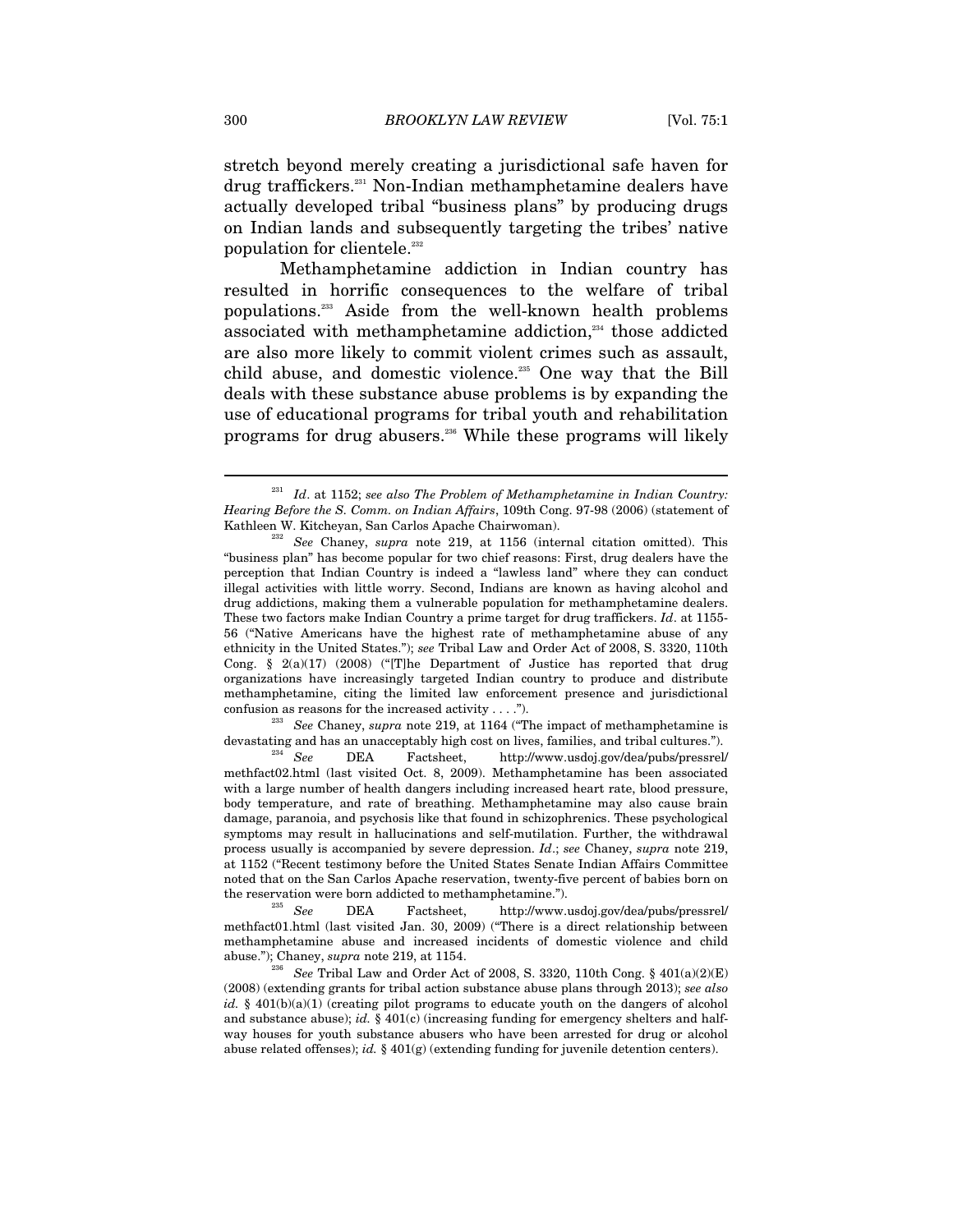provide much needed assistance for tribal members seeking help and hopefully reduce tribal demand methamphetamine, tribal governments are still left without the legal authority to confront the suppliers of these drugs  ${\rm the} {\rm ms} {\rm e}^{\rm log.237}$ 

Non-Indian participation in crimes involving Indian victims is not limited to trafficking methamphetamine.<sup>238</sup> This problem is most pronounced in cases of rape and sexual assault, where eighty-six percent of offenders are non-Indian.<sup>239</sup> This statistic is particularly unsettling given that sexual violence committed against Indian women has reached disturbing levels.240 According to the Department of Justice, one in three Indian women will be raped in her lifetime, most likely by a complete stranger, as opposed to an intimate partner, family member, or acquaintance. $241}$  Due to the gravity of the problems associated with non-Indian crime in Indian country, it is unclear why this Bill does not propose expanding tribes' criminal jurisdiction over non-Indians.<sup>242</sup>

The Supreme Court in *Oliphant* noted that one reason for this limitation in criminal jurisdiction was to protect the constitutional civil liberties of non-Indians in tribal court.<sup>243</sup> However, since the *Oliphant* decision in 1978, many tribal governments have advanced their justice systems, protecting constitutional rights such as ensuring due process and

<sup>237</sup> *See* Chaney, *supra* note 219, at 1155-60 (noting the success of drug prevention and rehabilitation programs in reducing methamphetamine demand while simultaneously addressing the legal hurdles to confronting non-Indian offenders).

<sup>&</sup>lt;sup>238</sup> See AMERICAN INDIANS AND CRIME, *supra* note 10, at 8-9.<br><sup>239</sup> See id. at 9. This trend can be seen across all crimes involving Indian victims. Indian victims of violent crime reported that 66% of offenders were non-Indian. *Id.* 240 *See* Tribal Law and Order Act of 2008, S. 3320, 110th Cong. § 2(a)(13)(A)

<sup>(2008);</sup> *see also* Amnesty International, USA: Authorities Fail to Protect Indigenous Women From Shocking Rates of Rape, http://www.amnesty.org/en/library/

 $^{241}$  See Tribal Law and Order Act of 2008, S. 3320, 110th Cong. § 2(a)(13)(B) (2008). In addition, approximately two out of five Indian women will be subject to domestic violence. *Id.* § 2(a)(13)(C); *see also* AMERICAN INDIANS AND CRIME, *supra* note 10, at 8; N. Bruce Duthu, Opinion, *Broken Justice in Indian Country*, N.Y. TIMES, Aug.

 $10^{242}$  This notion is also odd considering that the Bill addresses the lack of tribes to prosecute non-Indians in its "Findings" section. *See* Tribal Law and Order Act of 2008, S. 3320, 110th Cong. § 2(a)(9) (2008); *see supra* note 96 and accompanying text. 243 *See* Oliphant v. Suquamish Indian Tribe, 435 U.S. 191, 210 (1978) ("The

power of the United States to try and criminally punish is an important manifestation of the power to restrict personal liberty."); *see also* Eid, *supra* note 170, at 45-46.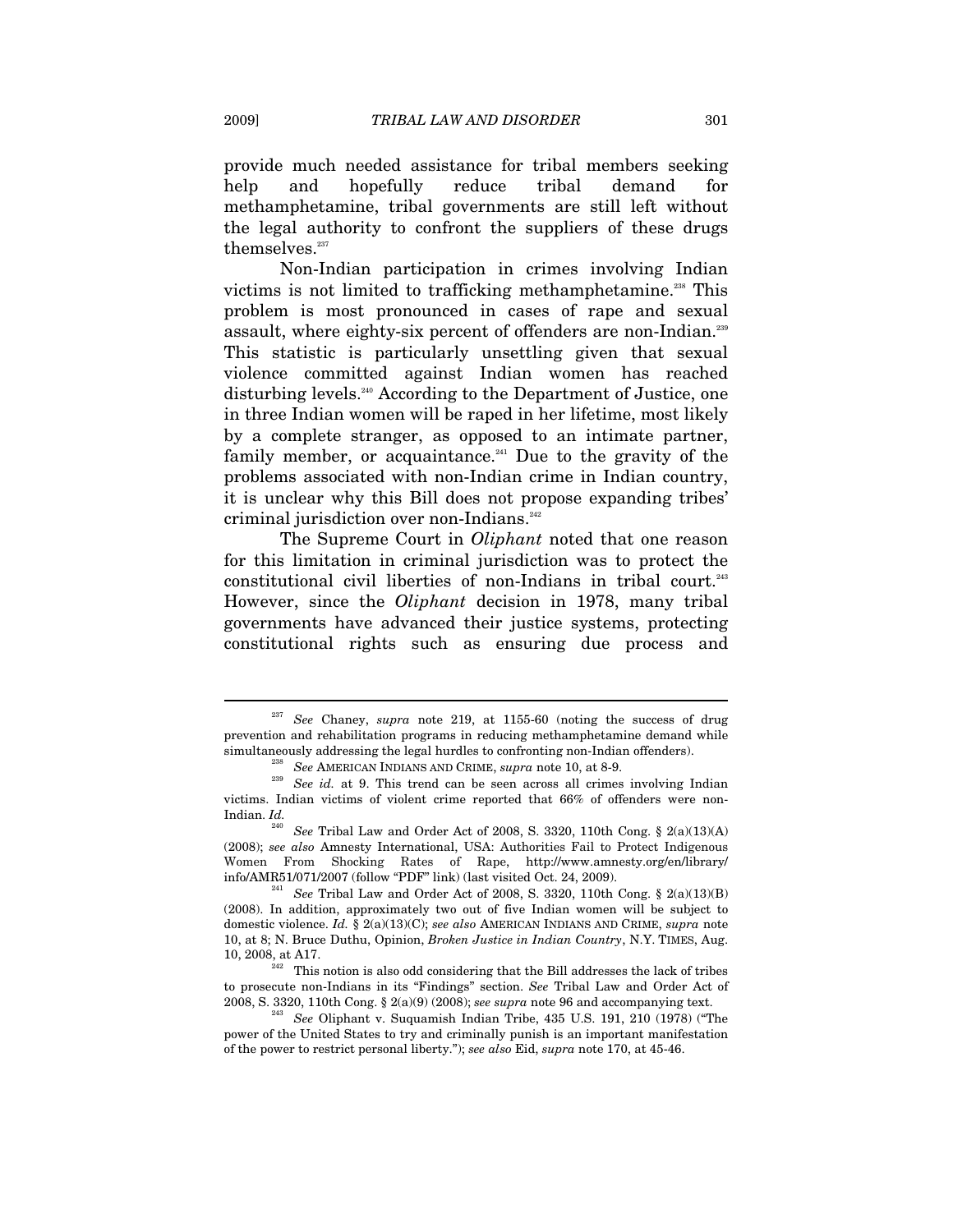providing an unbiased jury pool.244 Thus, Congress should permit tribal governments to exercise criminal jurisdiction over non-Indians, so long as tribal courts are held to the same procedural standards as federal courts.245 By repealing *Oliphant*, Congress would effectively close the jurisdictional loophole that has enticed non-Indian criminals to tribal lands, while simultaneously granting tribal governments the judicial independence necessary to take command over the problems caused by drug trafficking and violent crime.<sup>246</sup>

#### V. CONCLUSION

If violent crime occurred in any other community at the levels at which it occurs on Indian reservations, it would be reasonable to expect a local anti-crime movement or increased enrollment in the local police academy. However, when the power to take responsibility for the problems within a community is severely weakened by federal laws that are as

(testimony of Thomas W. Weissmuller). 245 *See* Eid, *supra* note 170, at 42 (discussing the importance of guaranteeing constitutional due process protections by providing a "full and fair forum by an independent, neutral arbiter"). 246 *See* Chaney, *supra* note 219, at 1164 ("Congress has the power to make

<sup>244</sup> Eid, *supra* note 170, at 45-46 ("Building on President Richard M. Nixon's Indian self-determination policy, many tribal governments are undergoing what has been compared to a renaissance, gaining substantially increased governmental sophistication and economic development."); *See* Chaney, *supra* note 219, at 1158-59 ("Navajo Nation law used to only allow Navajo tribal members to sit on tribal court juries. In *Navajo Nation v. MacDonald*, the Navajo Nation Supreme Court adopted the 'fair cross section of the community' concept. In addition, the Navajo Nation Code has been amended to no longer require tribal membership as a juror qualification. In fact, today . . . many tribal courts offer criminal defendants greater rights than the federal Indian Civil Rights Act requires."). On some reservations, the United States already uses tribal facilities as federal detention centers. These detention centers operate under the supervision of federal government, thus preserving criminal defendants' constitutional rights. *See Federal Declinations Hearings*, *supra* note 182, at 49 (testimony of Janelle F. Doughty) ("I strongly support a repeal of *Oliphant* as a common-sense way to strengthen public safety on our reservation."); *see id.* at 50-55

tribal communities safer by crafting permanent and appropriate updates to remove these unnecessary and dangerous legal hurdles. By making these adjustments, Congress would improve public safety to all Americans who live, work, travel, or recreate within or near Indian country."); *See* Eid, *supra* note 170, at 45-46 (indicating that if non-Indians were subject to criminal proceedings in tribal court, they would have a far greater stake in the future development of Indian country). If Congress is not ready for such a drastic change, perhaps it may consider granting tribes the ability to practice criminal jurisdiction over non-Indians in the same way that tribes have been granted the ability to police non-Indians through "638 contracts" or "selfgovernance compacts." Agreements such as these would effectively increase criminal prosecution of non-Indians within Indian country while maintaining congressionally imposed standards for criminal procedure. *See* Guedel, *supra* note 10 (noting the anachronistic nature of the *Oliphant* decision).